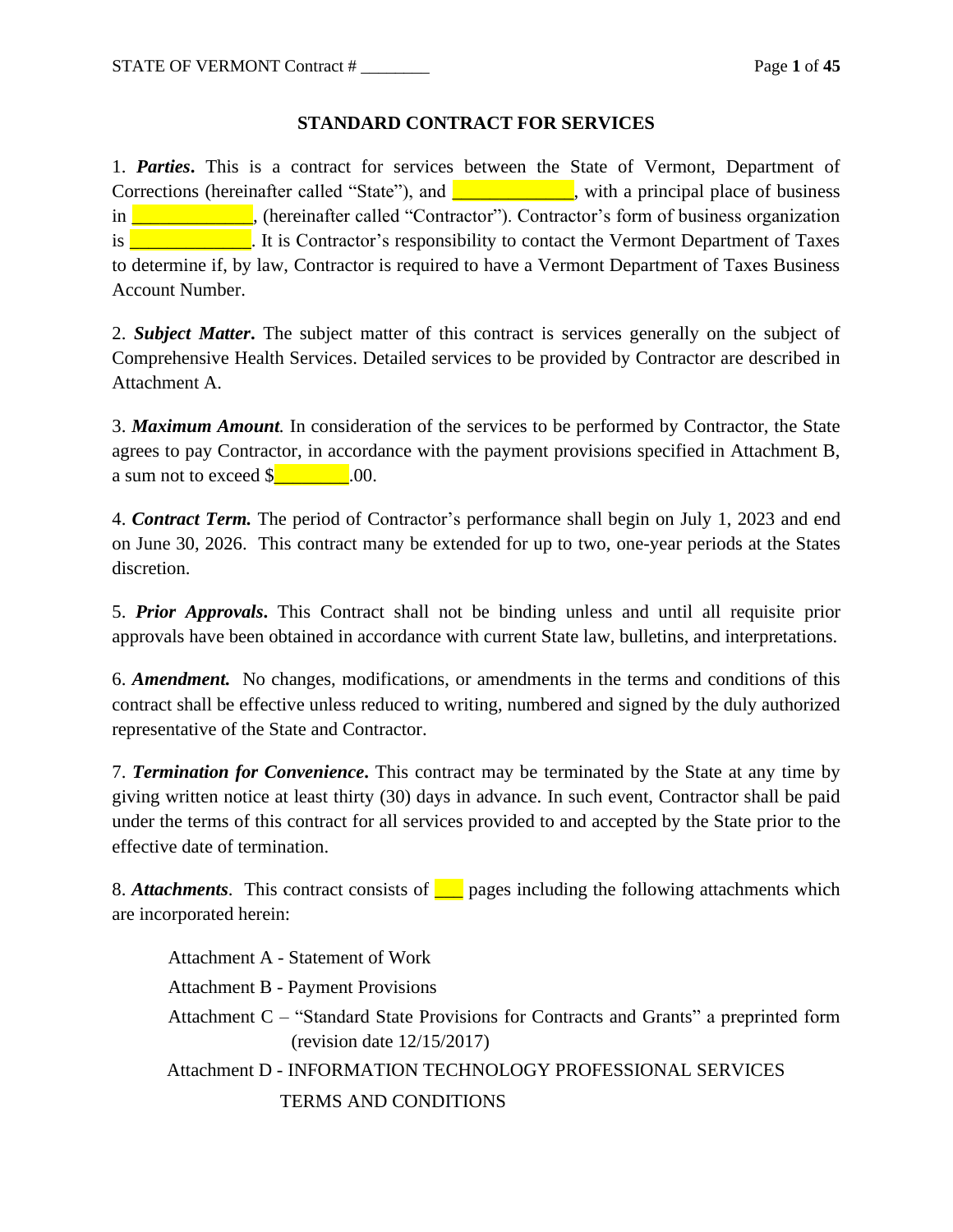Attachment E – Business Associate Agreement

Attachment F - Agency of Human Services' Customary Contract/Grant Provisions Additional attachments may be lettered as necessary

9. *Order of Precedence.* Any ambiguity, conflict or inconsistency between the documents comprising this contract shall be resolved according to the following order of precedence:

- (1) Standard Contract
- (2) Attachment D
- (3) Attachment C (Standard State Provisions for Contracts and Grants)
- (4) Attachment A
- (5) Attachment B
- (6) Attachment E
- (7) Attachment F

List other attachments, if any, in order of precedence

## **WE THE UNDERSIGNED PARTIES AGREE TO BE BOUND BY THIS CONTRACT**

By the State of Vermont: By the Contractor:

| Signature: |              | Signature: |  |
|------------|--------------|------------|--|
| Name:      | Nicolas Deml | Name:      |  |
| Title:     | Commissioner | Email:     |  |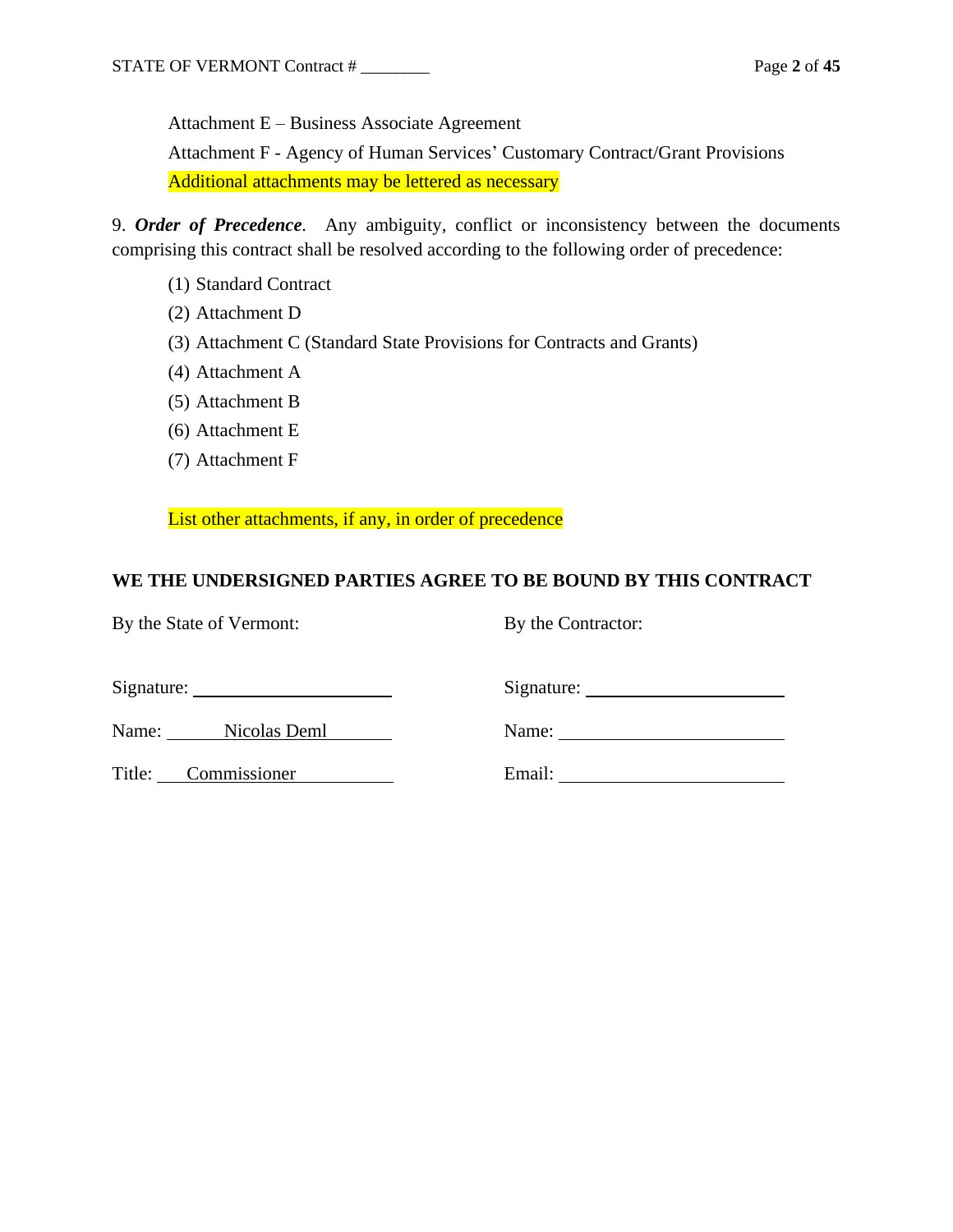# **ATTACHMENT A – STATEMENT OF WORK**

The Contractor will: (Will be populated from Section 5 – Scope of Work and additional sections as agreed upon between parties during contract negotiations as a result of RFP process)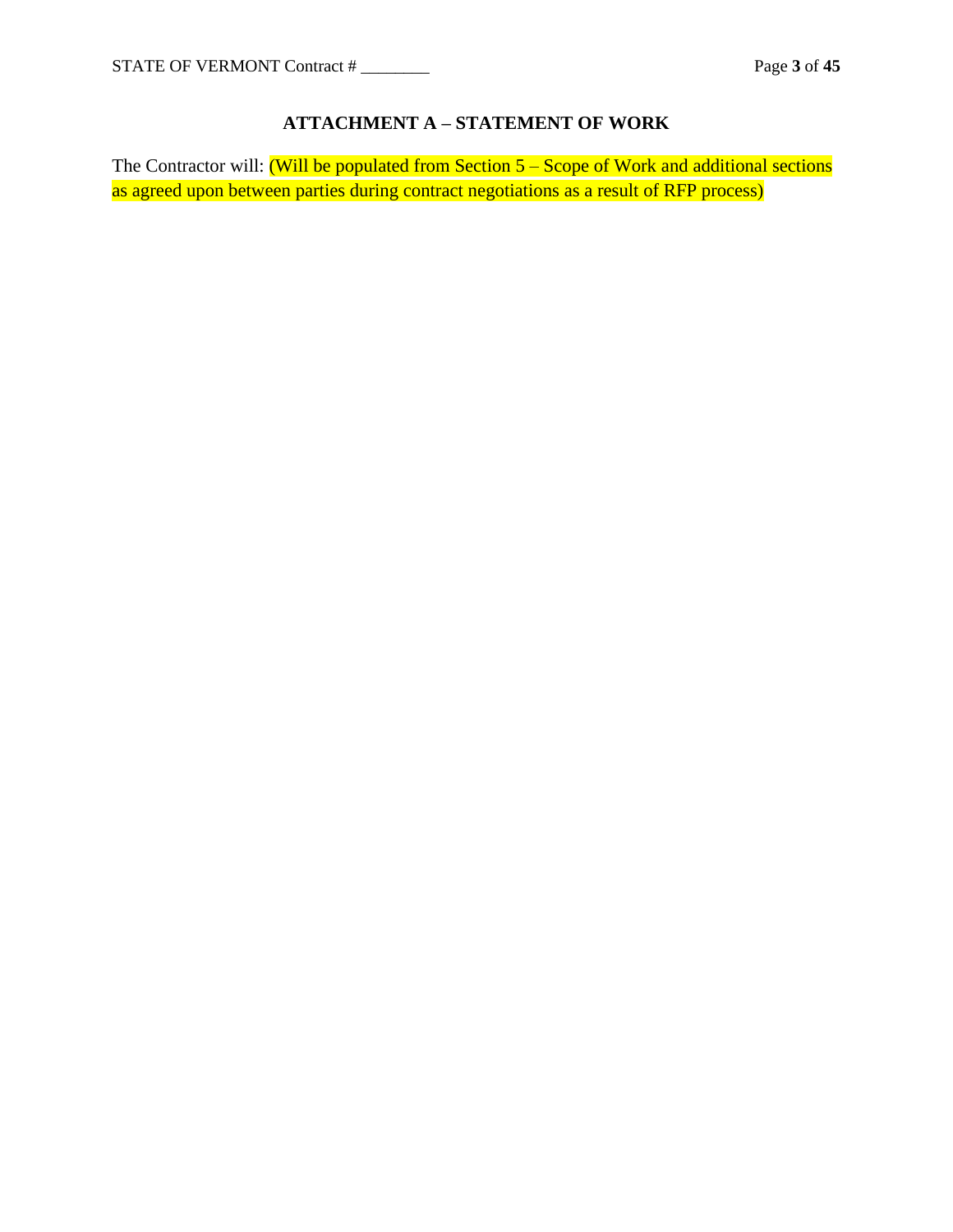## **ATTACHMENT B – PAYMENT PROVISIONS**

The maximum dollar amount payable under this contract is not intended as any form of a guaranteed amount. The Contractor will be paid for products or services actually delivered or performed, as specified in Attachment A, up to the maximum allowable amount specified on page 1 of this contract.

- 1. Prior to commencement of work and release of any payments, Contractor shall submit to the State:
	- a. a certificate of insurance consistent with the requirements set forth in Attachment C, Section 8 (Insurance), and with any additional requirements for insurance as may be set forth elsewhere in this contract; and
	- b. a current IRS Form W-9 (signed within the last six months).
- 2. Payment terms are **Net 30** days from the date the State receives an error-free invoice with all necessary and complete supporting documentation.
- 3. Contractor will submit detailed invoices itemizing all work performed during the invoice period, including the dates of service, rates of pay, hours of work performed, and any other information and/or documentation appropriate and sufficient to substantiate the amount invoiced for payment by the State. All invoices must include the Contract # for this contract.
- 4. Contractor will submit invoices to the State in accordance with the schedule set forth in this Attachment B. Unless a more particular schedule is provided herein, invoices shall be submitted not more frequently than monthly.
- 5. Invoices will be submitted to the State at the following address:

[AHS.DOCInvoicesBusinessOffice@vermont.gov](mailto:AHS.DOCInvoicesBusinessOffice@vermont.gov)

DOC Business Office Waterbury State Office Complex 280 State Drive, NOB 2 South Waterbury, VT 05671-2000

6. The payment schedule for delivered products, or rates for services performed, and any additional reimbursements, are as follows: **Exercise** 

(Additional sections will be included – See Section 2 of RFP Document)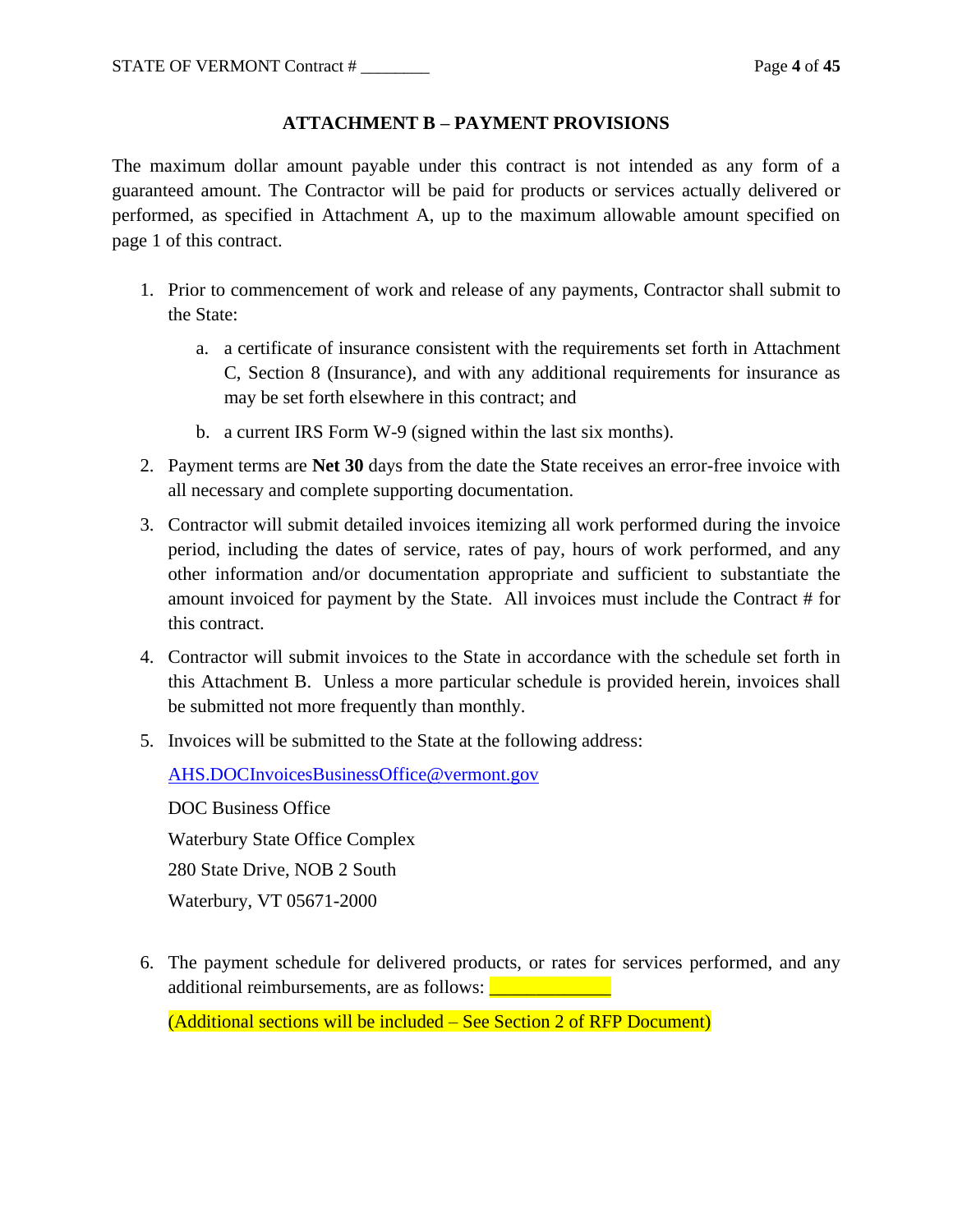## **ATTACHMENT C**: **STANDARD STATE PROVISIONS FOR CONTRACTS AND GRANTS REVISED DECEMBER 15, 2017**

**1. Definitions:** For purposes of this Attachment, "Party" shall mean the Contractor, Grantee or Subrecipient, with whom the State of Vermont is executing this Agreement and consistent with the form of the Agreement. "Agreement" shall mean the specific contract or grant to which this form is attached.

**2. Entire Agreement:** This Agreement, whether in the form of a contract, State-funded grant, or Federally-funded grant, represents the entire agreement between the parties on the subject matter. All prior agreements, representations, statements, negotiations, and understandings shall have no effect.

**3. Governing Law, Jurisdiction and Venue; No Waiver of Jury Trial:** This Agreement will be governed by the laws of the State of Vermont. Any action or proceeding brought by either the State or the Party in connection with this Agreement shall be brought and enforced in the Superior Court of the State of Vermont, Civil Division, Washington Unit. The Party irrevocably submits to the jurisdiction of this court for any action or proceeding regarding this Agreement. The Party agrees that it must first exhaust any applicable administrative remedies with respect to any cause of action that it may have against the State with regard to its performance under this Agreement. Party agrees that the State shall not be required to submit to binding arbitration or waive its right to a jury trial.

**4. Sovereign Immunity:** The State reserves all immunities, defenses, rights or actions arising out of the State's sovereign status or under the Eleventh Amendment to the United States Constitution. No waiver of the State's immunities, defenses, rights or actions shall be implied or otherwise deemed to exist by reason of the State's entry into this Agreement.

**5. No Employee Benefits For Party:** The Party understands that the State will not provide any individual retirement benefits, group life insurance, group health and dental insurance, vacation or sick leave, workers compensation or other benefits or services available to State employees, nor will the State withhold any state or Federal taxes except as required under applicable tax laws, which shall be determined in advance of execution of the Agreement. The Party understands that all tax returns required by the Internal Revenue Code and the State of Vermont, including but not limited to income, withholding, sales and use, and rooms and meals, must be filed by the Party, and information as to Agreement income will be provided by the State of Vermont to the Internal Revenue Service and the Vermont Department of Taxes.

**6. Independence:** The Party will act in an independent capacity and not as officers or employees of the State.

**7. Defense and Indemnity:** The Party shall defend the State and its officers and employees against all third party claims or suits arising in whole or in part from any act or omission of the Party or of any agent of the Party in connection with the performance of this Agreement. The State shall notify the Party in the event of any such claim or suit, and the Party shall immediately retain counsel and otherwise provide a complete defense against the entire claim or suit. The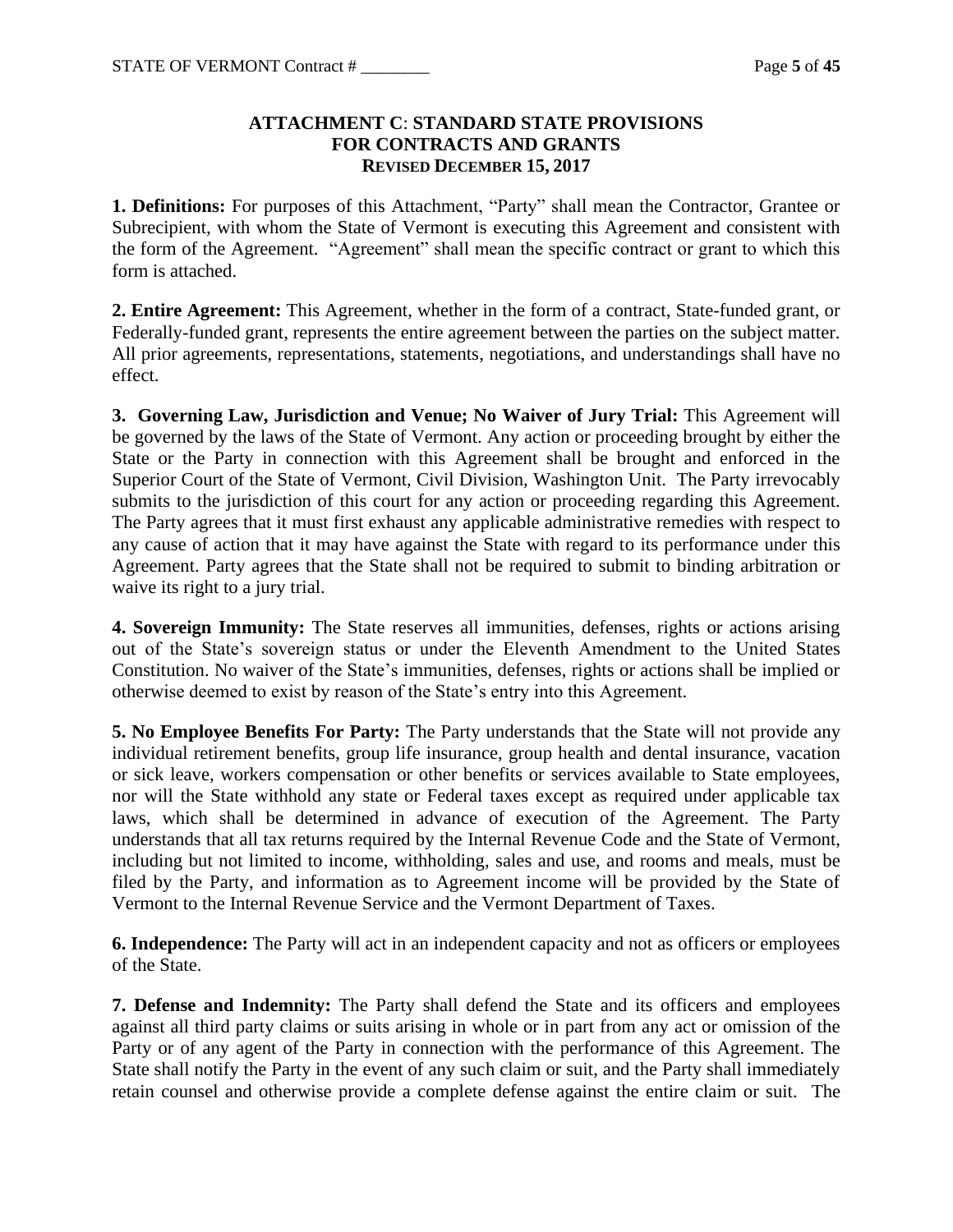State retains the right to participate at its own expense in the defense of any claim. The State shall have the right to approve all proposed settlements of such claims or suits.

After a final judgment or settlement, the Party may request recoupment of specific defense costs and may file suit in Washington Superior Court requesting recoupment. The Party shall be entitled to recoup costs only upon a showing that such costs were entirely unrelated to the defense of any claim arising from an act or omission of the Party in connection with the performance of this Agreement.

The Party shall indemnify the State and its officers and employees if the State, its officers or employees become legally obligated to pay any damages or losses arising from any act or omission of the Party or an agent of the Party in connection with the performance of this Agreement.

Notwithstanding any contrary language anywhere, in no event shall the terms of this Agreement or any document furnished by the Party in connection with its performance under this Agreement obligate the State to (1) defend or indemnify the Party or any third party, or (2) otherwise be liable for the expenses or reimbursement, including attorneys' fees, collection costs or other costs of the Party or any third party.

**8. Insurance:** Before commencing work on this Agreement the Party must provide certificates of insurance to show that the following minimum coverages are in effect. It is the responsibility of the Party to maintain current certificates of insurance on file with the State through the term of this Agreement. No warranty is made that the coverages and limits listed herein are adequate to cover and protect the interests of the Party for the Party's operations. These are solely minimums that have been established to protect the interests of the State.

*Workers Compensation*: With respect to all operations performed, the Party shall carry workers' compensation insurance in accordance with the laws of the State of Vermont. Vermont will accept an out-of-state employer's workers' compensation coverage while operating in Vermont provided that the insurance carrier is licensed to write insurance in Vermont and an amendatory endorsement is added to the policy adding Vermont for coverage purposes. Otherwise, the party shall secure a Vermont workers' compensation policy, if necessary to comply with Vermont law.

*General Liability and Property Damage*: With respect to all operations performed under this Agreement, the Party shall carry general liability insurance having all major divisions of coverage including, but not limited to:

Premises - Operations Products and Completed Operations Personal Injury Liability Contractual Liability

The policy shall be on an occurrence form and limits shall not be less than:

\$1,000,000 Each Occurrence

\$2,000,000 General Aggregate

\$1,000,000 Products/Completed Operations Aggregate

\$1,000,000 Personal & Advertising Injury

*Automotive Liability:* The Party shall carry automotive liability insurance covering all motor vehicles, including hired and non-owned coverage, used in connection with the Agreement. Limits of coverage shall not be less than \$500,000 combined single limit. If performance of this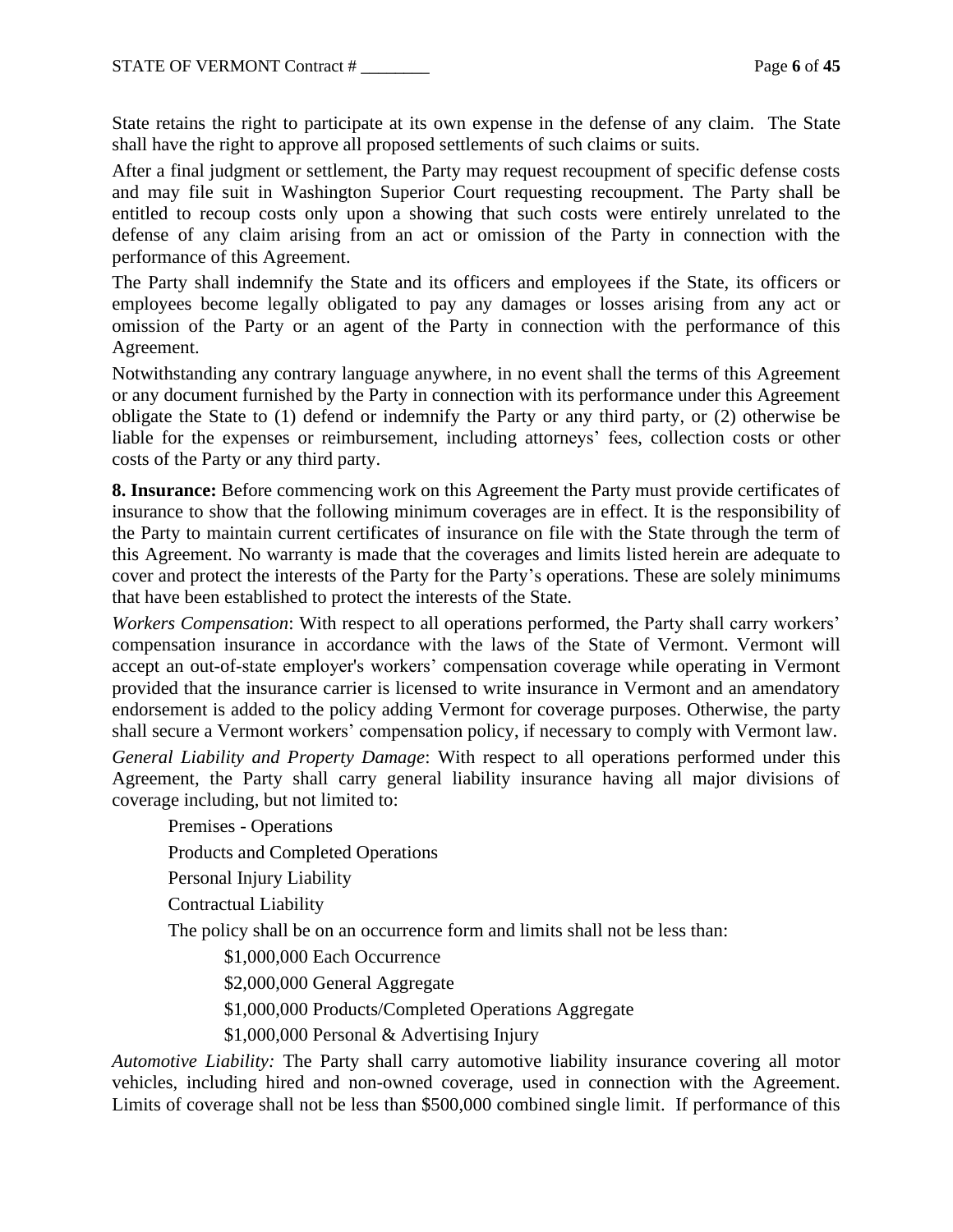Agreement involves construction, or the transport of persons or hazardous materials, limits of coverage shall not be less than \$1,000,000 combined single limit.

*Additional Insured.* The General Liability and Property Damage coverages required for performance of this Agreement shall include the State of Vermont and its agencies, departments, officers and employees as Additional Insureds. If performance of this Agreement involves construction, or the transport of persons or hazardous materials, then the required Automotive Liability coverage shall include the State of Vermont and its agencies, departments, officers and employees as Additional Insureds. Coverage shall be primary and non-contributory with any other insurance and self-insurance.

*Notice of Cancellation or Change.* There shall be no cancellation, change, potential exhaustion of aggregate limits or non-renewal of insurance coverage(s) without thirty (30) days written prior written notice to the State.

**9. Reliance by the State on Representations:** All payments by the State under this Agreement will be made in reliance upon the accuracy of all representations made by the Party in accordance with this Agreement, including but not limited to bills, invoices, progress reports and other proofs of work.

**10. False Claims Act:** The Party acknowledges that it is subject to the Vermont False Claims Act as set forth in 32 V.S.A. § 630 *et seq.* If the Party violates the Vermont False Claims Act it shall be liable to the State for civil penalties, treble damages and the costs of the investigation and prosecution of such violation, including attorney's fees, except as the same may be reduced by a court of competent jurisdiction. The Party's liability to the State under the False Claims Act shall not be limited notwithstanding any agreement of the State to otherwise limit Party's liability.

**11. Whistleblower Protections:** The Party shall not discriminate or retaliate against one of its employees or agents for disclosing information concerning a violation of law, fraud, waste, abuse of authority or acts threatening health or safety, including but not limited to allegations concerning the False Claims Act. Further, the Party shall not require such employees or agents to forego monetary awards as a result of such disclosures, nor should they be required to report misconduct to the Party or its agents prior to reporting to any governmental entity and/or the public.

**12. Location of State Data:** No State data received, obtained, or generated by the Party in connection with performance under this Agreement shall be processed, transmitted, stored, or transferred by any means outside the continental United States, except with the express written permission of the State.

**13. Records Available for Audit:** The Party shall maintain all records pertaining to performance under this agreement. "Records" means any written or recorded information, regardless of physical form or characteristics, which is produced or acquired by the Party in the performance of this agreement. Records produced or acquired in a machine readable electronic format shall be maintained in that format. The records described shall be made available at reasonable times during the period of the Agreement and for three years thereafter or for any period required by law for inspection by any authorized representatives of the State or Federal Government. If any litigation, claim, or audit is started before the expiration of the three-year period, the records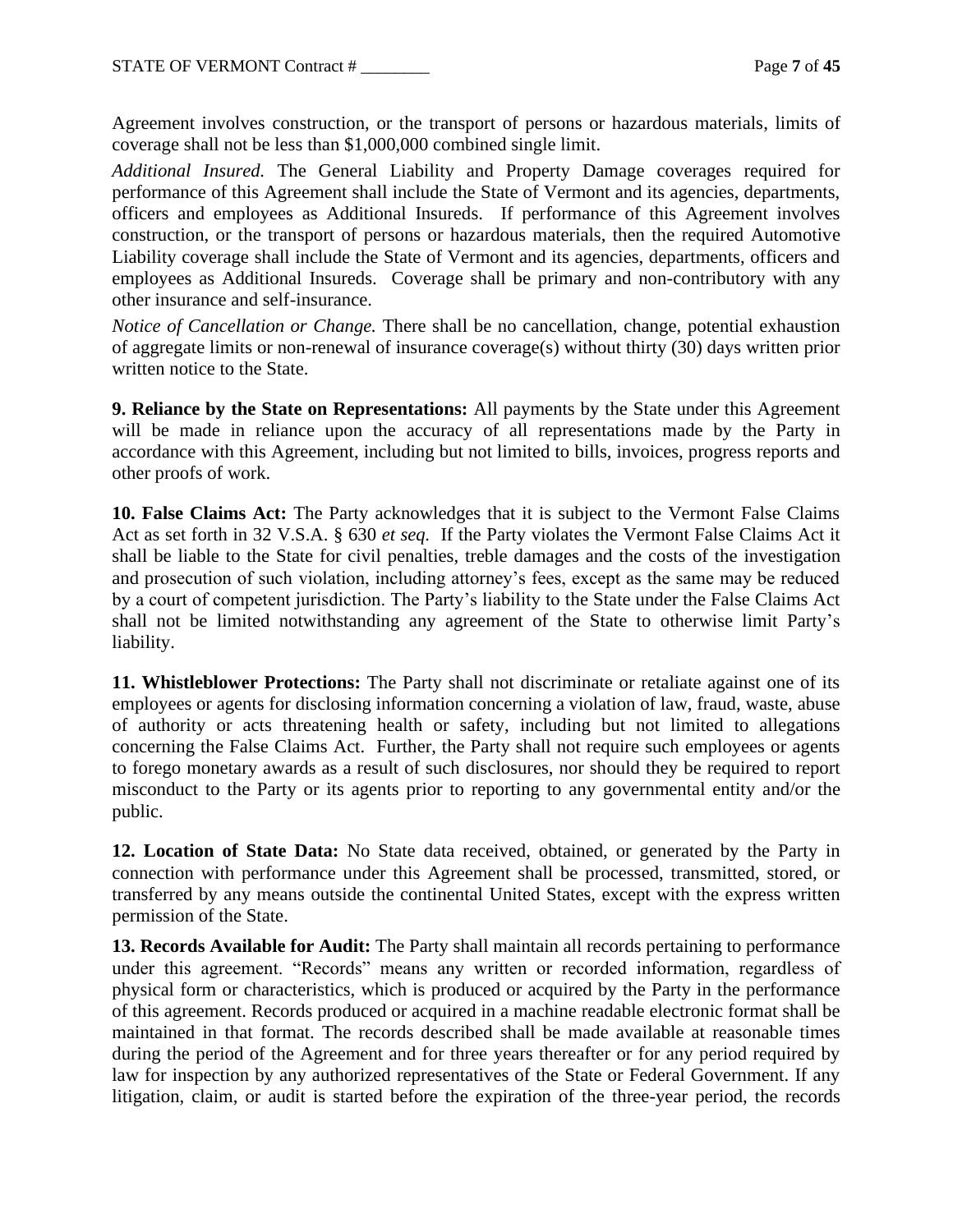shall be retained until all litigation, claims or audit findings involving the records have been resolved.

**14. Fair Employment Practices and Americans with Disabilities Act:** Party agrees to comply with the requirement of 21 V.S.A. Chapter 5, Subchapter 6, relating to fair employment practices, to the full extent applicable. Party shall also ensure, to the full extent required by the Americans with Disabilities Act of 1990, as amended, that qualified individuals with disabilities receive equitable access to the services, programs, and activities provided by the Party under this Agreement.

**15. Set Off:** The State may set off any sums which the Party owes the State against any sums due the Party under this Agreement; provided, however, that any set off of amounts due the State of Vermont as taxes shall be in accordance with the procedures more specifically provided hereinafter.

### **16. Taxes Due to the State:**

- **A.** Party understands and acknowledges responsibility, if applicable, for compliance with State tax laws, including income tax withholding for employees performing services within the State, payment of use tax on property used within the State, corporate and/or personal income tax on income earned within the State.
- **B.** Party certifies under the pains and penalties of perjury that, as of the date this Agreement is signed, the Party is in good standing with respect to, or in full compliance with, a plan to pay any and all taxes due the State of Vermont.
- **C.** Party understands that final payment under this Agreement may be withheld if the Commissioner of Taxes determines that the Party is not in good standing with respect to or in full compliance with a plan to pay any and all taxes due to the State of Vermont.
- **D.** Party also understands the State may set off taxes (and related penalties, interest and fees) due to the State of Vermont, but only if the Party has failed to make an appeal within the time allowed by law, or an appeal has been taken and finally determined and the Party has no further legal recourse to contest the amounts due.

**17. Taxation of Purchases:** All State purchases must be invoiced tax free. An exemption certificate will be furnished upon request with respect to otherwise taxable items.

**18. Child Support:** (Only applicable if the Party is a natural person, not a corporation or partnership.) Party states that, as of the date this Agreement is signed, he/she:

- **A.** is not under any obligation to pay child support; or
- **B.** is under such an obligation and is in good standing with respect to that obligation; or
- **C.** has agreed to a payment plan with the Vermont Office of Child Support Services and is in full compliance with that plan.

Party makes this statement with regard to support owed to any and all children residing in Vermont. In addition, if the Party is a resident of Vermont, Party makes this statement with regard to support owed to any and all children residing in any other state or territory of the United States.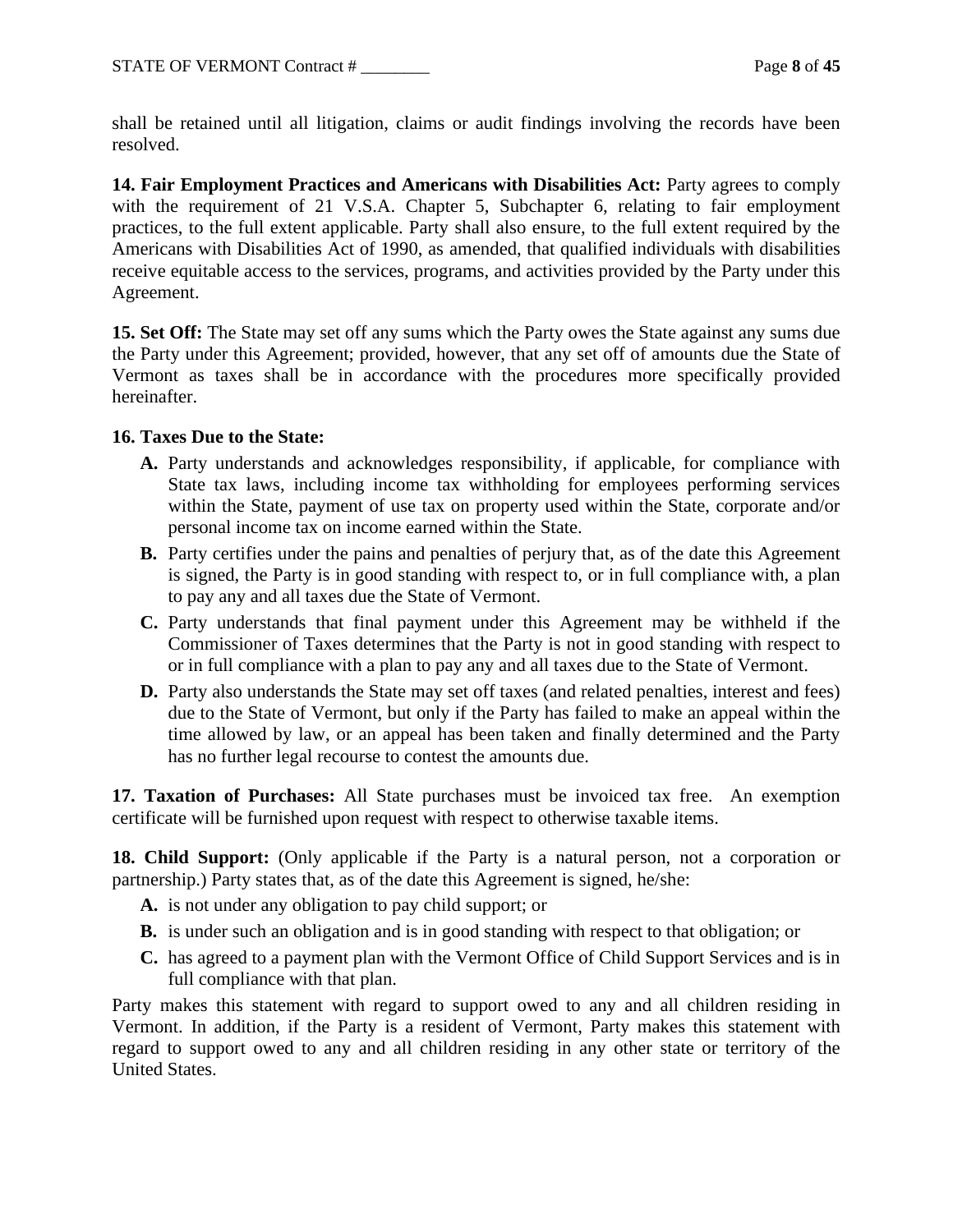**19. Sub-Agreements:** Party shall not assign, subcontract or subgrant the performance of this Agreement or any portion thereof to any other Party without the prior written approval of the State. Party shall be responsible and liable to the State for all acts or omissions of subcontractors and any other person performing work under this Agreement pursuant to an agreement with Party or any subcontractor.

In the case this Agreement is a contract with a total cost in excess of \$250,000, the Party shall provide to the State a list of all proposed subcontractors and subcontractors' subcontractors, together with the identity of those subcontractors' workers compensation insurance providers, and additional required or requested information, as applicable, in accordance with Section 32 of The Vermont Recovery and Reinvestment Act of 2009 (Act No. 54).

Party shall include the following provisions of this Attachment C in all subcontracts for work performed solely for the State of Vermont and subcontracts for work performed in the State of Vermont: Section 10 ("False Claims Act"); Section 11 ("Whistleblower Protections"); Section 12 ("Location of State Data"); Section 14 ("Fair Employment Practices and Americans with Disabilities Act"); Section 16 ("Taxes Due the State"); Section 18 ("Child Support"); Section 20 ("No Gifts or Gratuities"); Section 22 ("Certification Regarding Debarment"); Section 30 ("State Facilities"); and Section 32.A ("Certification Regarding Use of State Funds").

**20. No Gifts or Gratuities:** Party shall not give title or possession of anything of substantial value (including property, currency, travel and/or education programs) to any officer or employee of the State during the term of this Agreement.

**21. Copies:** Party shall use reasonable best efforts to ensure that all written reports prepared under this Agreement are printed using both sides of the paper.

**22. Certification Regarding Debarment:** Party certifies under pains and penalties of perjury that, as of the date that this Agreement is signed, neither Party nor Party's principals (officers, directors, owners, or partners) are presently debarred, suspended, proposed for debarment, declared ineligible or excluded from participation in Federal programs, or programs supported in whole or in part by Federal funds.

Party further certifies under pains and penalties of perjury that, as of the date that this Agreement is signed, Party is not presently debarred, suspended, nor named on the State's debarment list at: http://bgs.vermont.gov/purchasing/debarment

23. Conflict of Interest: Party shall fully disclose, in writing, any conflicts of interest or potential conflicts of interest.

**24. Confidentiality:** Party acknowledges and agrees that this Agreement and any and all information obtained by the State from the Party in connection with this Agreement are subject to the State of Vermont Access to Public Records Act, 1 V.S.A. § 315 et seq.

**25. Force Majeure:** Neither the State nor the Party shall be liable to the other for any failure or delay of performance of any obligations under this Agreement to the extent such failure or delay shall have been wholly or principally caused by acts or events beyond its reasonable control rendering performance illegal or impossible (excluding strikes or lock-outs) ("Force Majeure"). Where Force Majeure is asserted, the nonperforming party must prove that it made all reasonable efforts to remove, eliminate or minimize such cause of delay or damages, diligently pursued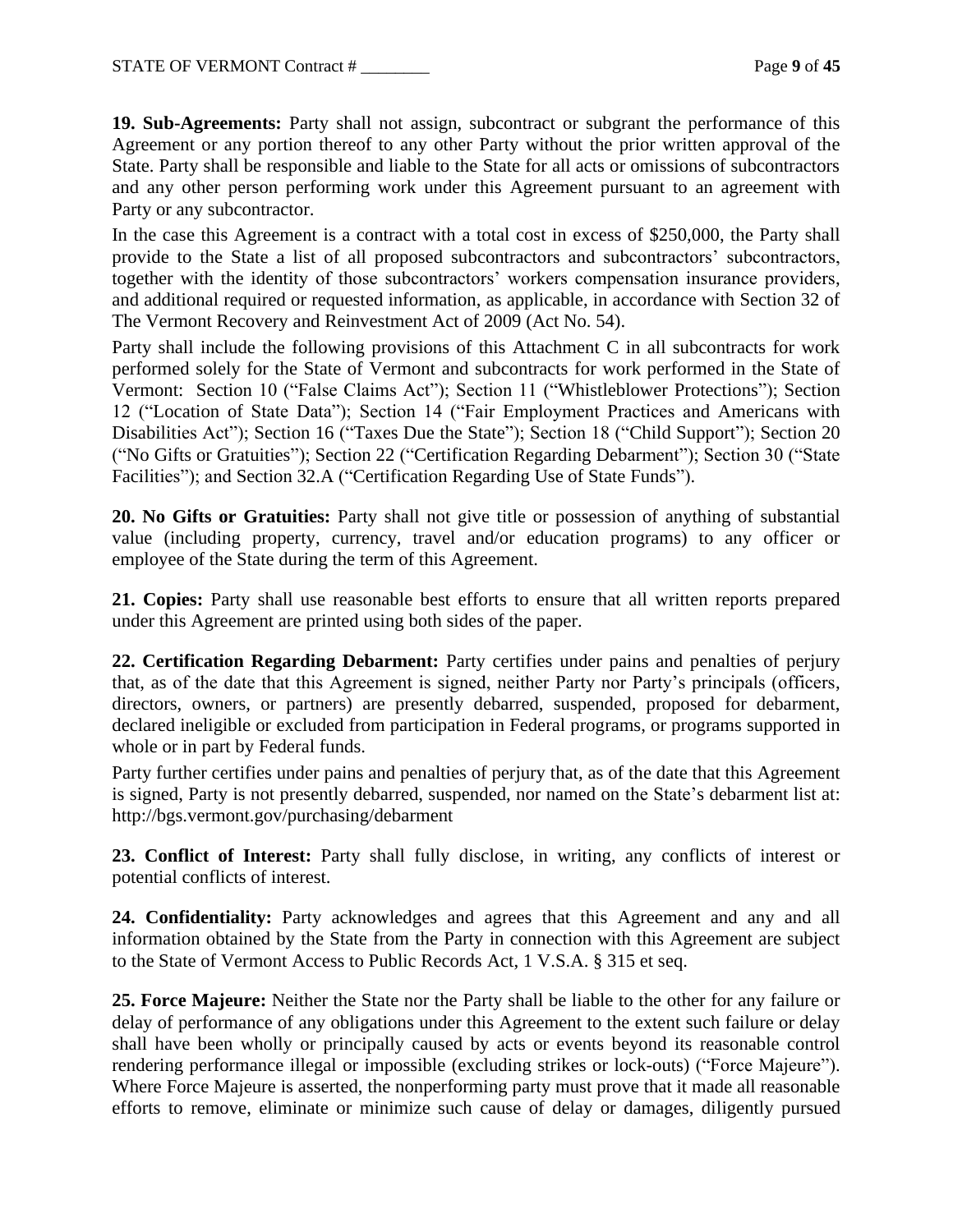performance of its obligations under this Agreement, substantially fulfilled all non-excused obligations, and timely notified the other party of the likelihood or actual occurrence of an event described in this paragraph.

**26. Marketing:** Party shall not refer to the State in any publicity materials, information pamphlets, press releases, research reports, advertising, sales promotions, trade shows, or marketing materials or similar communications to third parties except with the prior written consent of the State.

### **27. Termination:**

- **A. Non-Appropriation:** If this Agreement extends into more than one fiscal year of the State (July 1 to June 30), and if appropriations are insufficient to support this Agreement, the State may cancel at the end of the fiscal year, or otherwise upon the expiration of existing appropriation authority. In the case that this Agreement is a Grant that is funded in whole or in part by Federal funds, and in the event Federal funds become unavailable or reduced, the State may suspend or cancel this Grant immediately, and the State shall have no obligation to pay Subrecipient from State revenues.
- **B. Termination for Cause:** Either party may terminate this Agreement if a party materially breaches its obligations under this Agreement, and such breach is not cured within thirty (30) days after delivery of the non-breaching party's notice or such longer time as the non-breaching party may specify in the notice.
- **C. Termination Assistance:** Upon nearing the end of the final term or termination of this Agreement, without respect to cause, the Party shall take all reasonable and prudent measures to facilitate any transition required by the State. All State property, tangible and intangible, shall be returned to the State upon demand at no additional cost to the State in a format acceptable to the State.

**28. Continuity of Performance:** In the event of a dispute between the Party and the State, each party will continue to perform its obligations under this Agreement during the resolution of the dispute until this Agreement is terminated in accordance with its terms.

**29. No Implied Waiver of Remedies:** Either party's delay or failure to exercise any right, power or remedy under this Agreement shall not impair any such right, power or remedy, or be construed as a waiver of any such right, power or remedy. All waivers must be in writing.

**30. State Facilities:** If the State makes space available to the Party in any State facility during the term of this Agreement for purposes of the Party's performance under this Agreement, the Party shall only use the space in accordance with all policies and procedures governing access to and use of State facilities which shall be made available upon request. State facilities will be made available to Party on an "AS IS, WHERE IS" basis, with no warranties whatsoever.

**31. Requirements Pertaining Only to Federal Grants and Subrecipient Agreements:** If this Agreement is a grant that is funded in whole or in part by Federal funds:

**A. Requirement to Have a Single Audit:** The Subrecipient will complete the Subrecipient Annual Report annually within 45 days after its fiscal year end, informing the State of Vermont whether or not a Single Audit is required for the prior fiscal year. If a Single Audit is required, the Subrecipient will submit a copy of the audit report to the granting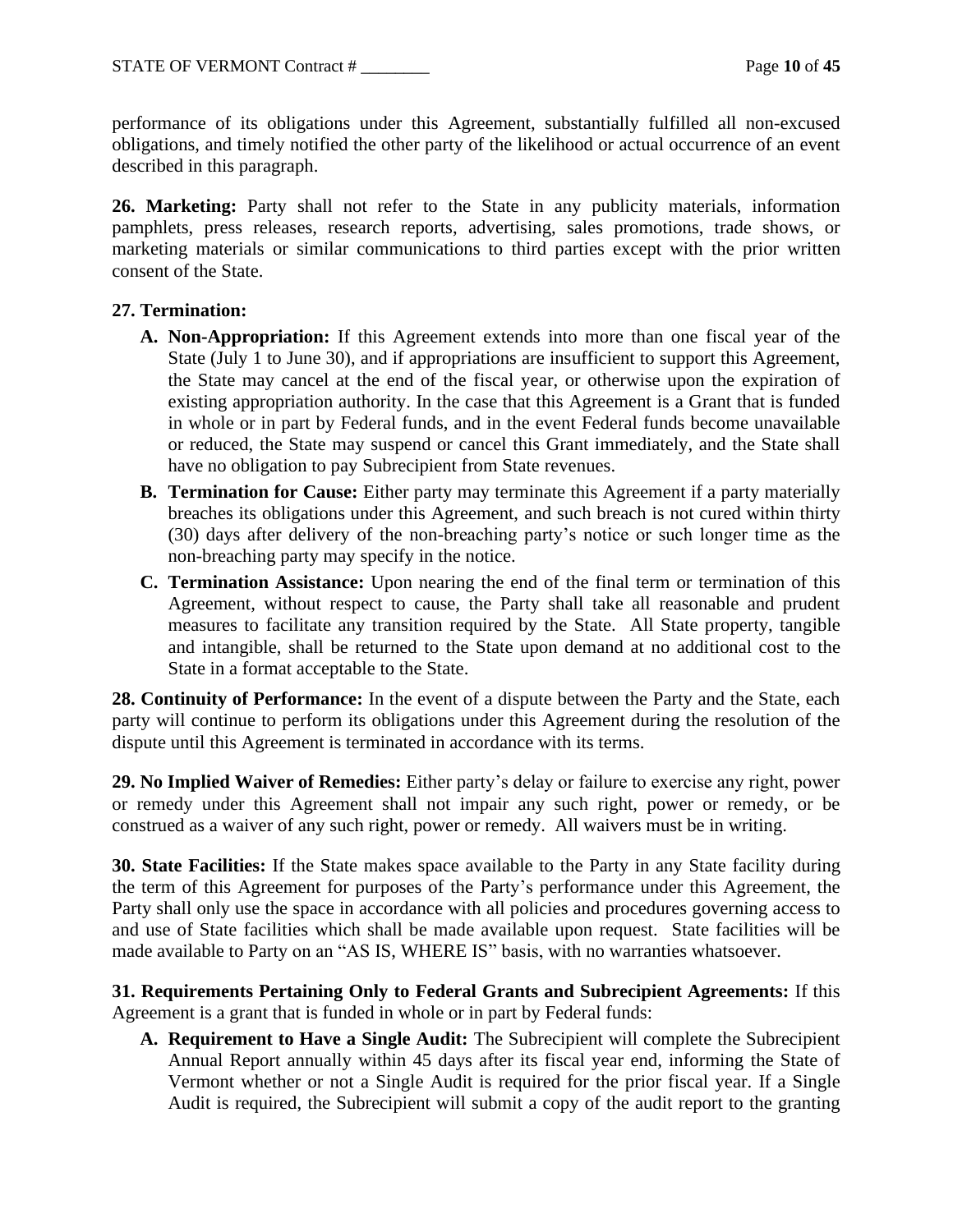Party within 9 months. If a single audit is not required, only the Subrecipient Annual Report is required.

For fiscal years ending before December 25, 2015, a Single Audit is required if the subrecipient expends \$500,000 or more in Federal assistance during its fiscal year and must be conducted in accordance with OMB Circular A-133. For fiscal years ending on or after December 25, 2015, a Single Audit is required if the subrecipient expends \$750,000 or more in Federal assistance during its fiscal year and must be conducted in accordance with 2 CFR Chapter I, Chapter II, Part 200, Subpart F. The Subrecipient Annual Report is required to be submitted within 45 days, whether or not a Single Audit is required.

- **B. Internal Controls:** In accordance with 2 CFR Part II, §200.303, the Party must establish and maintain effective internal control over the Federal award to provide reasonable assurance that the Party is managing the Federal award in compliance with Federal statutes, regulations, and the terms and conditions of the award. These internal controls should be in compliance with guidance in "Standards for Internal Control in the Federal Government" issued by the Comptroller General of the United States and the "Internal Control Integrated Framework", issued by the Committee of Sponsoring Organizations of the Treadway Commission (COSO).
- **C. Mandatory Disclosures:** In accordance with 2 CFR Part II, §200.113, Party must disclose, in a timely manner, in writing to the State, all violations of Federal criminal law involving fraud, bribery, or gratuity violations potentially affecting the Federal award. Failure to make required disclosures may result in the imposition of sanctions which may include disallowance of costs incurred, withholding of payments, termination of the Agreement, suspension/debarment, etc.

### **32. Requirements Pertaining Only to State-Funded Grants:**

- **A. Certification Regarding Use of State Funds:** If Party is an employer and this Agreement is a State-funded grant in excess of \$1,001, Party certifies that none of these State funds will be used to interfere with or restrain the exercise of Party's employee's rights with respect to unionization.
- **B. Good Standing Certification (Act 154 of 2016):** If this Agreement is a State-funded grant, Party hereby represents: (i) that it has signed and provided to the State the form prescribed by the Secretary of Administration for purposes of certifying that it is in good standing (as provided in Section  $13(a)(2)$  of Act 154) with the Agency of Natural Resources and the Agency of Agriculture, Food and Markets, or otherwise explaining the circumstances surrounding the inability to so certify, and (ii) that it will comply with the requirements stated therein.

(End of Standard Provisions)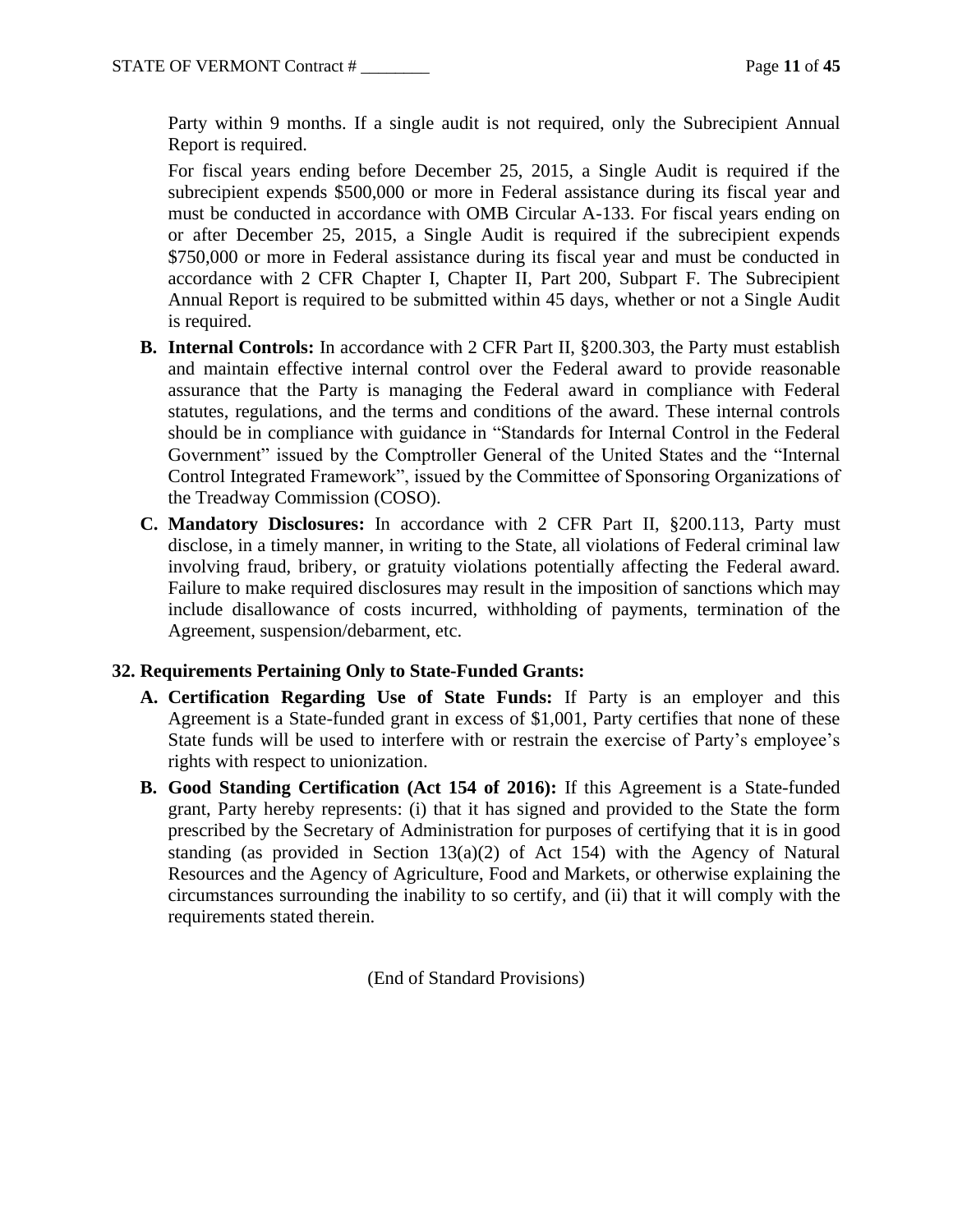## **ATTACHMENT D – MODIFICATION OF CUSTOMARY PROVISIONS OF ATTACHMENT C OR ATTACHMENT F**

### **The insurance sections contained in Attachment C, Section 8 are hereby modified as follows:**

A. By deleting that portion of Section 8 titled Insurance which states: *General Liability and Property Damage:* With respect to all operations performed under the Agreement, the Party shall carry general liability insurance having all major divisions of coverage including, but not limited to:

> Premises - Operations Products and Completed Operations Personal Injury Liability Contractual Liability

And replacing it with:

*General Liability:* With respect to all operations performed under the Agreement, the Party shall carry general liability insurance having all major divisions of coverage including, but not limited to:

> Premises - Operations Products and Completed Operations Personal Injury and Advertising Liability Contractual Liability Sexual Abuse and Molestation [no sublimit]

B. By deleting that portion of Section 8 titled Insurance which states:

The policy shall be an occurrence form and limits shall not be less than:

\$1,000,000 per Occurrence \$2,000,000 General Aggregate \$2,000,000 Products/Completed Operation Aggregate \$ 50,000 Fire/Legal/Liability

And replacing it with:

The policy shall be an occurrence form and limits shall not be less than:

\$2,000,000 per Claim \$4,000,000 General Aggregate \$1,000,000 Umbrella excess, per Claim \$2,000,000 Umbrella excess, Aggregate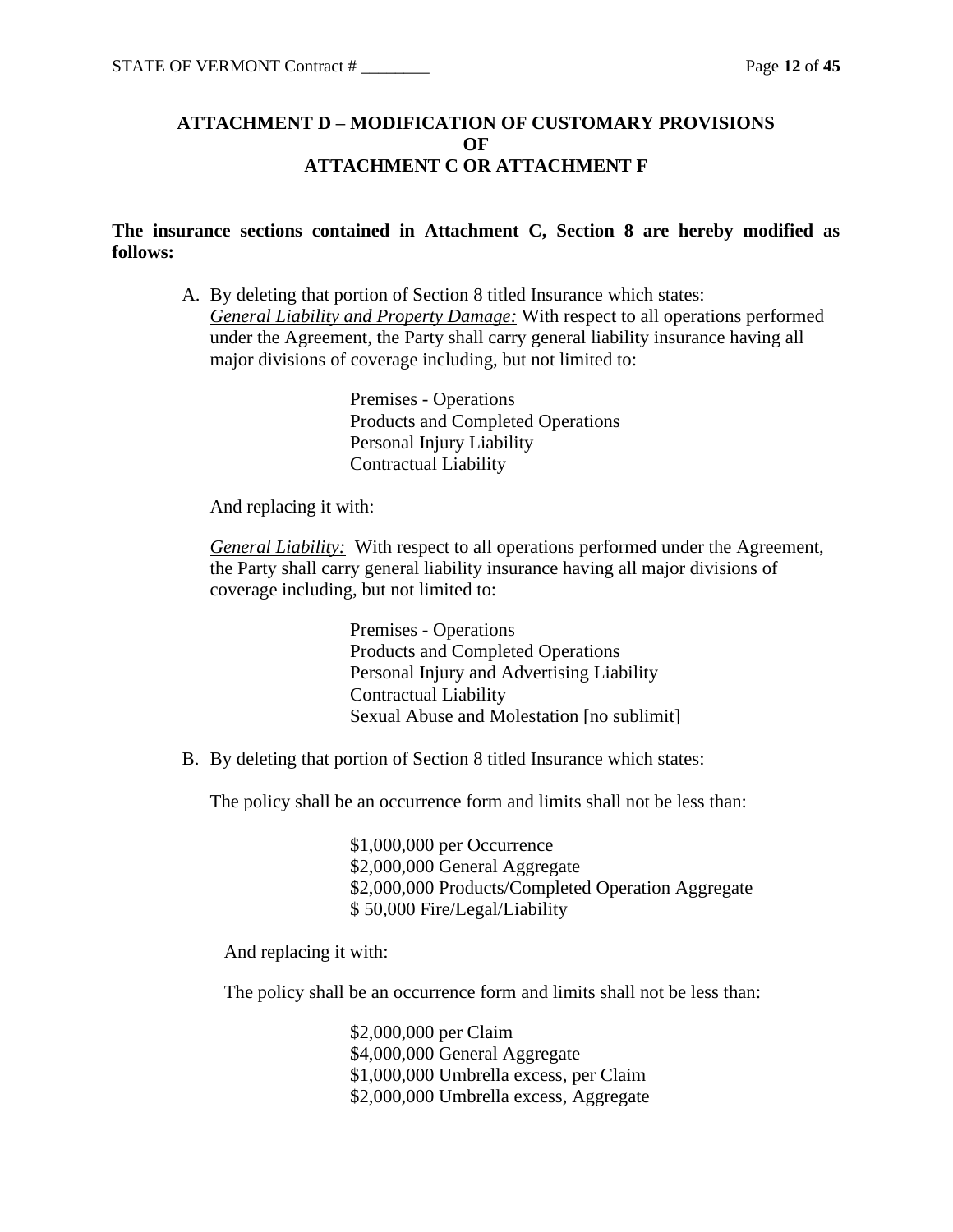C. To add to that portion of Section 8 titled Insurance:

#### *Professional Liability/Medical Malpractice*:

Before commencing work on this Agreement and throughout the term of this Agreement, the Party shall procure and maintain professional liability insurance for any and all services performed under this Agreement, with minimum coverage of \$2,000,000 per claim, and \$4,000,000 annual aggregate.

#### *Sexual Abuse and Molestation:*

Before commencing work on this Agreement and throughout the term of this Agreement, the Party shall procure and maintain sexual abuse and molestation coverage for any and all services performed under this contract, with minimum coverage of \$1,000,000 per claim, \$1,000,000 aggregate.

Cyber/Network Security and Data Privacy Liability Insurance:

Before commencing work on this Agreement and throughout the term of this Agreement, the Party shall procure and maintain claims made Cyber/Network Security and Data Privacy Liability Insurance {"Cyber "} for any and all services performed under this agreement, with minimum coverage of \$2,000,000 per claim, and \$4,000,000 annual aggregate that covers losses arising from actual or alleged acts, errors or omissions and intentional, fraudulent or criminal acts. Further, the policy will expressly provide, but not be limited to, coverage for losses arising from the following: (a) unauthorized use/access of computer systems (including mobile devices), servers, client's data or software; (b) defense of any regulatory action involving a breach of privacy; (c) failure to protect the confidential or proprietary information (personal and commercial information) and intellectual property from unauthorized disclosure or unauthorized access; (d) failure to adequately protect physical security of servers and systems including from cyber terrorism; (e) the costs for: notification, whether or not required by statute, credit file or identity monitoring, identity restoration, public relations or legal experts; (f) third party liability; (g) cyber extortion and cyber terrorism; and (h) no exclusion for actual or alleged breaches of professional services agreements associated with the above

The General Liability, Excess Liability, Professional Liability, and "Cyber" claims made policies will be endorsed with a retroactive date no later than inception date of this contract and will include a three-year extended reporting form endorsement in the event coverage is cancelled or non-renewed.

#### **Reasons for Modifications:**

The insurance sections contained in Attachment C, Section 8 have been added to allow a different level of liability insurance because of the amount of excess coverage that applies and to change from occurrence coverage to claims made coverage allowing for a claims made basis.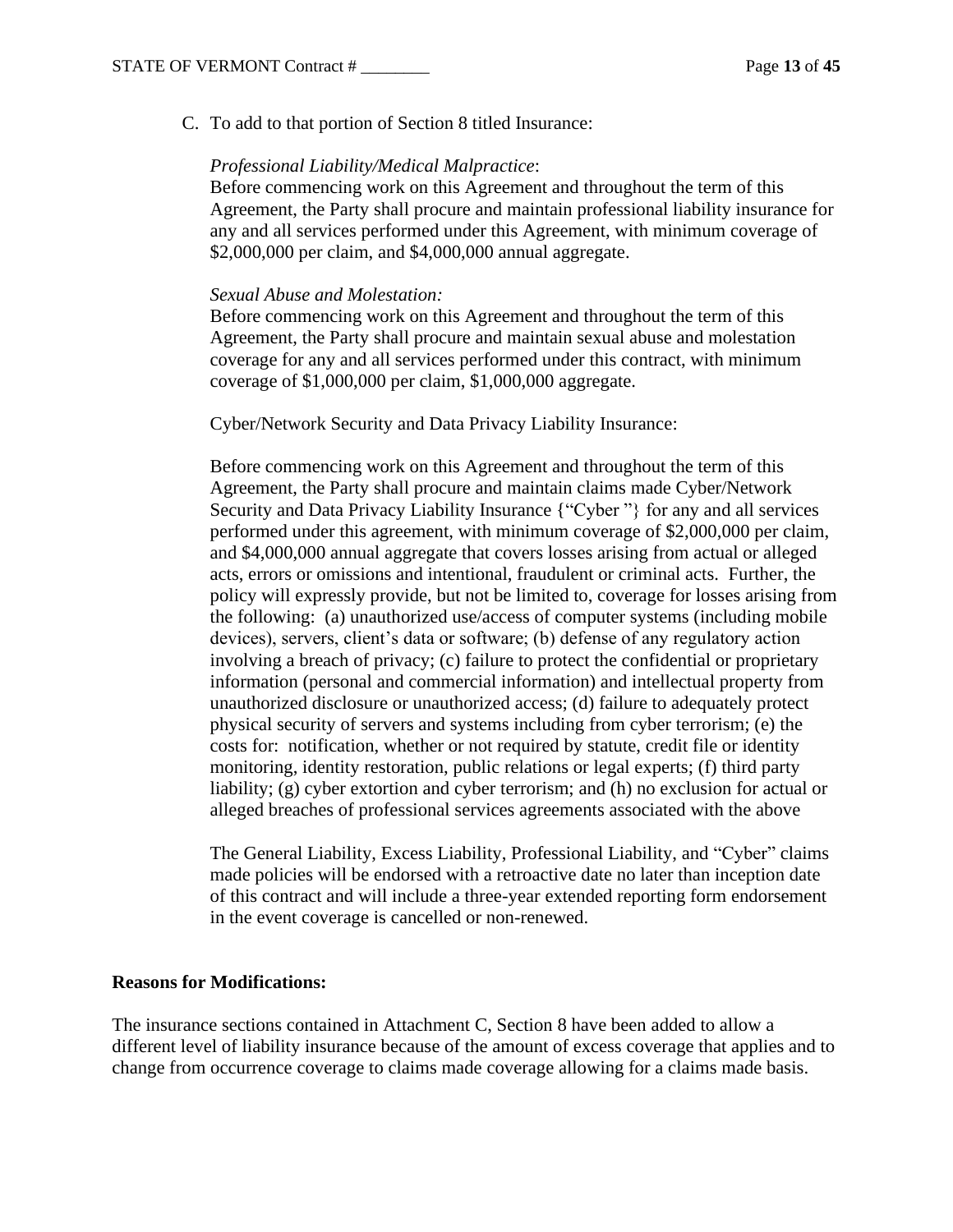## ATTACHMENT D INFORMATION TECHNOLOGY SYSTEM IMPLEMENTATION

### TERMS AND CONDITIONS (rev. 3/08/19)

### **1. MODIFICATIONS TO CONTRACTOR DOCUMENTS**

The parties specifically agree that the Contractor Documents are hereby modified and superseded by Attachment C and this Attachment D.

"Contractor Documents" shall mean one or more document, agreement or other instrument required by Contractor in connection with the performance of the products and services being purchased by the State, regardless of format, including the license agreement, end user license agreement or similar document, any hyperlinks to documents contained in the Contractor Documents, agreement or other instrument and any other paper or "shrinkwrap," "clickwrap," "browsewrap" or other electronic version thereof.

### **2. NO SUBSEQUENT, UNILATERAL MODIFICATION OF TERMS BY CONTRACTOR**

Notwithstanding any other provision or other unilateral license terms which may be issued by Contractor during the Term of this Contract, and irrespective of whether any such provisions have been proposed prior to or after the issuance of an order for the products and services being purchased by the State, as applicable, the components of which are licensed under the Contractor Documents, or the fact that such other agreement may be affixed to or accompany the products and services being purchased by the State, as applicable, upon delivery, the terms and conditions set forth herein shall supersede and govern licensing and delivery of all products and services hereunder.

### **3. TERM OF CONTRACTOR'S DOCUMENTS; PAYMENT TERMS**

Contractor acknowledges and agrees that, to the extent a Contractor Document provides for alternate term or termination provisions, including automatic renewals, such sections shall be waived and shall have no force and effect. All Contractor Documents shall run concurrently with the term of this Contract; provided, however, to the extent the State has purchased a perpetual license to use the Contractor's software, hardware or other services, such license shall remain in place unless expressly terminated in accordance with the terms of this Contract. Contractor acknowledges and agrees that, to the extent a Contractor Document provides for payment terms which differ from the payment terms set forth in Attachment B, such sections shall be waived and shall have no force and effect and the terms in Attachment B shall govern.

### **1. OWNERSHIP AND LICENSE IN DELIVERABLES**

**1.1 Contractor Intellectual Property**. Contractor shall retain all right, title and interest in and to any work, ideas, inventions, discoveries, tools, methodology, computer programs, processes and improvements and any other intellectual property, tangible or intangible, that has been created by Contractor prior to entering into this Contract ("Contractor Intellectual Property"). Should the State require a license for the use of Contractor Intellectual Property in connection with the development or use of the items that Contractor is required to deliver to the State under this Contract, including Work Product ("Deliverables"), the Contractor shall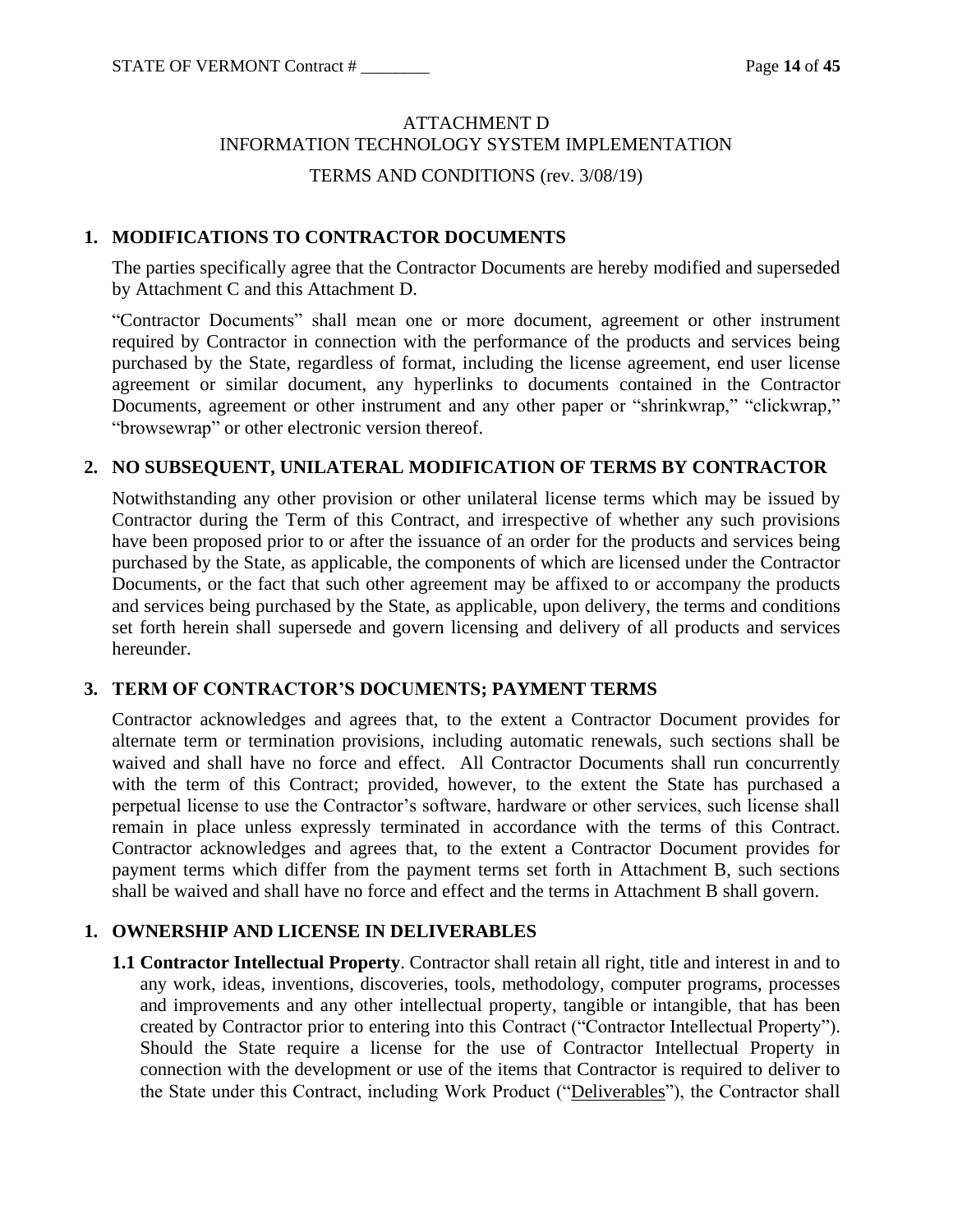grant the State a royalty-free license for such development and use. For the avoidance of doubt, Work Product shall not be deemed to include Contractor Intellectual Property, provided the State shall be granted an irrevocable, perpetual, non-exclusive royalty-free license to use any such Contractor Intellectual Property that is incorporated into Work Product.

**4.2 State Intellectual Property.** The State shall retain all right, title and interest in and to (i) all content and all property, data and information furnished by or on behalf of the State or any agency, commission or board thereof, and to all information that is created under this Contract, including, but not limited to, all data that is generated under this Contract as a result of the use by Contractor, the State or any third party of any technology systems or knowledge bases that are developed for the State and used by Contractor hereunder, and all other rights, tangible or intangible; and (ii) all State trademarks, trade names, logos and other State identifiers, Internet uniform resource locators, State user name or names, Internet addresses and e-mail addresses obtained or developed pursuant to this Contract (collectively, "State Intellectual Property").

Contractor may not use State Intellectual Property for any purpose other than as specified in this Contract. Upon expiration or termination of this Contract, Contractor shall return or destroy all State Intellectual Property and all copies thereof, and Contractor shall have no further right or license to such State Intellectual Property.

Contractor acquires no rights or licenses, including, without limitation, intellectual property rights or licenses, to use State Intellectual Property for its own purposes. In no event shall the Contractor claim any security interest in State Intellectual Property.

**4.3 Work Product.** All Work Product shall belong exclusively to the State, with the State having the sole and exclusive right to apply for, obtain, register, hold and renew, in its own name and/or for its own benefit, all patents and copyrights, and all applications and registrations, renewals and continuations thereof and/or any and all other appropriate protection. To the extent exclusive title and/or complete and exclusive ownership rights in and to any Work Product may not originally vest in the State by operation of law or otherwise as contemplated hereunder, Contractor shall immediately upon request, unconditionally and irrevocably assign, transfer and convey to the State all right, title and interest therein.

"Work Product" means any tangible or intangible ideas, inventions, improvements, modifications, discoveries, development, customization, configuration, methodologies or processes, designs, models, drawings, photographs, reports, formulas, algorithms, patterns, devices, compilations, databases, computer programs, work of authorship, specifications, operating instructions, procedures manuals or other documentation, technique, know-how, secret, or intellectual property right whatsoever or any interest therein (whether patentable or not patentable or registerable under copyright or similar statutes or subject to analogous protection), that is specifically made, conceived, discovered or reduced to practice by Contractor, either solely or jointly with others, pursuant to this Contract. Work Product does not include Contractor Intellectual Property or third party intellectual property.

To the extent delivered under this Contract, upon full payment to Contractor in accordance with Attachment B, and subject to the terms and conditions contained herein, Contractor hereby (i) assigns to State all rights in and to all Deliverables, except to the extent they include any Contractor Intellectual Property; and (ii) grants to State a perpetual, non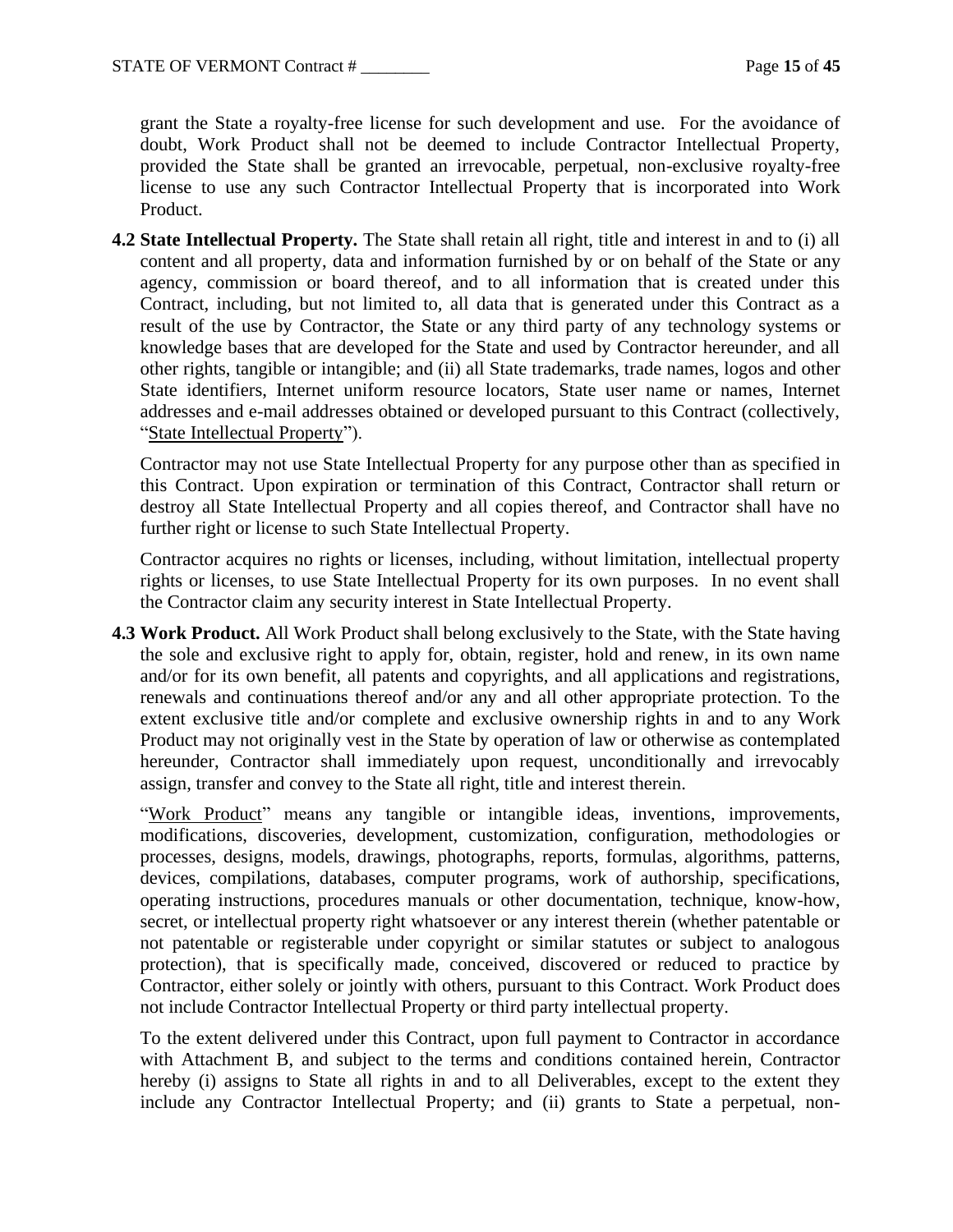exclusive, irrevocable, royalty-free license to use for State's internal business purposes, any Contractor Intellectual Property included in the Deliverables in connection with its use of the Deliverables and, subject to the State's obligations with respect to Confidential Information, authorize others to do the same on the State's behalf. Except for the foregoing license grant, Contractor or its licensors retain all rights in and to all Contractor Intellectual Property.

The Contractor shall not sell or copyright a Deliverable without explicit permission from the State.

If the Contractor is operating a system or application on behalf of the State of Vermont, then the Contractor shall not make information entered into the system or application available for uses by any other party than the State of Vermont, without prior authorization by the State. Nothing herein shall entitle the State to pre-existing Contractor Intellectual Property or Contractor Intellectual Property developed outside of this Contract with no assistance from State.

## [**ALTERNATE OWNERSHIP LANGUAGE TO BE USED WHEN THE STATE WILL NOT OWN WORK PRODUCT OTHER THAN SYSTEM OUTPUT – MORE TYPICAL FOR SAAS**]:

### **4.1 Contractor Intellectual Property**.

As between the parties, and subject to the terms and conditions of this Contract, Contractor and its third-party suppliers will retain ownership of all intellectual property rights in the [System], and any and all derivative works made to the [System] or any part thereof, as well as all Work Product provided to the State ("**Contractor Proprietary Technology**"). The State acquires no rights to Contractor Proprietary Technology except for the licensed interests granted under this Contract. The term "**Work Product**" means all other materials, reports, manuals, visual aids, documentation, ideas, concepts, techniques, inventions, processes, or works of authorship developed, provided or created by Contractor or its employees or contractors during the course of performing work for the State (excluding any State Data or derivative works thereof and excluding any output from the [System] generated by the State's use of the [System], including without limitation, reports, graphs, charts and modified State Data, but expressly including any form templates of such reports, graphs or charts by themselves that do not include the State Data).

Title, ownership rights, and all Intellectual Property Rights in and to the [System] will remain the sole property of Contractor or its suppliers. The State acknowledges that the source code is not covered by any license hereunder and will not be provided by Contractor. Except as set forth in this Contract, no right or implied license or right of any kind is granted to the State regarding the [System] or any part thereof. Nothing in this Contract confers upon either party any right to use the other party's trade names and trademarks, except for permitted license use in accordance with this Contract. All use of such marks by either party will inure to the benefit of the owner of such marks, use of which will be subject to specifications controlled by the owner.

## **4.2 State Intellectual Property; User Name**

The State shall retain all right, title and interest in and to (i) all content and all property, data and information furnished by or on behalf of the State or any agency, commission or board thereof, and to all information that is created under this Contract, including, but not limited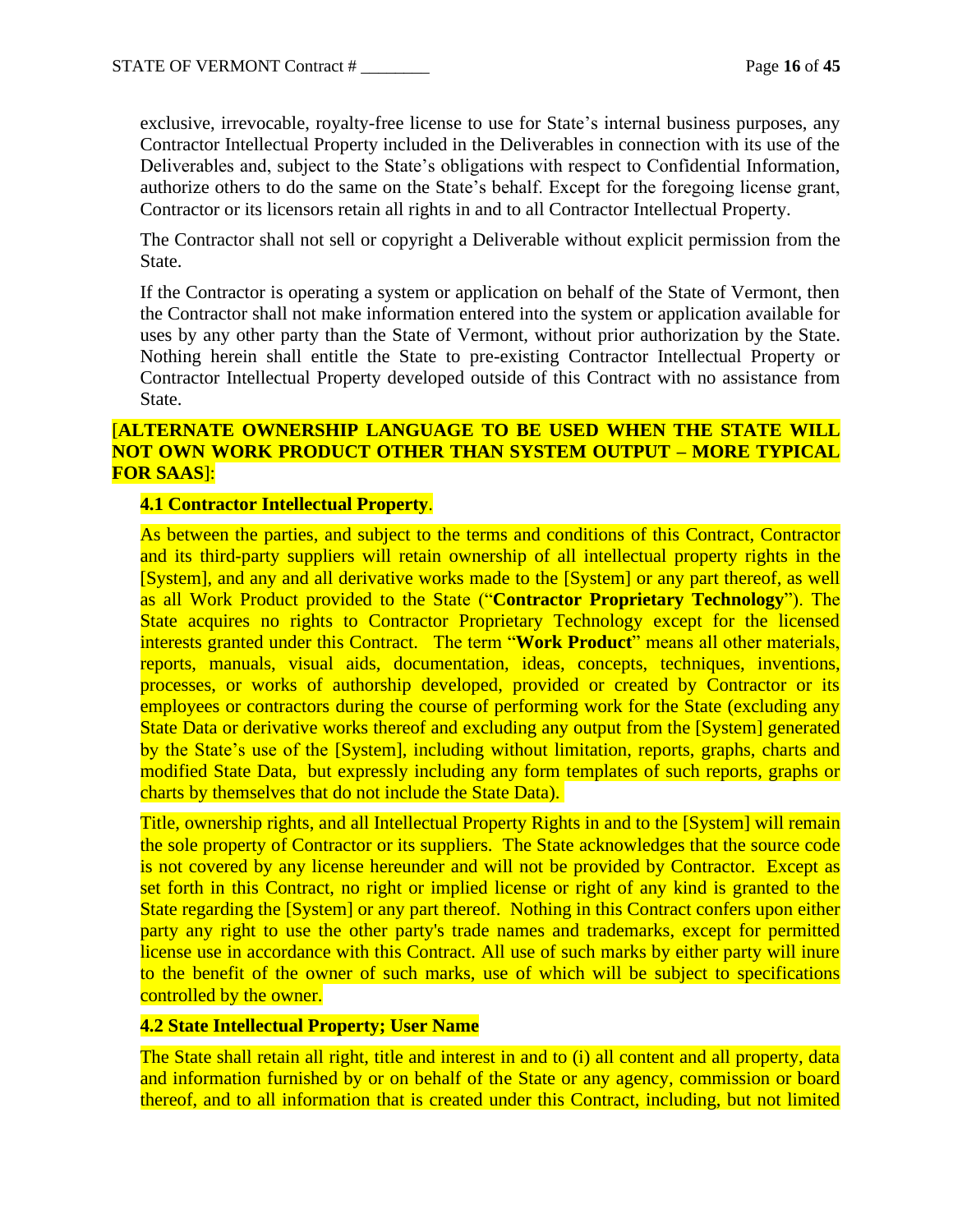to, all data that is generated under this Contract as a result of the use by Contractor, the State or any third party of any technology systems or knowledge bases that are developed for the State and used by Contractor hereunder, and all other rights, tangible or intangible; and (ii) all State trademarks, trade names, logos and other State identifiers, Internet uniform resource locators, State user name or names, Internet addresses and e-mail addresses obtained or developed pursuant to this Contract (collectively, "**State Intellectual Property**").

Contractor may not collect, access or use State Intellectual Property for any purpose other than as specified in this Contract. Upon expiration or termination of this Contract, Contractor shall return or destroy all State Intellectual Property and all copies thereof, and Contractor shall have no further right or license to such State Intellectual Property.

Contractor acquires no rights or licenses, including, without limitation, intellectual property rights or licenses, to use State Intellectual Property for its own purposes. In no event shall the Contractor claim any security interest in State Intellectual Property.

### **3. CONFIDENTIALITY AND NON-DISCLOSURE; SECURITY BREACH REPORTING**

- 3.1 For purposes of this Contract, confidential information will not include information or material which (a) enters the public domain (other than as a result of a breach of this Contract); (b) was in the receiving party's possession prior to its receipt from the disclosing party; (c) is independently developed by the receiving party without the use of confidential information; (d) is obtained by the receiving party from a third party under no obligation of confidentiality to the disclosing party; or (e) is not exempt from disclosure under applicable State law.
- 3.2 **Confidentiality of Contractor Information.** The Contractor acknowledges and agrees that this Contract and any and all Contractor information obtained by the State in connection with this Contract are subject to the State of Vermont Access to Public Records Act, 1 V.S.A. § 315 et seq. The State will not disclose information for which a reasonable claim of exemption can be made pursuant to 1 V.S.A. § 317(c), including, but not limited to, trade secrets, proprietary information or financial information, including any formulae, plan, pattern, process, tool, mechanism, compound, procedure, production data, or compilation of information which is not patented, which is known only to the Contractor, and which gives the Contractor an opportunity to obtain business advantage over competitors who do not know it or use it.

The State shall immediately notify Contractor of any request made under the Access to Public Records Act, or any request or demand by any court, governmental agency or other person asserting a demand or request for Contractor information. Contractor may, in its discretion, seek an appropriate protective order, or otherwise defend any right it may have to maintain the confidentiality of such information under applicable State law within three business days of the State's receipt of any such request. Contractor agrees that it will not make any claim against the State if the State makes available to the public any information in accordance with the Access to Public Records Act or in response to a binding order from a court or governmental body or agency compelling its production. Contractor shall indemnify the State for any costs or expenses incurred by the State, including, but not limited to, attorneys' fees awarded in accordance with 1 V.S.A. § 320, in connection with any action brought in connection with Contractor's attempts to prevent or unreasonably delay public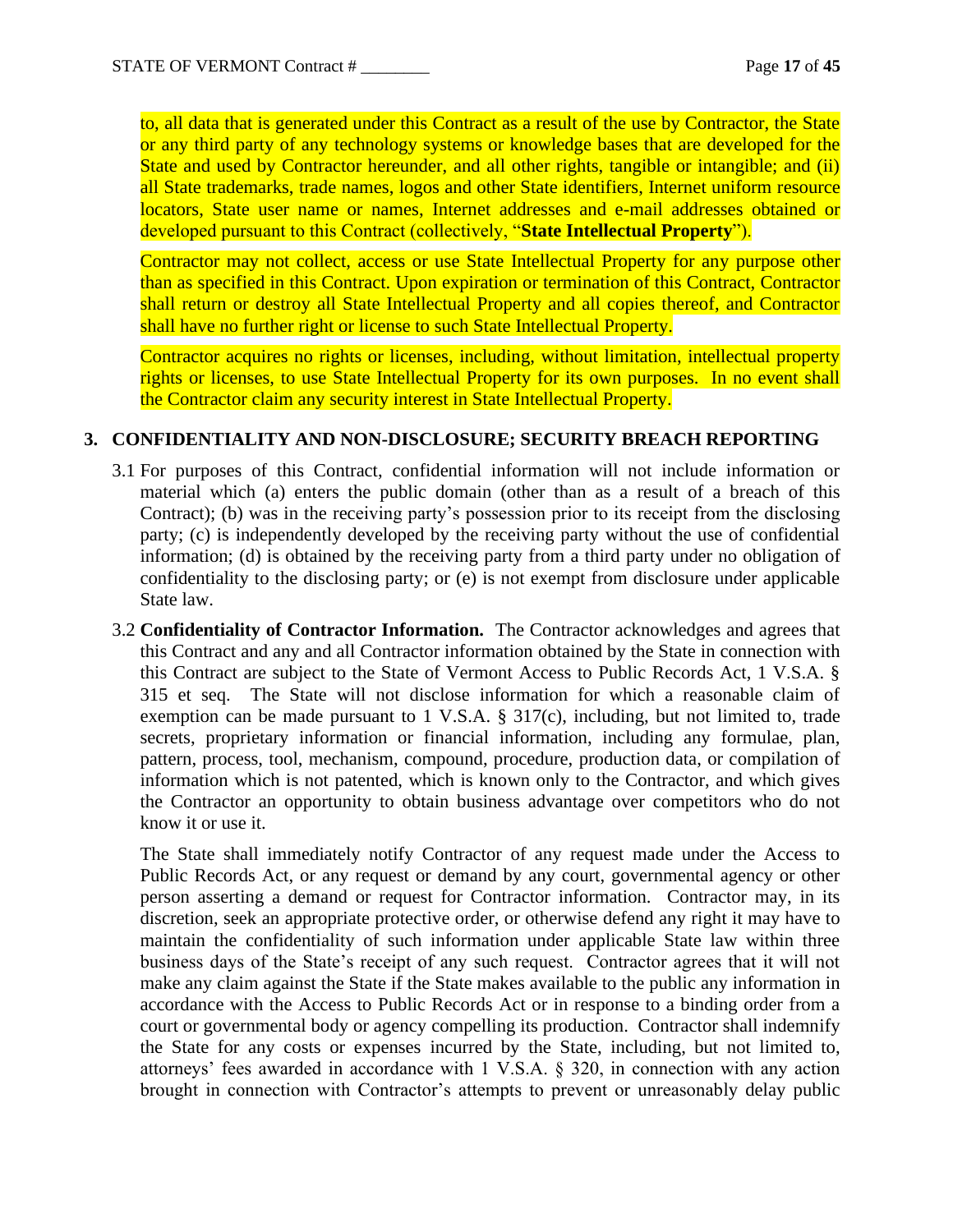disclosure of Contractor's information if a final decision of a court of competent jurisdiction determines that the State improperly withheld such information and that the improper withholding was based on Contractor's attempts to prevent public disclosure of Contractor's information.

The State agrees that (a) it will use the Contractor information only as may be necessary in the course of performing duties, receiving services or exercising rights under this Contract; (b) it will provide at a minimum the same care to avoid disclosure or unauthorized use of Contractor information as it provides to protect its own similar confidential and proprietary information; (c) except as required by the Access to Records Act, it will not disclose such information orally or in writing to any third party unless that third party is subject to a written confidentiality agreement that contains restrictions and safeguards at least as restrictive as those contained in this Contract; (d) it will take all reasonable precautions to protect the Contractor's information; and (e) it will not otherwise appropriate such information to its own use or to the use of any other person or entity.

Contractor may affix an appropriate legend to Contractor information that is provided under this Contract to reflect the Contractor's determination that any such information is a trade secret, proprietary information or financial information at time of delivery or disclosure.

3.3 **Confidentiality of State Information.** In performance of this Contract, and any exhibit or schedule hereunder, the Contractor acknowledges that certain State Data (as defined below), to which the Contractor may have access may contain individual federal tax information, personal protected health information and other individually identifiable information protected by State or federal law or otherwise exempt from disclosure under the State of Vermont Access to Public Records Act, 1 V.S.A. § 315 et seq. ("State Data").[In addition to the provisions of this Section, the Contractor shall comply with the requirements set forth in the State's HIPAA Business Associate Agreement attached to this Contract as Attachment \_\_]*.* 

State Data shall not be stored, accessed from, or transferred to any location outside the United States.

Unless otherwise instructed by the State, Contractor agrees to keep confidential all State Data. The Contractor agrees that (a) it will use the State Data only as may be necessary in the course of performing duties or exercising rights under this Contract; (b) it will provide at a minimum the same care to avoid disclosure or unauthorized use of State Data as it provides to protect its own similar confidential and proprietary information; (c) it will not publish, reproduce, or otherwise divulge any State Data in whole or in part, in any manner or form orally or in writing to any third party unless it has received written approval from the State and that third party is subject to a written confidentiality agreement that contains restrictions and safeguards at least as restrictive as those contained in this Contract; (d) it will take all reasonable precautions to protect the State's information; and (e) it will not otherwise appropriate such information to its own use or to the use of any other person or entity. Contractor will take reasonable measures as are necessary to restrict access to State Data in the Contractor's possession to only those employees on its staff who must have the information on a "need to know" basis. The Contractor shall not retain any State Data except to the extent required to perform the services under this Contract.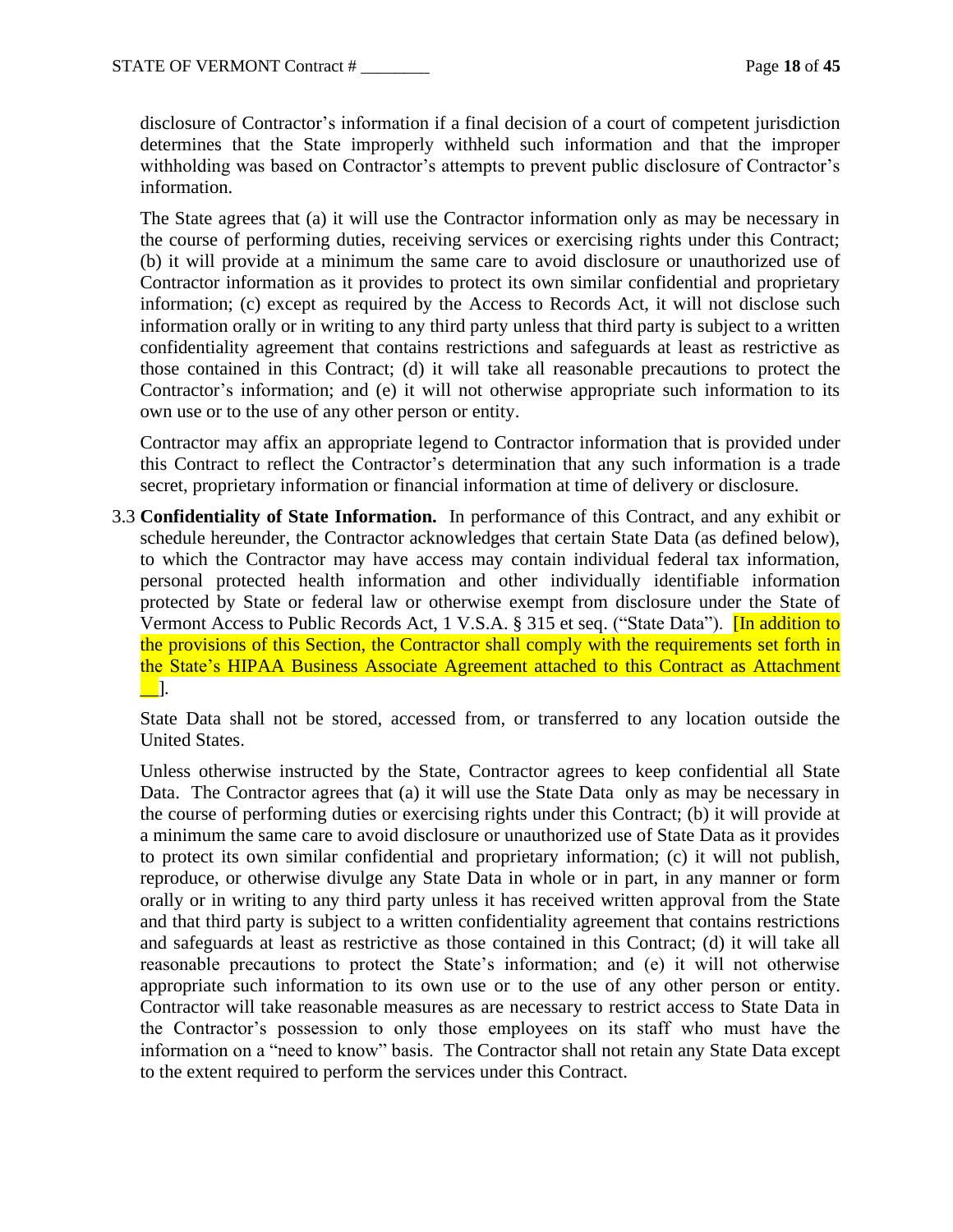Contractor shall not access State user accounts or State Data, except in the course of data center operations, response to service or technical issues, as required by the express terms of this Contract, or at State's written request.

Contractor may not share State Data with its parent company or other affiliate without State's express written consent.

The Contractor shall promptly notify the State of any request or demand by any court, governmental agency or other person asserting a demand or request for State Data to which the Contractor or any third party hosting service of the Contractor may have access, so that the State may seek an appropriate protective order.

#### **4. SECURITY OF STATE INFORMATION**

- 4.1 **Security Standards.** To the extent the Contractor or its subcontractors, affiliates or agents handles, collects, stores, disseminates or otherwise deals with State Data, the Contractor represents and warrants that it has implemented and it shall maintain during the term of this Contract the highest industry standard administrative, technical, and physical safeguards and controls consistent with NIST *Special Publication 800-53* (version 4 or higher) and *Federal Information Processing Standards Publication* 200 and designed to (i) ensure the security and confidentiality of State Data; (ii) protect against any anticipated security threats or hazards to the security or integrity of the State Data; and (iii) protect against unauthorized access to or use of State Data. Such measures shall include at a minimum: (1) access controls on information systems, including controls to authenticate and permit access to State Data only to authorized individuals and controls to prevent the Contractor employees from providing State Data to unauthorized individuals who may seek to obtain this information (whether through fraudulent means or otherwise); (2) industry-standard firewall protection; (3) encryption of electronic State Data while in transit from the Contractor networks to external networks; (4) measures to store in a secure fashion all State Data which shall include, but not be limited to, encryption at rest and multiple levels of authentication; (5) dual control procedures, segregation of duties, and pre-employment criminal background checks for employees with responsibilities for or access to State Data; (6) measures to ensure that the State Data shall not be altered or corrupted without the prior written consent of the State; (7) measures to protect against destruction, loss or damage of State Data due to potential environmental hazards, such as fire and water damage; (8) staff training to implement the information security measures; and (9) monitoring of the security of any portions of the Contractor systems that are used in the provision of the services against intrusion on a twenty-four (24) hour a day basis.
- 4.2 **Security Breach Notice and Reporting.** The Contractor shall have policies and procedures in place for the effective management of Security Breaches, as defined below, which shall be made available to the State upon request.

In addition to the requirements set forth in any applicable Business Associate Agreement as may be attached to this Contract, in the event of any actual security breach or reasonable belief of an actual security breach the Contractor either suffers or learns of that either compromises or could compromise State Data (a "Security Breach"), the Contractor shall notify the State within 24 hours of its discovery. Contractor shall immediately determine the nature and extent of the Security Breach, contain the incident by stopping the unauthorized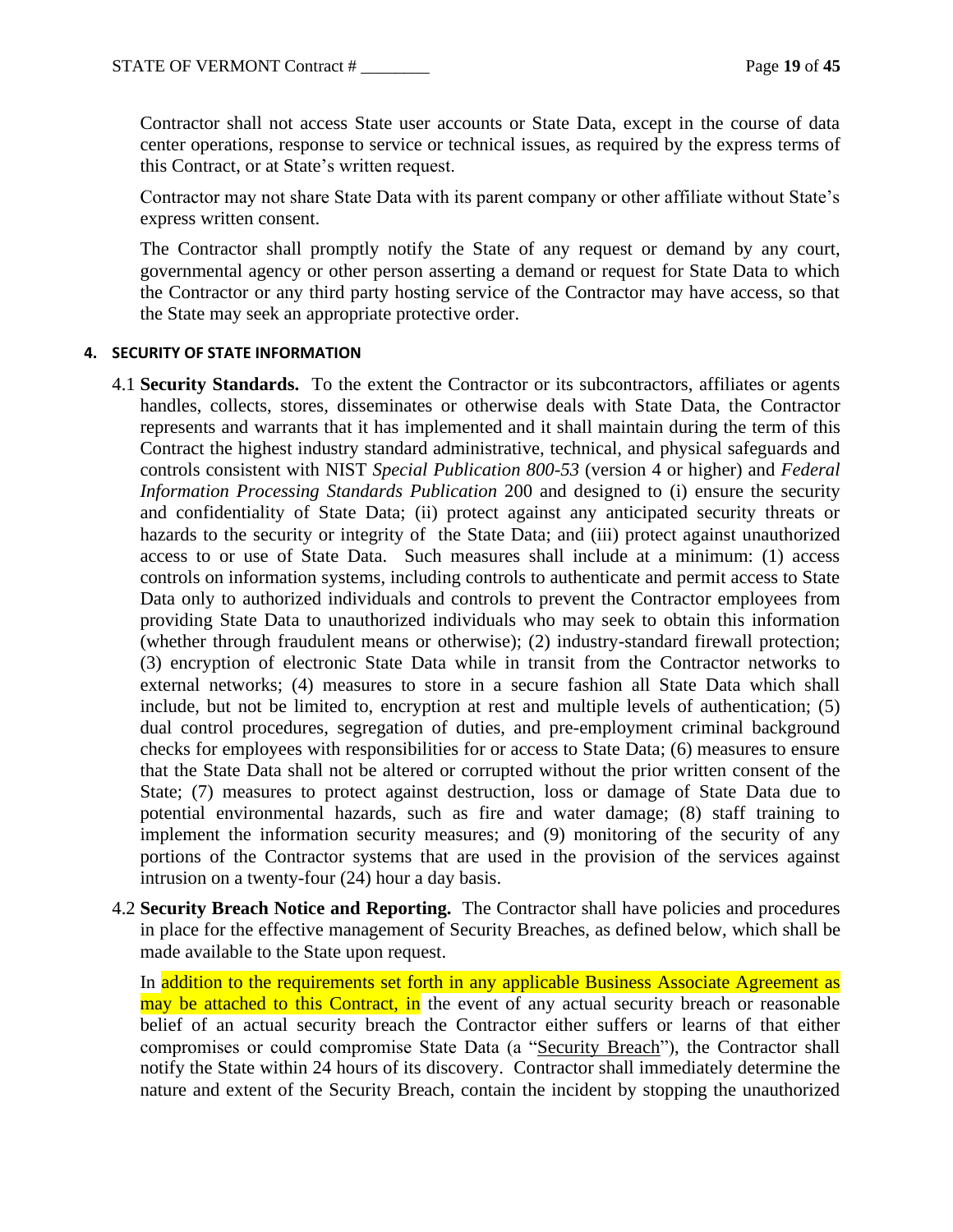practice, recover records, shut down the system that was breached, revoke access and/or correct weaknesses in physical security. Contractor shall report to the State: (i) the nature of the Security Breach; (ii) the State Data used or disclosed; (iii) who made the unauthorized use or received the unauthorized disclosure; (iv) what the Contractor has done or shall do to mitigate any deleterious effect of the unauthorized use or disclosure; and (v) what corrective action the Contractor has taken or shall take to prevent future similar unauthorized use or disclosure. The Contractor shall provide such other information, including a written report, as reasonably requested by the State. Contractor shall analyze and document the incident and provide all notices required by applicable law.

In accordance with Section 9 V.S.A. §2435(b)(3), the Contractor shall notify the Office of the Attorney General, or, if applicable, Vermont Department of Financial Regulation ("DFR"), within fourteen (14) business days of the Contractor's discovery of the Security Breach. The notice shall provide a preliminary description of the breach. The foregoing notice requirement shall be included in the subcontracts of any of Contractor's subcontractors, affiliates or agents which may be "data collectors" hereunder.

The Contractor agrees to fully cooperate with the State and assume responsibility at its own expense for the following, to be determined in the sole discretion of the State: (i) notice to affected consumers if the State determines it to be appropriate under the circumstances of any particular Security Breach, in a form recommended by the AGO; and (ii) investigation and remediation associated with a Security Breach, including but not limited to, outside investigation, forensics, counsel, crisis management and credit monitoring, in the sole determination of the State.

The Contractor agrees to comply with all applicable laws, as such laws may be amended from time to time (including, but not limited to, Chapter 62 of Title 9 of the Vermont Statutes and all applicable State and federal laws, rules or regulations) that require notification in the event of unauthorized release of personally-identifiable information or other event requiring notification.

In addition to any other indemnification obligations in this Contract, the Contractor shall fully indemnify and save harmless the State from any costs, loss or damage to the State resulting from a Security Breach or the unauthorized disclosure of State Data by the Contractor, its officers, agents, employees, and subcontractors.

- 4.3 **Security Policies**. To the extent the Contractor or its subcontractors, affiliates or agents handles, collects, stores, disseminates or otherwise deals with State Data, the Contractor will have an information security policy that protects its systems and processes and media that may contain State Data from internal and external security threats and State Data from unauthorized disclosure, and will have provided a copy of such policy to the State. The Contractor shall provide the State with not less than thirty (30) days advance written notice of any material amendment or modification of such policies.
- 4.4 **Operations Security**. To the extent the Contractor or its subcontractors, affiliates or agents handles, collects, stores, disseminates or otherwise deals with State Data, the Contractor shall cause an SSAE 18 SOC 2 Type 2 audit report to be conducted annually. The audit results and the Contractor's plan for addressing or resolution of the audit results shall be shared with the State within sixty (60) days of the Contractor's receipt of the audit results. Further, on an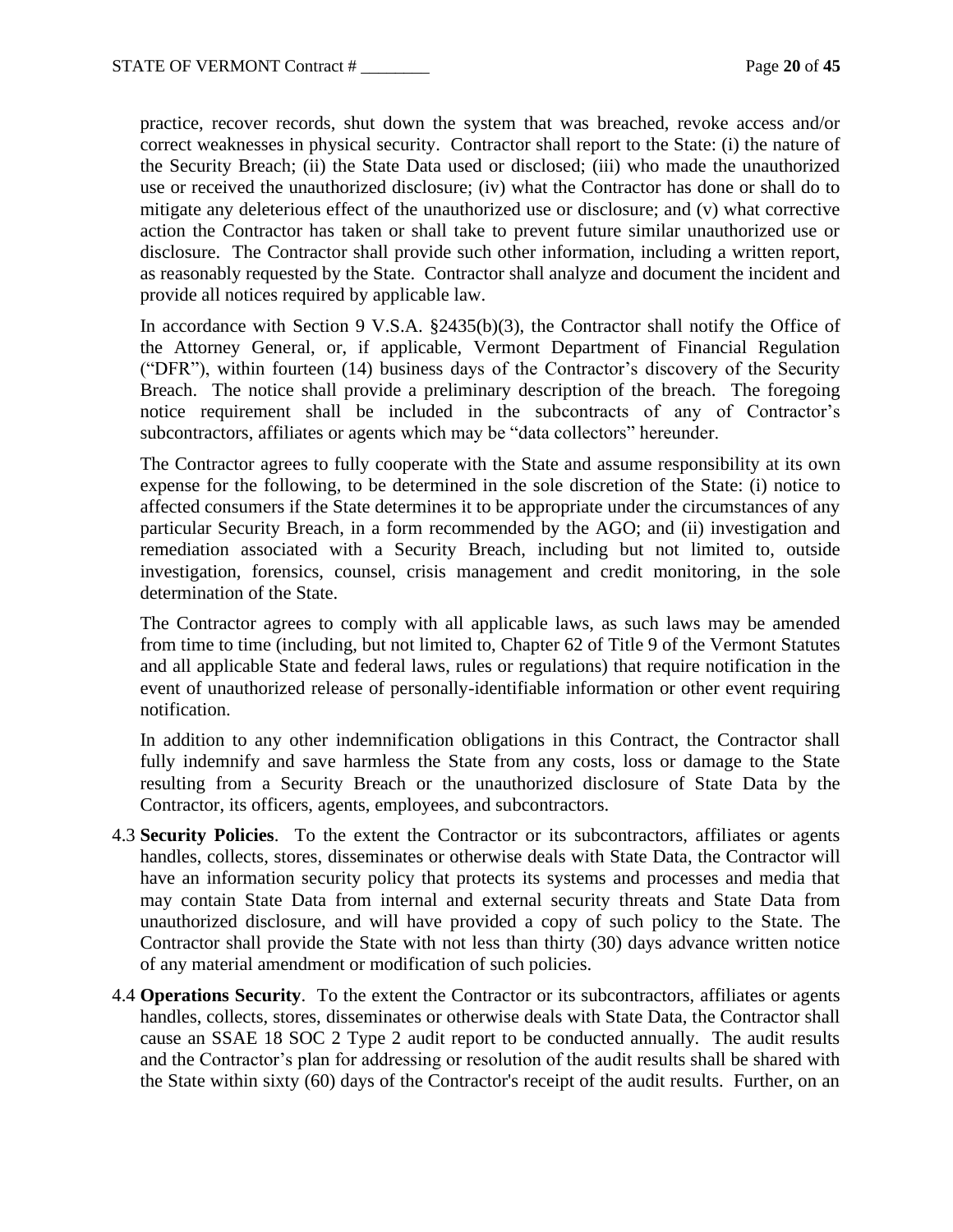annual basis, within 90 days of the end of the Contractor's fiscal year, the Contractor shall transmit its annual audited financial statements to the State.

- 4.5 **Redundant Back-Up.** The Contractor shall maintain a fully redundant backup data center geographically separated from its main data center that maintains near realtime replication of data from the main data center. The Contractor's back-up policies shall be made available to the State upon request. The Contractor shall provide the State with not less than thirty (30) days advance written notice of any material amendment or modification of such policies.
- 4.6 **Vulnerability Testing.** The Contractor shall run quarterly vulnerability assessments and promptly report results to the State. Contractor shall remediate all critical issues within 90 days, all medium issues within 120 days and low issues within 180 days. Contractor shall obtain written State approval for any exceptions. Once remediation is complete, Contractor shall re-perform the test.

### **5. CONTRACTOR'S REPRESENTATIONS AND WARRANTIES**

- 5.1 **General Representations and Warranties.** The Contractor represents, warrants and covenants that:
	- (i) The Contractor has all requisite power and authority to execute, deliver and perform its obligations under this Contract and the execution, delivery and performance of this Contract by the Contractor has been duly authorized by the Contractor.
	- (ii) There is no outstanding litigation, arbitrated matter or other dispute to which the Contractor is a party which, if decided unfavorably to the Contractor, would reasonably be expected to have a material adverse effect on the Contractor's ability to fulfill its obligations under this Contract.
	- (iii) The Contractor will comply with all laws applicable to its performance of the services and otherwise to the Contractor in connection with its obligations under this Contract.
	- (iv) The Contractor (a) owns, or has the right to use under valid and enforceable agreements, all intellectual property rights reasonably necessary for and related to delivery of the services and provision of the Deliverables as set forth in this Contract; (b) shall be responsible for and have full authority to license all proprietary and/or third party software modules, including algorithms and protocols, that Contractor incorporates into its product; and (c) none of the Deliverables or other materials or technology provided by the Contractor to the State will infringe upon or misappropriate the intellectual property rights of any third party.
	- (v) The Contractor has adequate resources to fulfill its obligations under this Contract.
	- (vi) Neither Contractor nor Contractor's subcontractors has past state or federal violations, convictions or suspensions relating to miscoding of employees in NCCI job codes for purposes of differentiating between independent contractors and employees.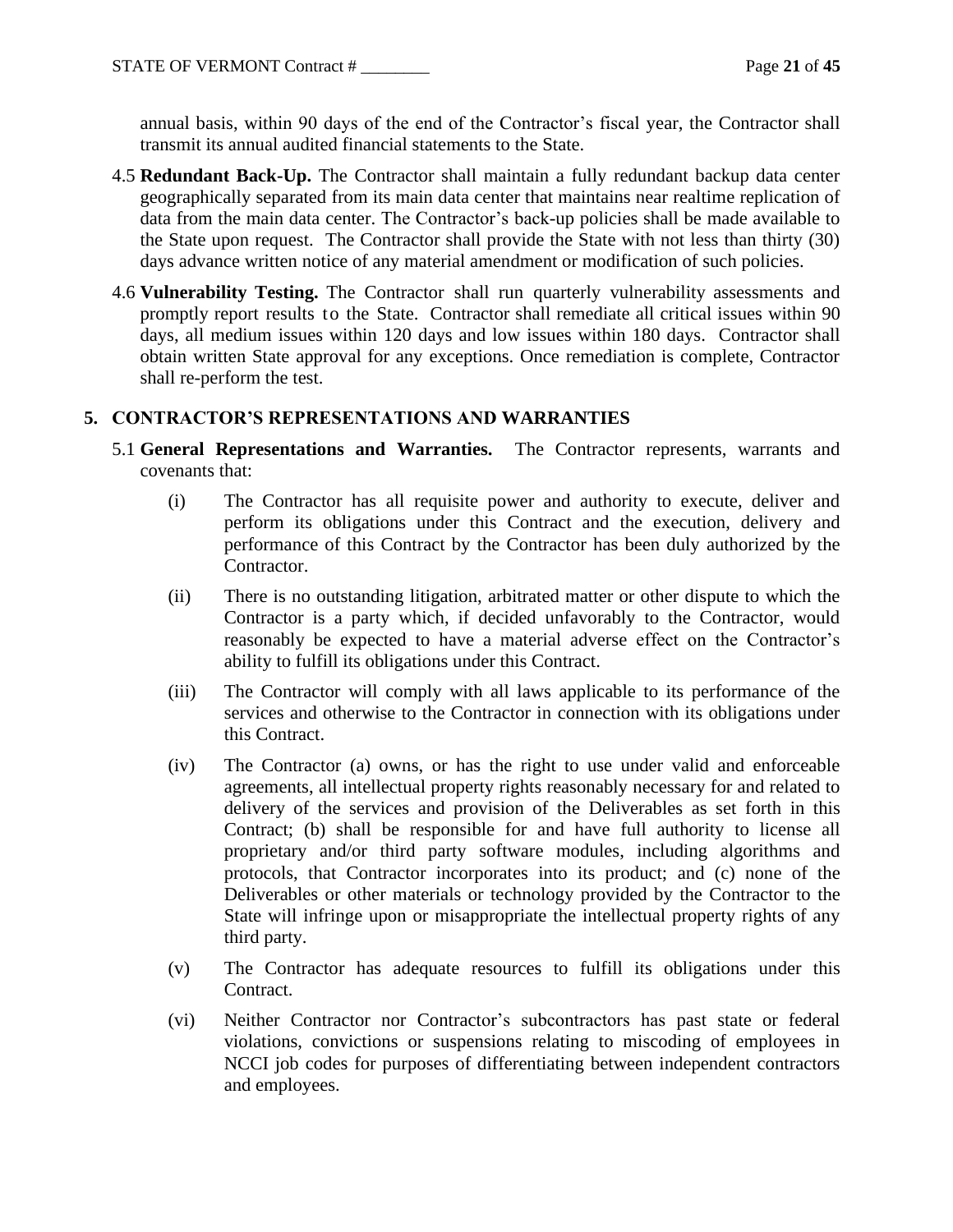- 5.2 **Contractor's Performance Warranties.** Contractor represents and warrants to the State that:
	- (i) All Deliverables will be free from material errors and shall perform in accordance with the specifications therefor for a period of at least one year.
	- (ii) Contractor will provide to the State commercially reasonable continuous and uninterrupted access to the Service, and will not interfere with the State's access to and use of the Service during the term of this Contract;
	- (iii) The Service is compatible with and will operate successfully with any environment (including web browser and operating system) specified by the Contractor in its documentation;
	- (iv) Each and all of the services shall be performed in a timely, diligent, professional and skillful manner, in accordance with the highest professional or technical standards applicable to such services, by qualified persons with the technical skills, training and experience to perform such services in the planned environment.
	- (v) All Deliverables supplied by the Contractor to the State shall be transferred free and clear of any and all restrictions on the conditions of transfer, modification, licensing, sublicensing and free and clear of any and all leins, claims, mortgages, security interests, liabilities and encumbrances or any kind.
	- (vi) Any time software is delivered to the State, whether delivered via electronic media or the internet, no portion of such software or the media upon which it is stored or delivered will have any type of software routine or other element which is designed to facilitate unauthorized access to or intrusion upon; or unrequested disabling or erasure of; or unauthorized interference with the operation of any hardware, software, data or peripheral equipment of or utilized by the State. Without limiting the generality of the foregoing, if the State believes that harmful code may be present in any software delivered hereunder, Contractor will, upon State's request, provide a new or clean install of the software. Notwithstanding the foregoing, Contractor assumes no responsibility for the State's negligence or failure to protect data from viruses, or any unintended modification, destruction or disclosure.
	- (vii) To the extent Contractor resells commercial hardware or software it purchased from a third party, Contractor will, to the extent it is legally able to do so, pass through any such third party warranties to the State and will reasonably cooperate in enforcing them. Such warranty pass-through will not relieve the Contractor from Contractor's warranty obligations set forth herein.
- 5.3 **Limitation on Disclaimer.** The express warranties set forth in this Contract shall be in lieu of all other warranties, express or implied.
- **5.4 Effect of Breach of Warranty.** If, at any time during the term of this Contract, software or the results of Contractor's work fail to perform according to any warranty of Contractor under this Contract, the State shall promptly notify Contractor in writing of such alleged nonconformance, and Contractor shall, at its own expense and without limiting any other rights or remedies of the State hereunder, re-perform or replace any services that the State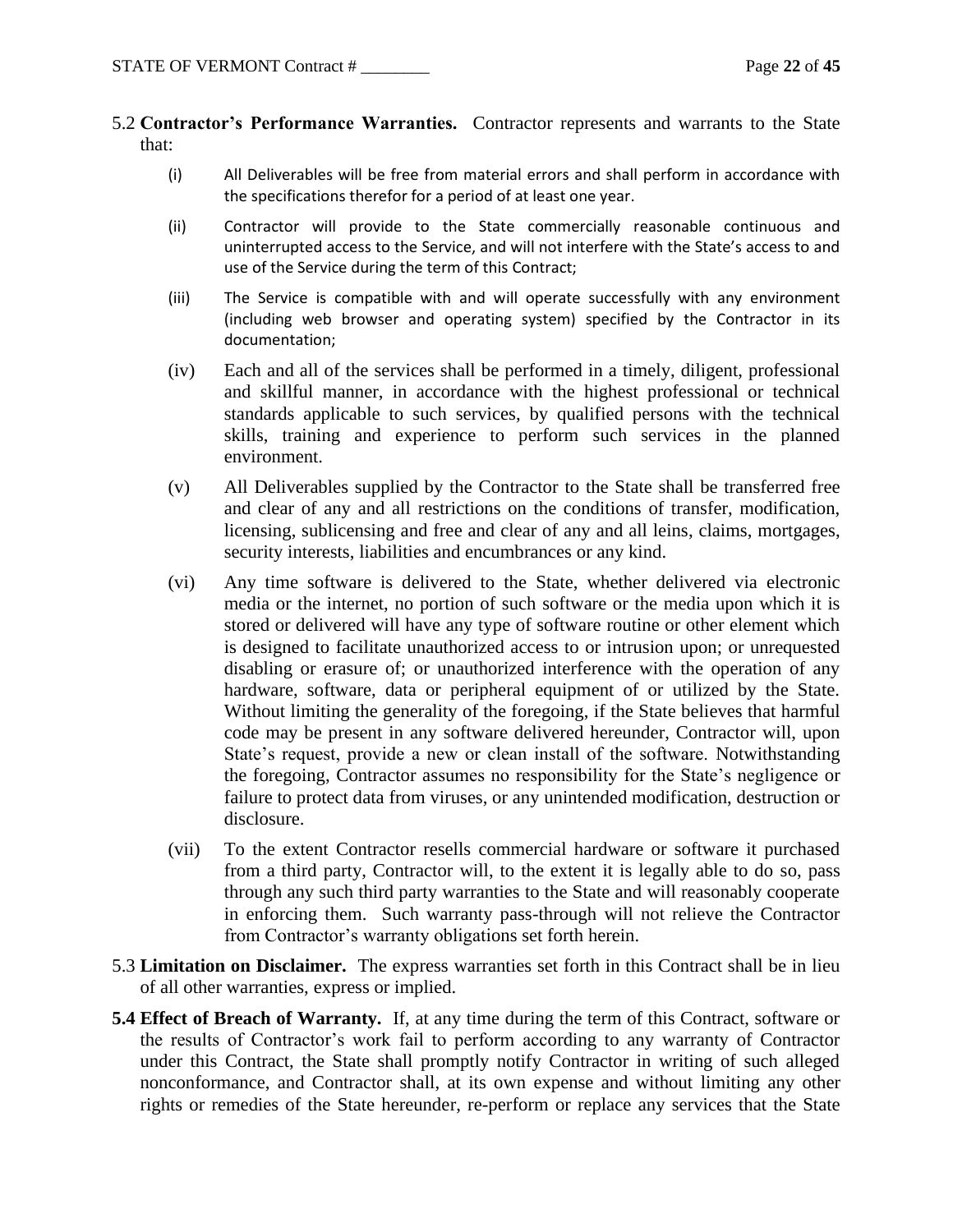has determined to be unsatisfactory in its reasonable discretion. Alternatively, with State consent, the Contractor may refund of all amounts paid by State for the nonconforming deliverable or service

### **6. PROFESSIONAL LIABILITY AND CYBER LIABILITY INSURANCE COVERAGE**

In addition to the insurance required in Attachment C to this Contract, before commencing work on this Contract and throughout the term of this Contract, Contractor agrees to procure and maintain (a) Technology Professional Liability insurance for any and all services performed under this Contract, with minimum third party coverage of \$2,000,000 per claim, \$4,000,000 aggregate; and (b) first party Breach Notification Coverage of not less than \$2,000,000.

Before commencing work on this Contract the Contractor must provide certificates of insurance to show that the foregoing minimum coverages are in effect.

With respect to the first party Breach Notification Coverage, Contractor shall name the State of Vermont and its officers and employees as additional insureds for liability arising out of this Contract.

### **7. LIMITATION OF LIABILITY.**

CONTRACTOR'S LIABILITY FOR DAMAGES TO THE STATE ARISING OUT OF THE SUBJECT MATTER OF THIS CONTRACT SHALL NOT EXCEED THREE TIMES THE MAXIMUM AMOUNT PAYABLE UNDER THIS CONTRACT, OR \$ WHICHEVER IS GREATER **TO BE NEGOTIATED WITH VENDOR]**. LIMITS OF LIABILITY FOR STATE CLAIMS SHALL NOT APPLY TO STATE CLAIMS ARISING OUT OF: (A) CONTRACTOR'S OBLIGATION TO INDEMNIFY THE STATE; (B) CONTRACTOR'S CONFIDENTIALITY OBLIGATIONS TO THE STATE; (C) PERSONAL INJURY OR DAMAGE TO REAL OR PERSONAL PROPERTY; (D) CONTRACTOR'S GROSS NEGLIGENCE, FRAUD OR INTENTIONAL MISCONDUCT; OR (E) VIOLATIONS OF THE STATE OF VERMONT FRAUDULENT CLAIMS ACT. IN NO EVENT SHALL THIS LIMIT OF LIABILITY BE CONSTRUED TO LIMIT CONTRACTOR'S LIABILITY FOR THIRD PARTY CLAIMS AGAINST THE CONTRACTOR WHICH MAY ARISE OUT OF CONTRACTOR'S ACTS OR OMISSIONS IN THE PERFORMANCE OF THIS CONTRACT.

NEITHER PARTY SHALL BE LIABLE TO THE OTHER FOR ANY INDIRECT, INCIDENTAL OR SPECIAL DAMAGES, DAMAGES WHICH ARE UNFORESEEABLE TO THE PARTIES AT THE TIME OF CONTRACTING, DAMAGES WHICH ARE NOT PROXIMATELY CAUSED BY A PARTY, SUCH AS LOSS OF ANTICIPATED BUSINESS, OR LOST PROFITS, INCOME, GOODWILL, OR REVENUE IN CONNECTION WITH OR ARISING OUT OF THE SUBJECT MATTER OF THIS CONTRACT.

The provisions of this Section shall apply notwithstanding any other provisions of this Contract or any other agreement.

#### **8. TRADE SECRET, PATENT AND COPYRIGHT INFRINGEMENT**

The State shall not be deemed to waive any of its rights or remedies at law or in equity in the event of Contractor's trade secret, patent and/or copyright infringement.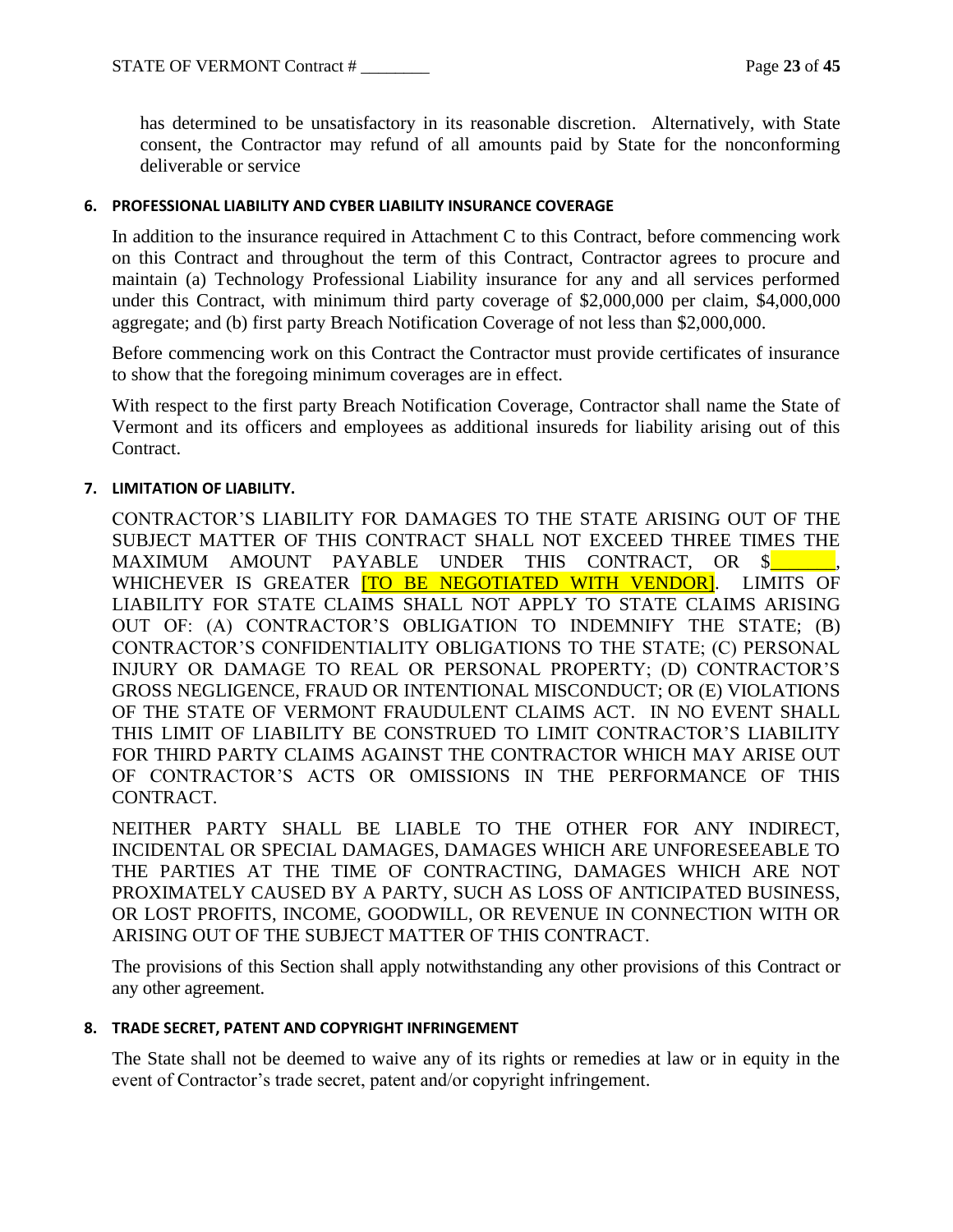### **11 REMEDIES FOR DEFAULT; NO WAIVER OF REMEDIES**

In the event either party is in default under this Contract, the non-defaulting party may, at its option, pursue any or all of the remedies available to it under this Contract, including termination for cause, and at law or in equity.

No delay or failure to exercise any right, power or remedy accruing to either party upon breach or default by the other under this Contract shall impair any such right, power or remedy, or shall be construed as a waiver of any such right, power or remedy, nor shall any waiver of a single breach or default be deemed a waiver of any subsequent breach or default. All waivers must be in writing.

### **12 NO ASSUMPTION OF COSTS**

Any requirement that the State defend or indemnify Contractor or otherwise be liable for the expenses or reimbursement, including attorneys' fees, collection costs or license verification costs of Contractor, is hereby deleted from the Contractor Documents.

### **13 TERMINATION**

Upon termination of this Contract for any reason whatsoever, Contractor shall immediately deliver to the State all State information, State Intellectual Property or State Data (including without limitation any Deliverables for which State has made payment in whole or in part) ("State Materials"), that are in the possession or under the control of Contractor in whatever stage of development and form of recordation such State property is expressed or embodied at that time.

In the event the Contractor ceases conducting business in the normal course, becomes insolvent, makes a general assignment for the benefit of creditors, suffers or permits the appointment of a receiver for its business or assets or avails itself of or becomes subject to any proceeding under the Federal Bankruptcy Act or any statute of any state relating to insolvency or the protection of rights of creditors, the Contractor shall immediately return all State Materials to State control; including, but not limited to, making all necessary access to applicable remote systems available to the State for purposes of downloading all State Materials.

Contractor shall reasonably cooperate with other parties in connection with all services to be delivered under this Contract, including without limitation any successor provider to whom State Materials are to be transferred in connection with termination. Contractor shall assist the State in exporting and extracting the State Materials, in a format usable without the use of the Services and as agreed to by State, at no additional cost.

Any transition services requested by State involving additional knowledge transfer and support may be subject to a contract amendment for a fixed fee or at rates to be mutually agreed upon by the parties.

If the State determines in its sole discretion that a documented transition plan is necessary, then no later than sixty (60) days prior to termination, Contractor and the State shall mutually prepare a Transition Plan identifying transition services to be provided.

## [**FOR USE WITH SAAS CONTRACTS**]

#### **14. ACCESS TO STATE DATA**: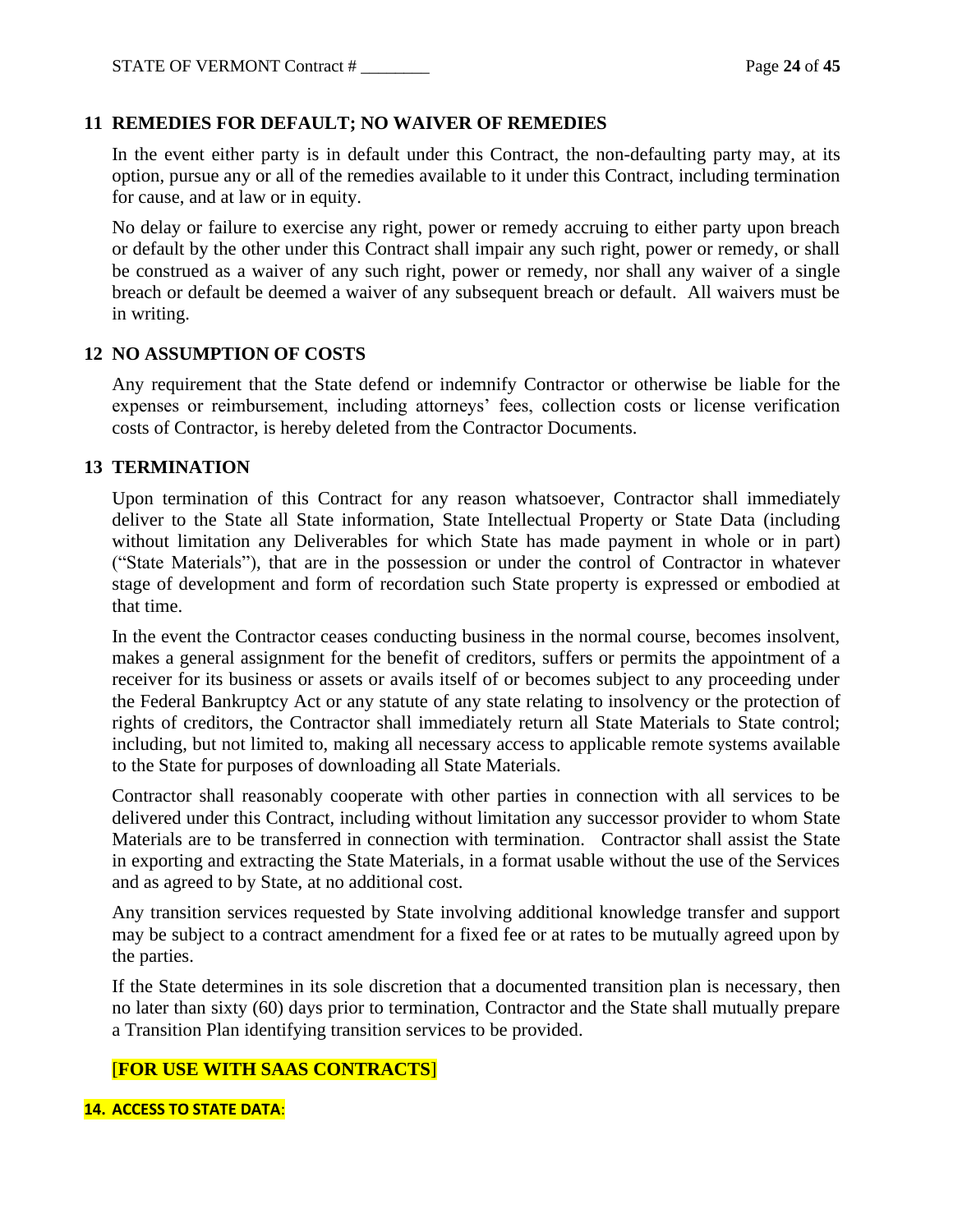The State may import or export State Materials in part or in whole at its sole discretion at any time (24 hours a day, seven (7) days a week, 365 days a year), during the term of this Contract or for up to [three (3) months] after the Term (so long as the State Materials remain in the Contractor's possession) without interference from the Contractor in a format usable without the Service and in an agreed-upon file format and medium at no additional cost to the State.

The Contractor must allow the State access to information such as system logs and latency statistics that affect its State Materials and or processes.

The Contractor's policies regarding the retrieval of data upon the termination of services have been made available to the State upon execution of this Contract under separate cover. The Contractor shall provide the State with not less than thirty (30) days advance written notice of any material amendment or modification of such policies.

#### **15. AUDIT RIGHTS**

Contractor will maintain and cause its permitted contractors to maintain a complete audit trail of all transactions and activities, financial and non-financial, in connection with this Contract. Contractor will provide to the State, its internal or external auditors, clients, inspectors, regulators and other designated representatives, at reasonable times (and in the case of State or federal regulators, at any time required by such regulators) access to Contractor personnel and to any and all Contractor facilities or where the required information, data and records are maintained, for the purpose of performing audits and inspections (including unannounced and random audits) of Contractor and/or Contractor personnel and/or any or all of the records, data and information applicable to this Contract.

At a minimum, such audits, inspections and access shall be conducted to the extent permitted or required by any laws applicable to the State or Contractor (or such higher or more rigorous standards, if any, as State or Contractor applies to its own similar businesses, operations or activities), to (i) verify the accuracy of charges and invoices; (ii) verify the integrity of State Data and examine the systems that process, store, maintain, support and transmit that data; (iii) examine and verify Contractor's and/or its permitted contractors' operations and security procedures and controls; (iv) examine and verify Contractor's and/or its permitted contractors' disaster recovery planning and testing, business resumption and continuity planning and testing, contingency arrangements and insurance coverage; and (v) examine Contractor's and/or its permitted contractors' performance of the Services including audits of: (1) practices and procedures; (2) systems, communications and information technology; (3) general controls and physical and data/information security practices and procedures; (4) quality initiatives and quality assurance, (5) contingency and continuity planning, disaster recovery and back-up procedures for processes, resources and data; (6) Contractor's and/or its permitted contractors' efficiency and costs in performing Services; (7) compliance with the terms of this Contract and applicable laws, and (9) any other matters reasonably requested by the State. Contractor shall provide and cause its permitted contractors to provide full cooperation to such auditors, inspectors, regulators and representatives in connection with audit functions and with regard to examinations by regulatory authorities, including the installation and operation of audit software.

### **16. DESTRUCTION OF STATE DATA**

At any time during the term of this Contract within (i) thirty days of the State's written request or (ii) [three (3) months] of termination or expiration of this Contract for any reason, and in any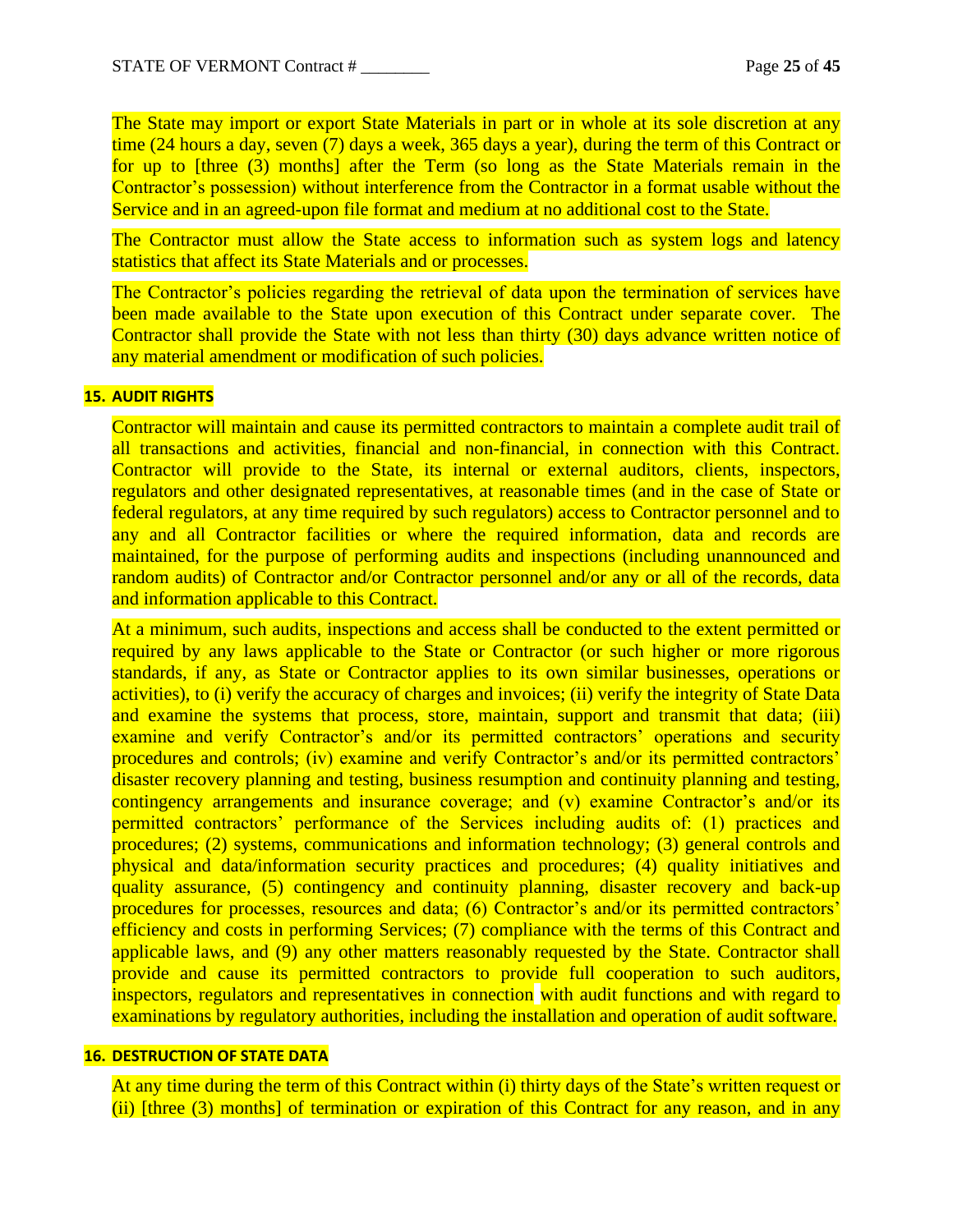event after the State has had an opportunity to export and recover the State Materials, Contractor shall at its own expense securely destroy and erase from all systems it directly or indirectly uses or controls all tangible or intangible forms of the State Materials, in whole or in part, and all copies thereof except such records as are required by law. The destruction of State Data and State Intellectual Property shall be performed according to National Institute of Standards and Technology (NIST) approved methods. Contractor shall certify in writing to the State that such State Data has been disposed of securely. To the extent that any applicable law prevents Contractor from destroying or erasing State Materials as set forth herein, Contractor shall retain, in its then current state, all such State Materials then within its right of control or possession in accordance with the confidentiality, security and other requirements of this Contract, and perform its obligations under this section as soon as such law no longer prevents it from doing so.

Further, upon the relocation of State Data, Contractor shall securely dispose of such copies from the former data location and certify in writing to the State that such State Data has been disposed of securely. Contractor shall comply with all reasonable directions provided by the State with respect to the disposal of State Data.

### **17 CONTRACTOR BANKRUPTCY**.

Contractor acknowledges that if Contractor, as a debtor in possession, or a trustee in bankruptcy in a case under Section 365(n) of Title 11, United States Code (the "Bankruptcy Code"), rejects this Contract, the State may elect to retain its rights under this Contract as provided in Section 365(n) of the Bankruptcy Code. Upon written request of the State to Contractor or the Bankruptcy Trustee, Contractor or such Bankruptcy Trustee shall not interfere with the rights of the State as provided in this Contract, including the right to obtain the State Intellectual Property.

### **18 SOFTWARE LICENSEE COMPLIANCE REPORT**.

In lieu of any requirement that may be in a Contractor Document that the State provide the Contractor with access to its System for the purpose of determining State compliance with the terms of the Contractor Document, upon request and not more frequently than annually, the State will provide Contractor with a certified report concerning the State's use of any software licensed for State use pursuant this Contract. The parties agree that any non-compliance indicated by the report shall not constitute infringement of the licensor's intellectual property rights, and that settlement payment mutually agreeable to the parties shall be the exclusive remedy for any such non-compliance.

## **19 IRS TERMS IF FEDERAL TAX INFO WILL BE PROCESSED OR STORED (Per IRS Publication 1075)**

To the extent Contractor's performance under this Contract involves the processing or storage of Federal tax information, then, pursuant to IRS Publication 1075, the following provisions shall apply in addition to any other security standard or requirements set forth in this Contract:

### **A. PERFORMANCE**

In performance of this Contract, the Contractor agrees to comply with and assume responsibility for compliance by its employees with the following requirements: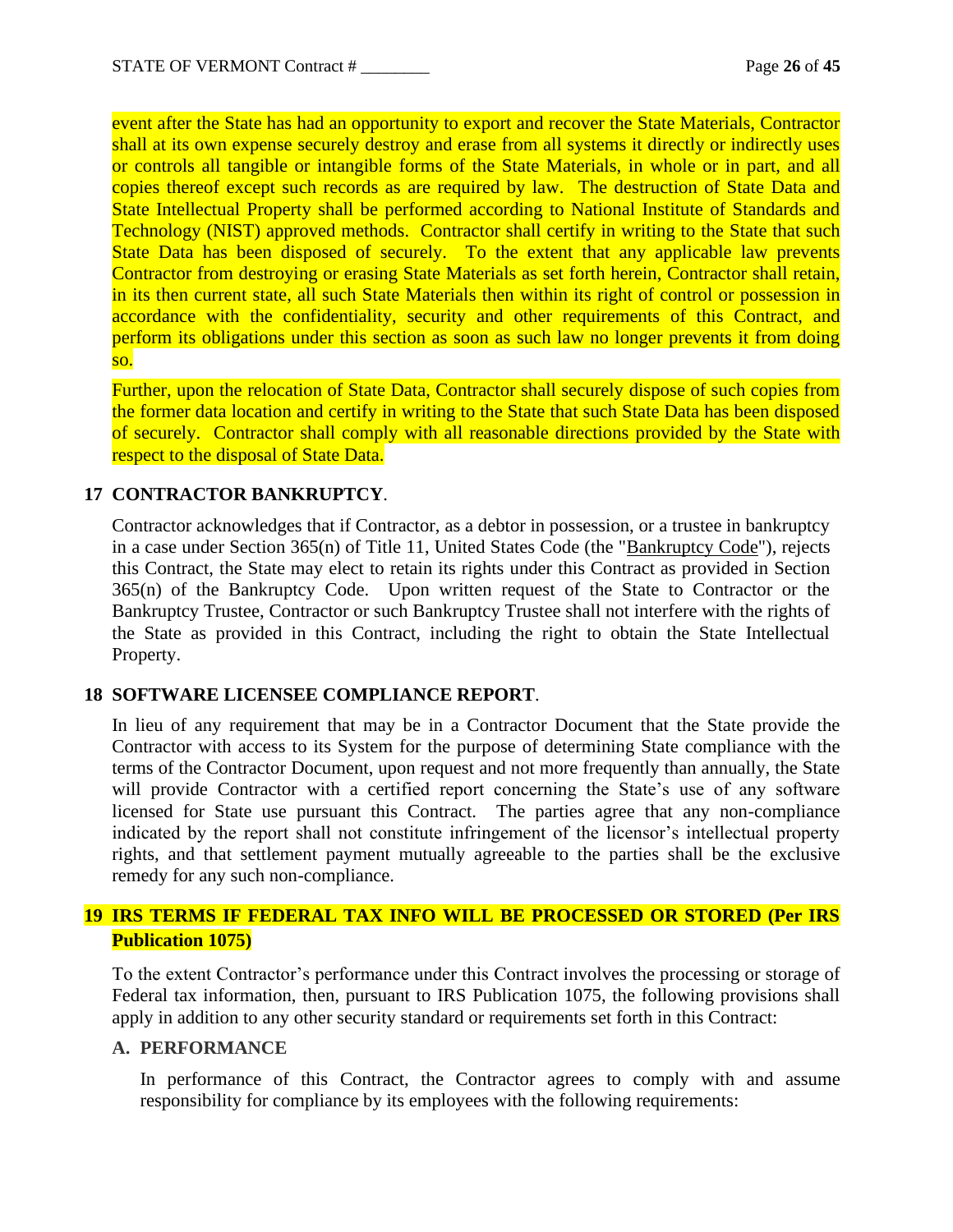- 1. All work will be done under the supervision of the Contractor or the Contractor's employees.
- 2. The Contractor and the Contractor's employees with access to or who use Federal tax information must meet the background check requirements defined in IRS Publication 1075.
- 3. Any return or return information made available in any format shall be used only for the purpose of carrying out the provisions of this Contract. Information contained in such material will be treated as confidential and will not be divulged or made known in any manner to any person except as may be necessary in the performance of this Contract. Disclosure to anyone other than an officer or employee of the Contractor will be prohibited.
- 4. All returns and return information will be accounted for upon receipt and properly stored before, during, and after processing. In addition, all related output will be given the same level of protection as required for the source material.
- 5. The Contractor certifies that the data processed during the performance of this Contract will be completely purged from all data storage components of his or her computer facility, and no output will be retained by the Contractor at the time the work is completed. If immediate purging of all data storage components is not possible, the Contractor certifies that any IRS data remaining in any storage component will be safeguarded to prevent unauthorized disclosures.
- 6. Any spoilage or any intermediate hard copy printout that may result during the processing of IRS data will be given to the State or his or her designee. When this is not possible, the Contractor will be responsible for the destruction of the spoilage or any intermediate hard copy printouts, and will provide the State or its designee with a statement containing the date of destruction, description of material destroyed, and the method used.
- 7. All computer systems processing, storing, or transmitting Federal tax information must meet the requirements defined in IRS Publication 1075. To meet functional and assurance requirements, the security features of the environment must provide for the managerial, operational, and technical controls. All security features must be available and activated to protect against unauthorized use of and access to Federal tax information.
- 8. No work involving Federal tax information furnished under this Contract will be subcontracted without prior written approval of the IRS.
- 9. The Contractor will maintain a list of employees authorized access. Such list will be provided to the State and, upon request, to the IRS reviewing office.
- 10. The State will have the right to void the Contract if the Contractor fails to provide the safeguards described above.

### **B. CRIMINAL/CIVIL SANCTIONS:**

1. Each officer or employee of any person to whom returns or return information is or may be disclosed will be notified in writing by such person that returns or return information disclosed to such officer or employee can be used only for a purpose and to the extent authorized herein, and that further disclosure of any such returns or return information for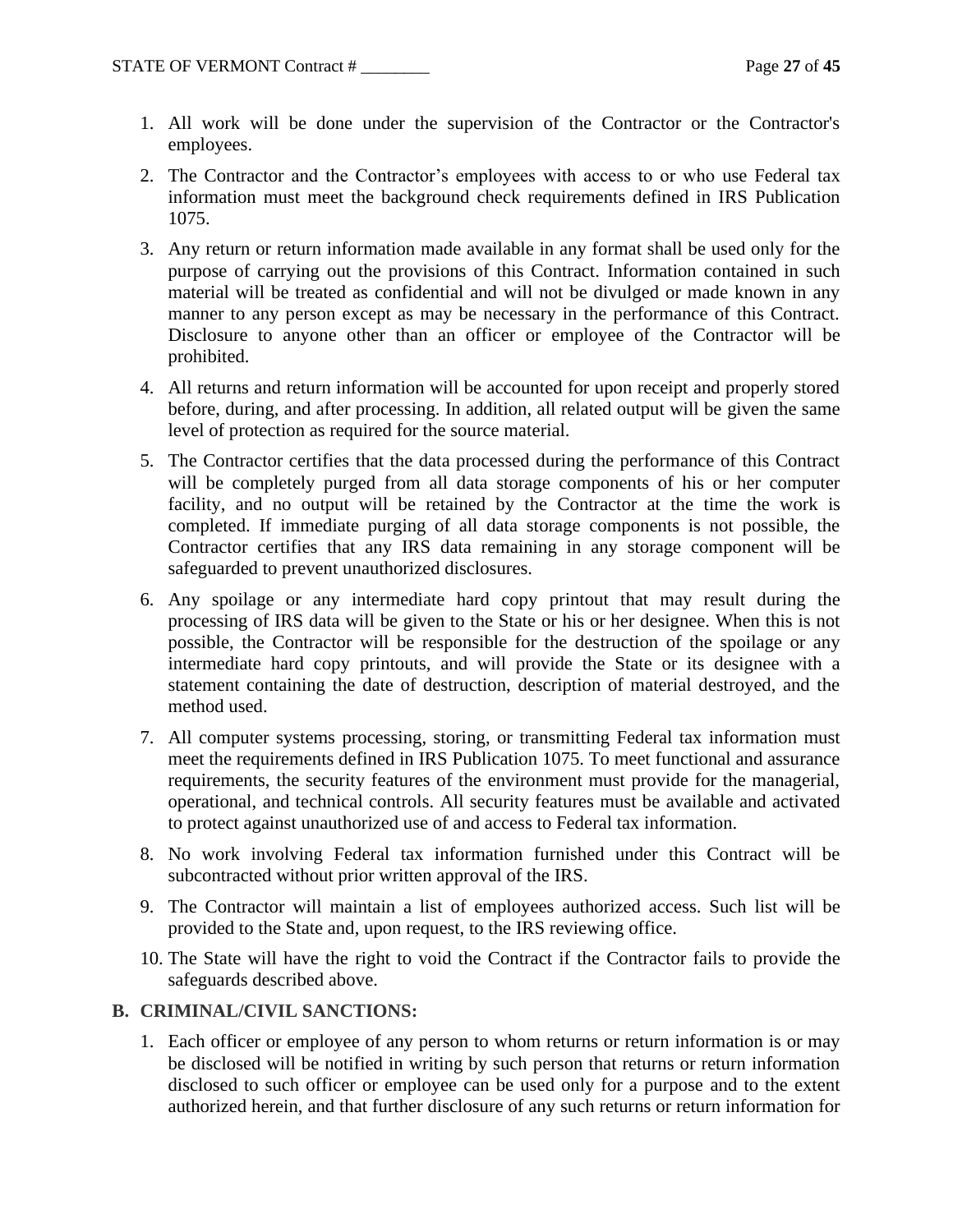a purpose or to an extent unauthorized herein constitutes a felony punishable upon conviction by a fine of as much as \$5,000 or imprisonment for as long as 5 years, or both, together with the costs of prosecution. Such person shall also notify each such officer and employee that any such unauthorized further disclosure of returns or return information may also result in an award of civil damages against the officer or employee in an amount not less than \$1,000 with respect to each instance of unauthorized disclosure. These penalties are prescribed by IRC sections 7213 and 7431 and set forth at 26 CFR 301.6103(n)-1.

- 2. Each officer or employee of any person to whom returns or return information is or may be disclosed shall be notified in writing by such person that any return or return information made available in any format shall be used only for the purpose of carrying out the provisions of this Contract. Information contained in such material shall be treated as confidential and shall not be divulged or made known in any manner to any person except as may be necessary in the performance of the Contract. Inspection by or disclosure to anyone without an official need to know constitutes a criminal misdemeanor punishable upon conviction by a fine of as much as \$1,000 or imprisonment for as long as 1 year, or both, together with the costs of prosecution. Such person shall also notify each such officer and employee that any such unauthorized inspection or disclosure of returns or return information may also result in an award of civil damages against the officer or employee in an amount equal to the sum of the greater of \$1,000 for each act of unauthorized inspection or disclosure with respect to which such defendant is found liable or the sum of the actual damages sustained by the plaintiff as a result of such unauthorized inspection or disclosure plus in the case of a willful inspection or disclosure which is the result of gross negligence, punitive damages, plus the costs of the action. These penalties are prescribed by IRC section 7213A and 7431, and set forth at 26 CFR 301.6103(n)-1.
- 3. Additionally, it is incumbent upon the Contractor to inform its officers and employees of the penalties for improper disclosure imposed by the Privacy Act of 1974, 5 U.S.C. 552a. Specifically, 5 U.S.C. 552a(i)(1), which is made applicable to contractors by 5 U.S.C.  $552a(m)(1)$ , provides that any officer or employee of a contractor, who by virtue of his/her employment or official position, has possession of or access to State records which contain individually identifiable information, the disclosure of which is prohibited by the Privacy Act or regulations established thereunder, and who knowing that disclosure of the specific material is prohibited, willfully discloses the material in any manner to any person or agency not entitled to receive it, shall be guilty of a misdemeanor and fined not more than \$5,000.
- 4. Prior to Contractor having access to Federal tax information, Contractor shall certify that each Contractor employee or other individual with access to or who use Federal tax information on Contractor's behalf pursuant to this Contract understands the State's security policy and procedures for safeguarding Federal tax information. Contractor's authorization to access Federal tax information hereunder shall be contingent upon annual recertification. The initial certification and recertification must be documented and placed in the State's files for review. As part of the certification, and at least annually afterwards, Contractor will be advised of the provisions of IRCs 7431, 7213, and 7213A (see IRS Publication 1075 *Exhibit 4, Sanctions for Unauthorized Disclosure*, and *Exhibit*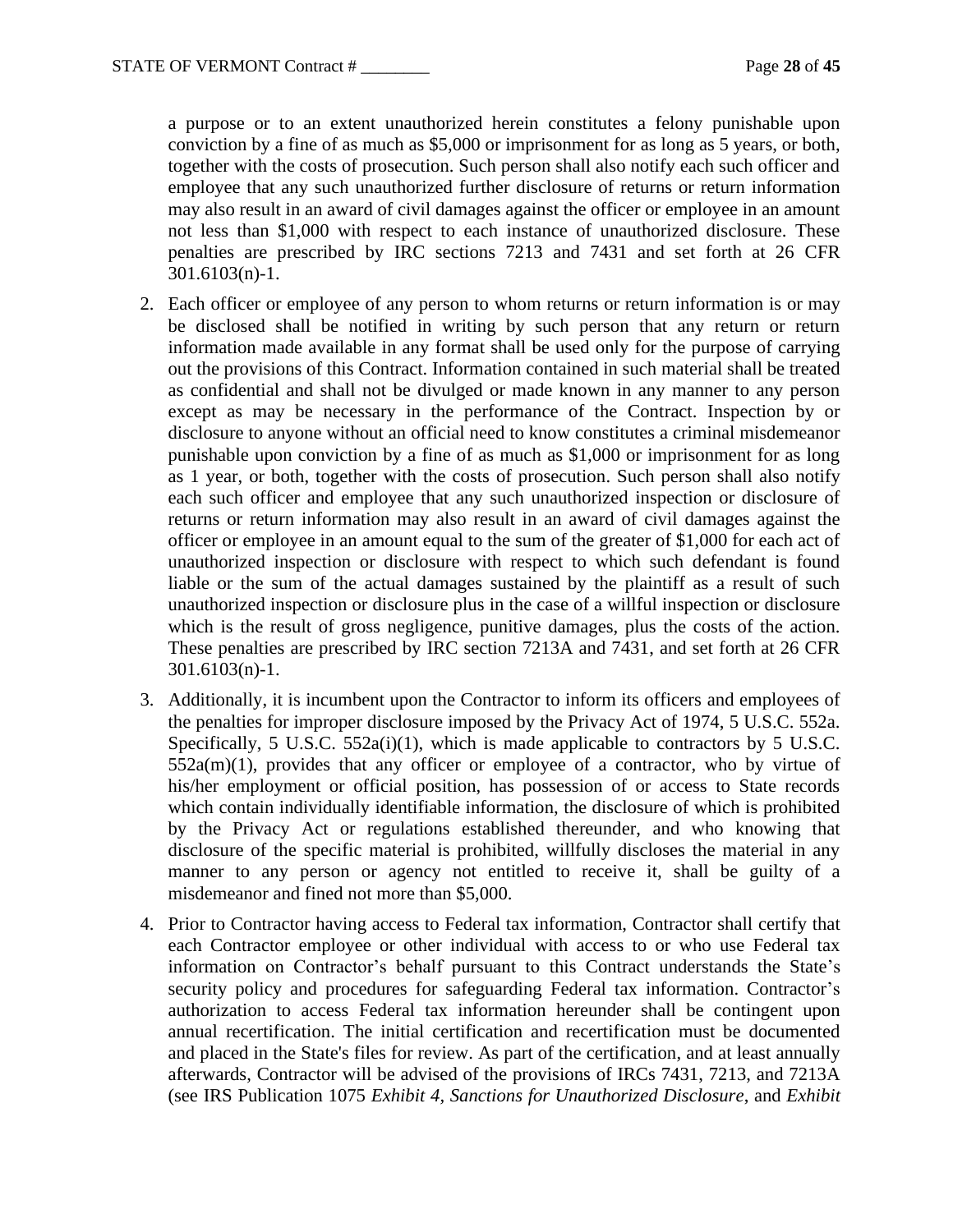*5, Civil Damages for Unauthorized Disclosure*). The training provided before the initial certification and annually thereafter must also cover the incident response policy and procedure for reporting unauthorized disclosures and data breaches (See Publication 1075, Section 10). For both the initial certification and the annual certification, the Contractor must sign a confidentiality statement certifying its understanding of the security requirements.

### **C. INSPECTION:**

The IRS and the State, with 24 hours' notice, shall have the right to send its officers, employees, and inspectors into the offices and plants of the Contractor for inspection of the facilities and operations provided for the performance of any work under this Contract for compliance with the requirements defined in IRS Publication 1075. The IRS's right of inspection shall include the use of manual and/or automated scanning tools to perform compliance and vulnerability assessments of information technology assets that access, store, process or transmit Federal tax information. On the basis of such inspection, corrective actions may be required in cases where the Contractor is found to be noncompliant with Contract safeguards.

### **20. SOV Cybersecurity Standard 19-01**

All products and service provided to or for the use of the State under this Contract shall be in compliance with State of Vermont Cybersecurity Standard 19-01, which Contractor acknowledges has been provided to it, and is available on-line at the following URL:

<https://digitalservices.vermont.gov/cybersecurity/cybersecurity-standards-and-directives>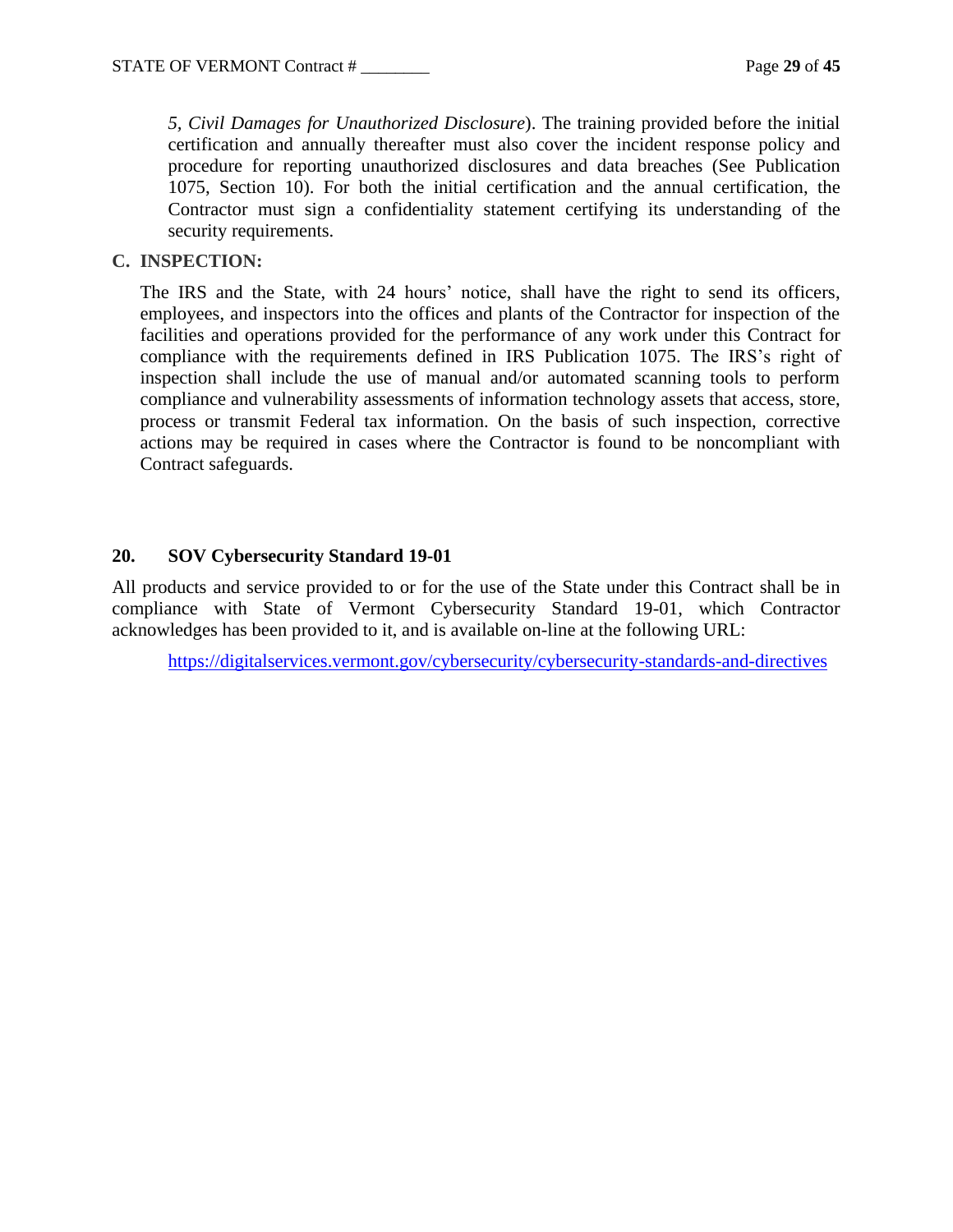### **ATTACHMENT E BUSINESS ASSOCIATE AGREEMENT**

### **SOV CONTRACTOR/GRANTEE/BUSINESS ASSOCIATE: \_\_\_\_\_\_\_\_\_\_\_\_\_\_\_\_\_\_\_\_**

### **SOV CONTRACT NO. \_\_\_\_\_\_\_\_\_ CONTRACT EFFECTIVE DATE: \_\_\_\_\_\_\_\_\_\_\_\_**

**\_\_\_\_\_\_\_\_\_\_\_\_\_\_\_\_\_\_\_\_\_\_\_\_\_\_\_\_\_\_\_\_\_\_\_\_\_\_\_\_\_\_\_\_\_\_\_\_\_\_\_\_\_\_\_\_\_\_\_\_\_\_\_\_\_\_\_\_\_\_**

This Business Associate Agreement ("Agreement") is entered into by and between the State of Vermont Agency of Human Services, operating by and through its **Vermont Department of Corrections** ("Covered Entity") and Party identified in this Agreement as Contractor or Grantee above **("**Business Associate"). This Agreement supplements and is made a part of the contract or grant ("Contract or Grant") to which it is attached.

Covered Entity and Business Associate enter into this Agreement to comply with the standards promulgated under the Health Insurance Portability and Accountability Act of 1996 ("HIPAA"), including the Standards for the Privacy of Individually Identifiable Health Information, at 45 CFR Parts 160 and 164 ("Privacy Rule"), and the Security Standards, at 45 CFR Parts 160 and 164 ("Security Rule"), as amended by Subtitle D of the Health Information Technology for Economic and Clinical Health Act (HITECH), and any associated federal rules and regulations.

#### **The parties agree as follows:**

**1. Definitions**. All capitalized terms used but not otherwise defined in this Agreement have the meanings set forth in 45 CFR Parts 160 and 164 as amended by HITECH and associated federal rules and regulations. Terms defined in this Agreement are italicized. Unless otherwise specified, when used in this Agreement, defined terms used in the singular shall be understood if appropriate in their context to include the plural when applicable.

"*Agent*" means an *Individual* acting within the scope of the agency of the *Business Associate*, in accordance with the Federal common law of agency, as referenced in 45 CFR § 160.402(c) and includes Workforce members and *Subcontractors*.

"*Breach*" means the acquisition, Access, Use or Disclosure of *Protected Health Information* (*PHI*) which compromises the Security or privacy of the *PHI*, except as excluded in the definition of *Breach* in 45 CFR § 164.402.

"*Business Associate*" shall have the meaning given for "Business Associate" in 45 CFR § 160.103 and means Contractor or Grantee and includes its Workforce, *Agents* and *Subcontractors*.

"*Electronic PHI*" shall mean *PHI* created, received, maintained or transmitted electronically in accordance with 45 CFR § 160.103.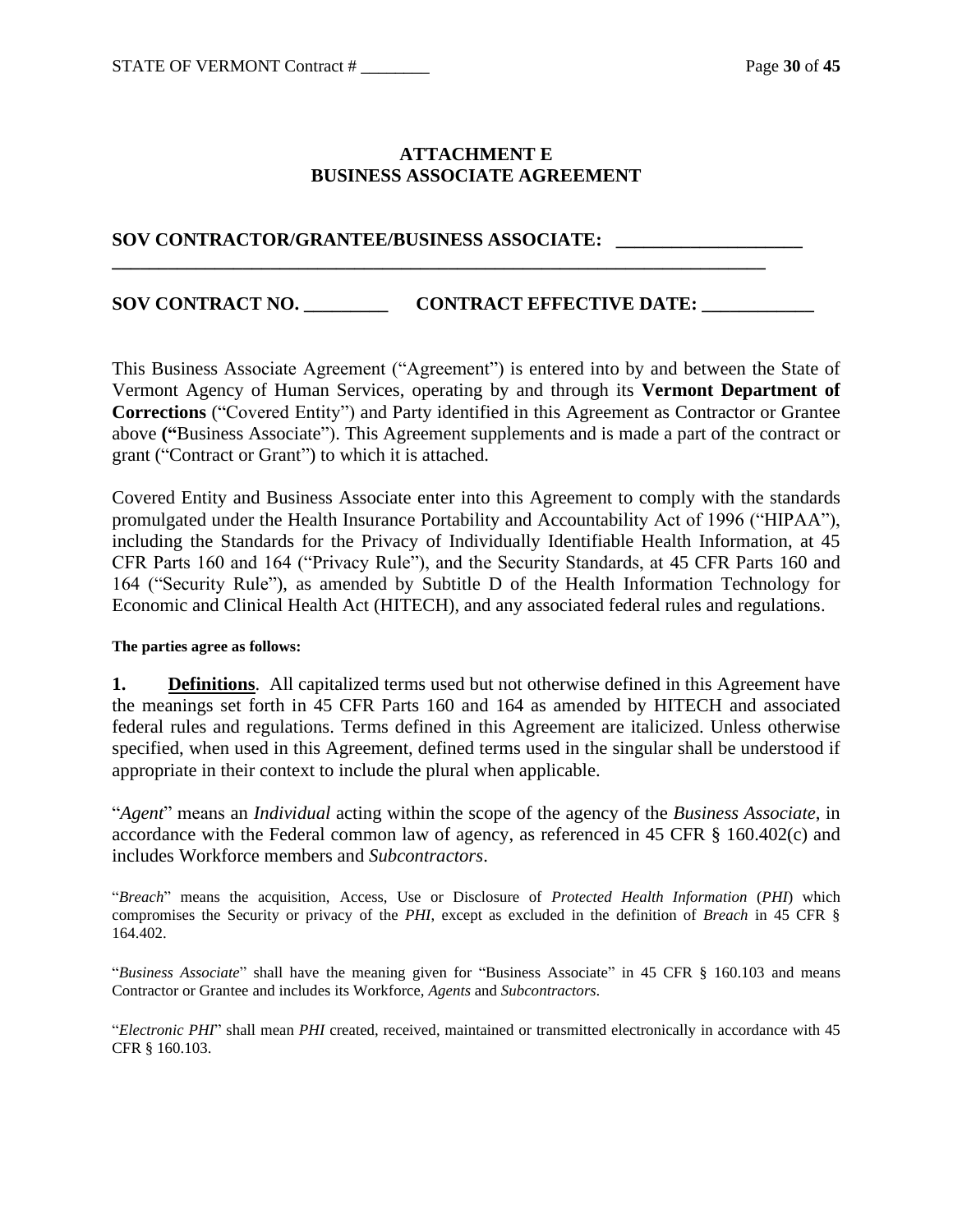"*Individual*" includes a Person who qualifies as a personal representative in accordance with 45 CFR § 164.502(g).

"*Protected Health Information*" ("*PHI*") shall have the meaning given in 45 CFR § 160.103, limited to the *PHI* created or received by *Business Associate* from or on behalf of Covered Entity.

"*Required by Law*" means a mandate contained in law that compels an entity to make a use or disclosure of *PHI* and that is enforceable in a court of law and shall have the meaning given in 45 CFR § 164.103.

"*Report*" means submissions required by this Agreement as provided in section 2.3.

"*Security Incident*" means the attempted or successful unauthorized Access, Use, Disclosure, modification, or destruction of Information or interference with system operations in an Information System relating to *PHI* in accordance with 45 CFR § 164.304.

"*Services*" includes all work performed by the *Business Associate* for or on behalf of Covered Entity that requires the Use and/or Disclosure of *PHI* to perform a *Business Associate* function described in 45 CFR § 160.103.

"*Subcontractor*" means a Person to whom *Business Associate* delegates a function, activity, or service, other than in the capacity of a member of the workforce of such *Business Associate*.

"*Successful Security Incident*" shall mean a *Security Incident* that results in the unauthorized Access, Use, Disclosure, modification, or destruction of information or interference with system operations in an Information System.

"*Unsuccessful Security Incident*" shall mean a *Security Incident* such as routine occurrences that do not result in unauthorized Access, Use, Disclosure, modification, or destruction of information or interference with system operations in an Information System, such as: (i) unsuccessful attempts to penetrate computer networks or services maintained by *Business Associate*; and (ii) immaterial incidents such as pings and other broadcast attacks on *Business Associate's* firewall, port scans, unsuccessful log-on attempts, denials of service and any combination of the above with respect to *Business Associate's* Information System.

"*Targeted Unsuccessful Security Incident*" means an *Unsuccessful Security Incident* that appears to be an attempt to obtain unauthorized Access, Use, Disclosure, modification or destruction of the Covered Entity's *Electronic PHI*.

### **2. Contact Information for Privacy and Security Officers and Reports.**

2.1 *Business Associate* shall provide, within ten (10) days of the execution of this Agreement, written notice to the Contract or Grant manager the names and contact information of both the HIPAA Privacy Officer and HIPAA Security Officer of the *Business Associate.* This information must be updated by *Business Associate* any time these contacts change.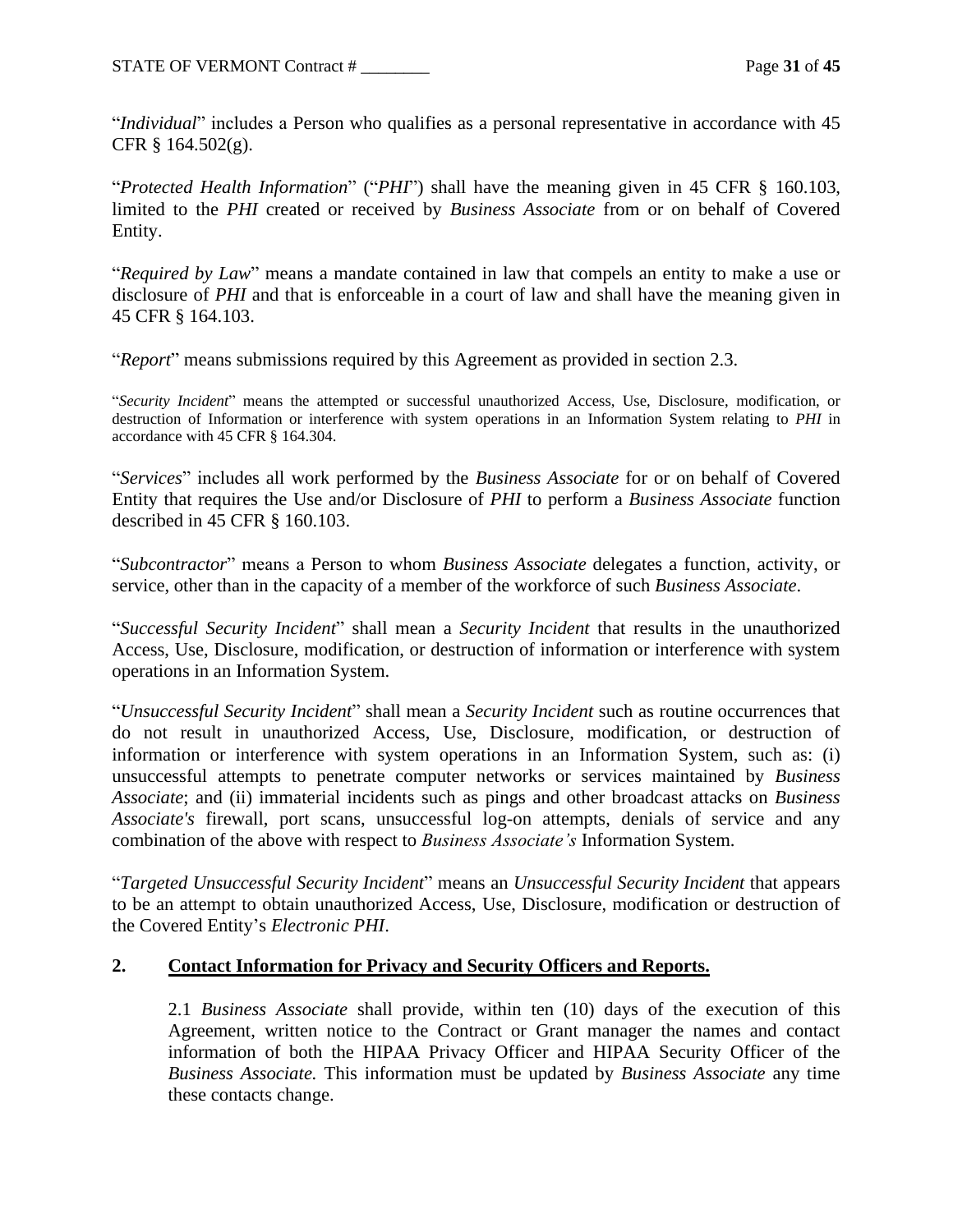2.2 Covered Entity's HIPAA Privacy Officer and HIPAA Security Officer contact information is posted at: [https://humanservices.vermont.gov/rules-policies/health](https://humanservices.vermont.gov/rules-policies/health-insurance-portability-and-accountability-act-hipaa)[insurance-portability-and-accountability-act-hipaa](https://humanservices.vermont.gov/rules-policies/health-insurance-portability-and-accountability-act-hipaa)

2.3 *Business Associate* shall submit all *Reports* required by this Agreement to the following email address: [AHS.PrivacyAndSecurity@vermont.gov](mailto:)

#### **3. Permitted and Required Uses/Disclosures of PHI**.

3.1 Subject to the terms in this Agreement, *Business Associate* may Use or Disclose *PHI* to perform *Services*, as specified in the Contract or Grant. Such Uses and Disclosures are limited to the minimum necessary to provide the *Services*. *Business Associate* shall not Use or Disclose *PHI* in any manner that would constitute a violation of the Privacy Rule if Used or Disclosed by Covered Entity in that manner. *Business Associate* may not Use or Disclose *PHI* other than as permitted or required by this Agreement or as *Required by Law* and only in compliance with applicable laws and regulations.

3.2 *Business Associate* may make *PHI* available to its Workforce, *Agent* and *Subcontractor* who need Access to perform *Services* as permitted by this Agreement, provided that *Business Associate* makes them aware of the Use and Disclosure restrictions in this Agreement and binds them to comply with such restrictions.

3.3 *Business Associate* shall be directly liable under HIPAA for impermissible Uses and Disclosures of *PHI*.

**4. Business Activities**. *Business Associate* may Use *PHI* if necessary for *Business Associate's* proper management and administration or to carry out its legal responsibilities. *Business Associate* may Disclose *PHI* for *Business Associate's* proper management and administration or to carry out its legal responsibilities if a Disclosure is *Required by Law* or if *Business Associate* obtains reasonable written assurances via a written agreement from the Person to whom the information is to be Disclosed that such *PHI* shall remain confidential and be Used or further Disclosed only as *Required by Law* or for the purpose for which it was Disclosed to the Person, and the Agreement requires the Person to notify *Business Associate*, within five (5) business days, in writing of any *Breach* of Unsecured *PHI* of which it is aware. Such Uses and Disclosures of *PHI* must be of the minimum amount necessary to accomplish such purposes.

#### **5. Electronic PHI Security Rule Obligations**.

5.1 With respect to *Electronic PHI*, *Business Associate* shall:

a) Implement and use Administrative, Physical, and Technical Safeguards in compliance with 45 CFR sections 164.308, 164.310, and 164.312;

b) Identify in writing upon request from Covered Entity all the safeguards that it uses to protect such *Electronic PHI*;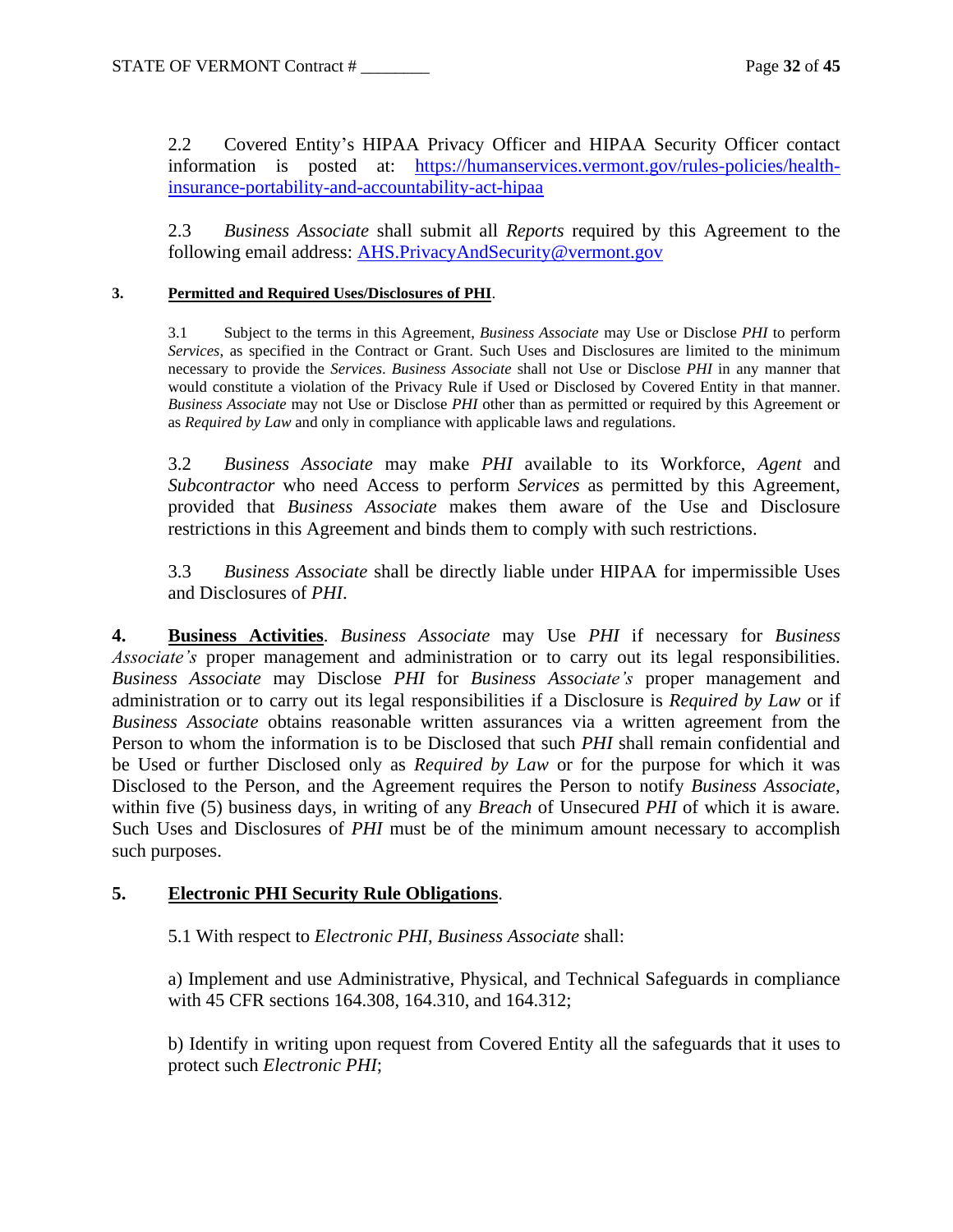c) Prior to any Use or Disclosure of *Electronic PHI* by an *Agent* or *Subcontractor*, ensure that any *Agent* or *Subcontractor* to whom it provides *Electronic PHI* agrees in writing to implement and use Administrative, Physical, and Technical Safeguards that reasonably and appropriately protect the Confidentiality, Integrity and Availability of *Electronic PHI*. The written agreement must identify Covered Entity as a direct and intended third party beneficiary with the right to enforce any breach of the agreement concerning the Use or Disclosure of *Electronic PHI*, and be provided to Covered Entity upon request;

d) Report in writing to Covered Entity any *Successful Security Incident* or *Targeted Unsuccessful Security Incident* as soon as it becomes aware of such incident and in no event later than five (5) business days after such awareness. Such *Report* shall be timely made notwithstanding the fact that little information may be known at the time of the *Report* and need only include such information then available;

e) Following such *Report*, provide Covered Entity with the information necessary for Covered Entity to investigate any such incident; and

f) Continue to provide to Covered Entity information concerning the incident as it becomes available to it.

5.2 Reporting *Unsuccessful Security Incidents. Business Associate* shall provide Covered Entity upon written request a *Report* that: (a) identifies the categories of Unsuccessful Security Incidents; (b) indicates whether *Business Associate* believes its current defensive security measures are adequate to address all *Unsuccessful Security Incidents*, given the scope and nature of such attempts; and (c) if the security measures are not adequate, the measures *Business Associate* will implement to address the security inadequacies.

5.3 *Business Associate* shall comply with any reasonable policies and procedures Covered Entity implements to obtain compliance under the Security Rule.

### **6. Reporting and Documenting Breaches**.

6.1 *Business Associate* shall *Report* to Covered Entity any *Breach* of Unsecured *PHI* as soon as it, or any Person to whom *PHI* is disclosed under this Agreement, becomes aware of any such *Breach*, and in no event later than five (5) business days after such awareness, except when a law enforcement official determines that a notification would impede a criminal investigation or cause damage to national security. Such *Report* shall be timely made notwithstanding the fact that little information may be known at the time of the *Report* and need only include such information then available.

6.2 Following the *Report* described in 6.1, *Business Associate* shall conduct a risk assessment and provide it to Covered Entity with a summary of the event. *Business Associate* shall provide Covered Entity with the names of any *Individual* whose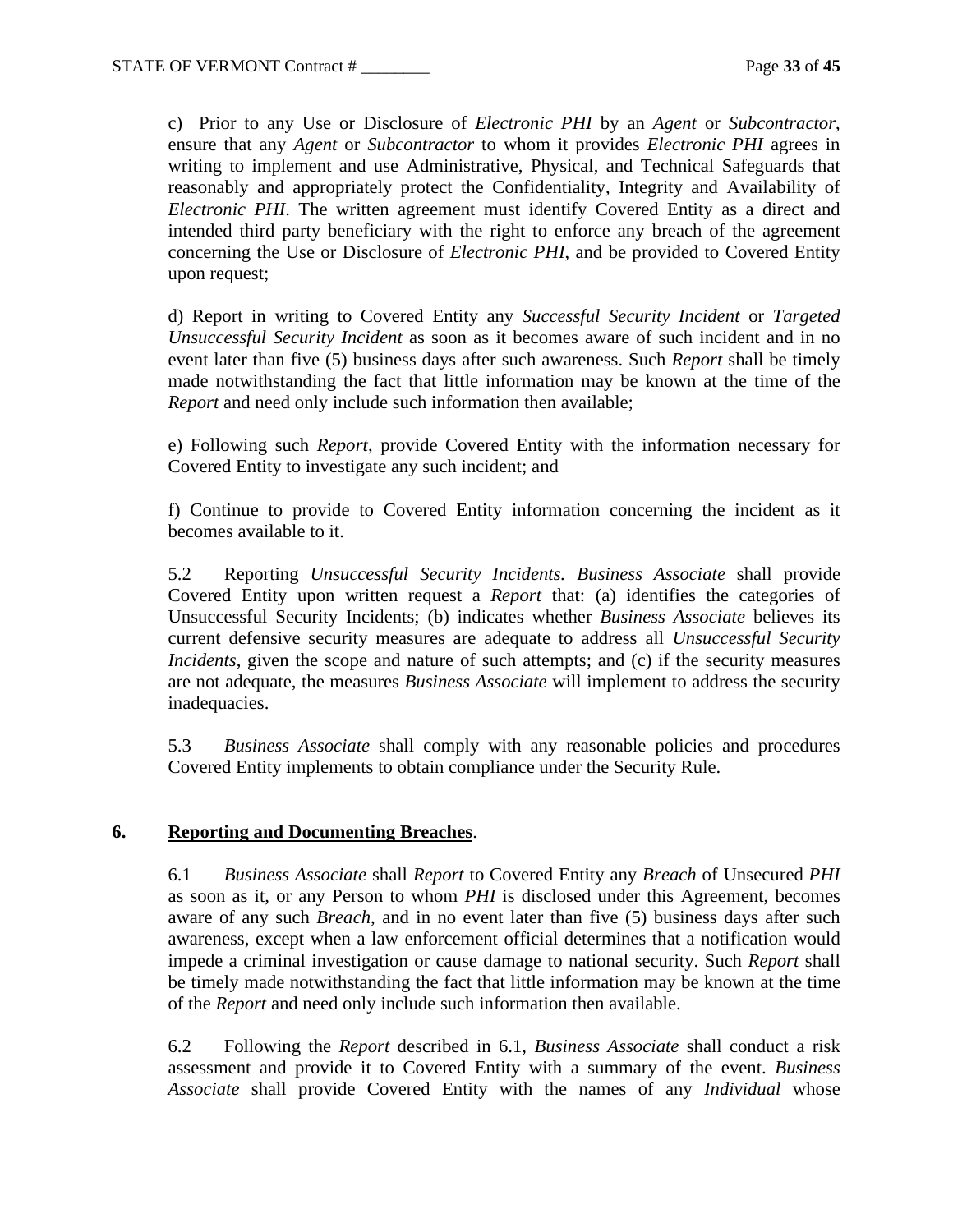Unsecured *PHI* has been, or is reasonably believed to have been, the subject of the *Breach* and any other available information that is required to be given to the affected *Individual*, as set forth in 45 CFR § 164.404(c). Upon request by Covered Entity, *Business Associate* shall provide information necessary for Covered Entity to investigate the impermissible Use or Disclosure. *Business Associate* shall continue to provide to Covered Entity information concerning the *Breach* as it becomes available.

6.3 When *Business Associate* determines that an impermissible acquisition, Access, Use or Disclosure of *PHI* for which it is responsible is not a *Breach*, and therefore does not necessitate notice to the impacted *Individual*, it shall document its assessment of risk, conducted as set forth in 45 CFR § 402(2). *Business Associate* shall make its risk assessment available to Covered Entity upon request. It shall include 1) the name of the person making the assessment, 2) a brief summary of the facts, and 3) a brief statement of the reasons supporting the determination of low probability that the *PHI* had been compromised.

**7. Mitigation and Corrective Action.** *Business Associate* shall mitigate, to the extent practicable, any harmful effect that is known to it of an impermissible Use or Disclosure of *PHI*, even if the impermissible Use or Disclosure does not constitute a *Breach*. *Business Associate* shall draft and carry out a plan of corrective action to address any incident of impermissible Use or Disclosure of *PHI*. *Business Associate* shall make its mitigation and corrective action plans available to Covered Entity upon request.

### **8. Providing Notice of Breaches**.

8.1 If Covered Entity determines that a *Breach* of *PHI* for which *Business Associate* was responsible, and if requested by Covered Entity, *Business Associate* shall provide notice to the *Individual* whose *PHI* has been the subject of the *Breach*. When so requested, *Business Associate* shall consult with Covered Entity about the timeliness, content and method of notice, and shall receive Covered Entity's approval concerning these elements. *Business Associate* shall be responsible for the cost of notice and related remedies.

8.2 The notice to affected *Individuals* shall be provided as soon as reasonably possible and in no case later than sixty (60) calendar days after *Business Associate* reported the *Breach* to Covered Entity.

8.3 The notice to affected *Individuals* shall be written in plain language and shall include, to the extent possible: 1) a brief description of what happened; 2) a description of the types of Unsecured *PHI* that were involved in the *Breach*; 3) any steps *Individuals* can take to protect themselves from potential harm resulting from the *Breach*; 4) a brief description of what the *Business Associate* is doing to investigate the *Breach* to mitigate harm to *Individuals* and to protect against further *Breaches*; and 5) contact procedures for *Individuals* to ask questions or obtain additional information, as set forth in 45 CFR §  $164.404(c)$ .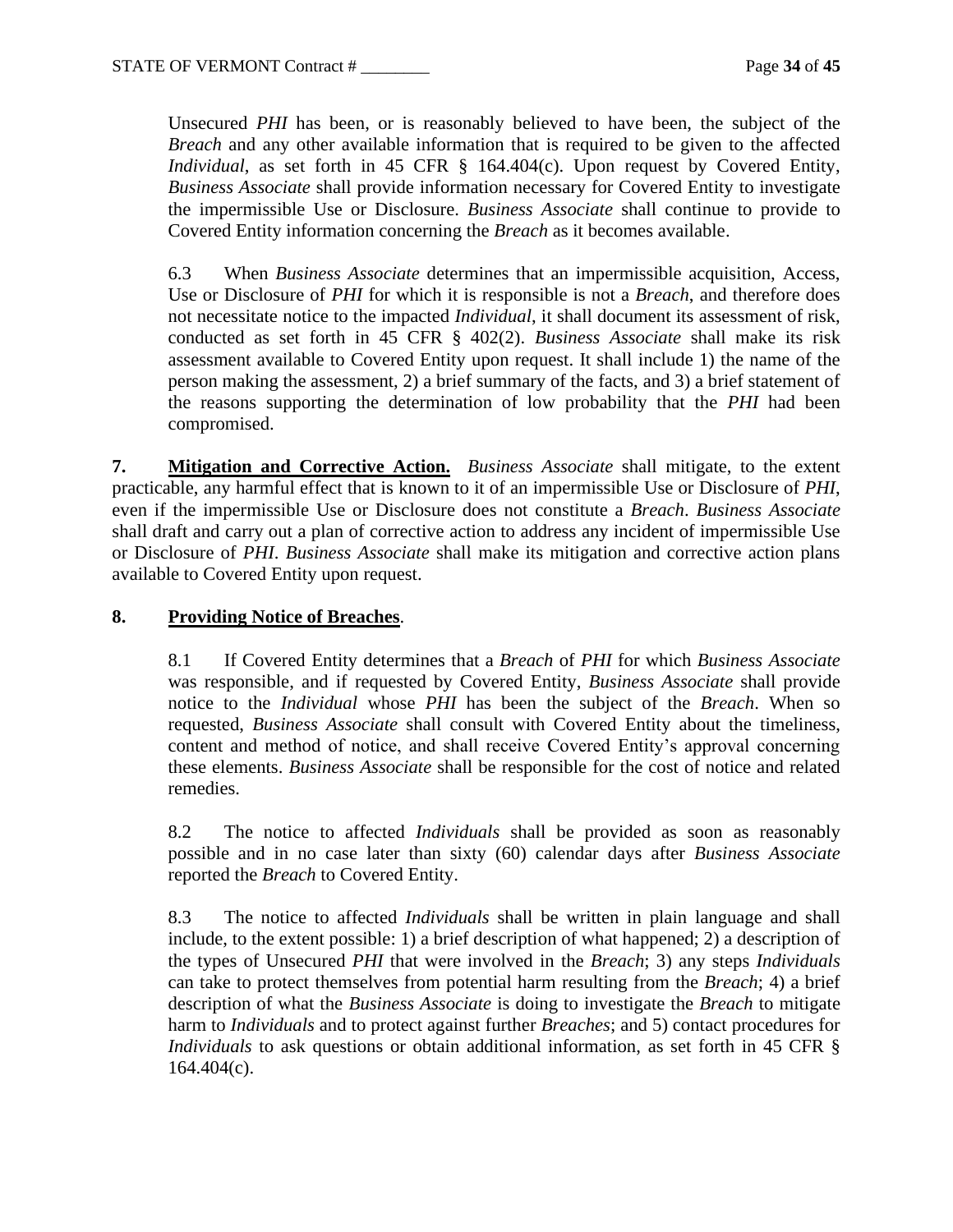8.4 *Business Associate* shall notify *Individuals* of *Breaches* as specified in 45 CFR § 164.404(d) (methods of *Individual* notice). In addition, when a *Breach* involves more than 500 residents of Vermont, *Business Associate* shall, if requested by Covered Entity, notify prominent media outlets serving Vermont, following the requirements set forth in 45 CFR § 164.406.

**9. Agreements with Subcontractors**. *Business Associate* shall enter into a Business Associate Agreement with any *Subcontractor* to whom it provides *PHI* to require compliance with HIPAA and to ensure *Business Associate* and *Subcontractor* comply with the terms and conditions of this Agreement. *Business Associate* must enter into such written agreement before any Use by or Disclosure of *PHI* to such *Subcontractor*. The written agreement must identify Covered Entity as a direct and intended third party beneficiary with the right to enforce any breach of the agreement concerning the Use or Disclosure of *PHI*. *Business Associate* shall provide a copy of the written agreement it enters into with a *Subcontractor* to Covered Entity upon request. *Business Associate* may not make any Disclosure of *PHI* to any *Subcontractor* without prior written consent of Covered Entity.

**10. Access to PHI**. *Business Associate* shall provide access to *PHI* in a Designated Record Set to Covered Entity or as directed by Covered Entity to an *Individual* to meet the requirements under 45 CFR § 164.524. *Business Associate* shall provide such access in the time and manner reasonably designated by Covered Entity. Within five (5) business days, *Business Associate* shall forward to Covered Entity for handling any request for Access to *PHI* that *Business Associate* directly receives from an *Individual*.

**11. Amendment of PHI**. *Business Associate* shall make any amendments to *PHI* in a Designated Record Set that Covered Entity directs or agrees to pursuant to 45 CFR § 164.526, whether at the request of Covered Entity or an *Individual*. *Business Associate* shall make such amendments in the time and manner reasonably designated by Covered Entity. Within five (5) business days, *Business Associate* shall forward to Covered Entity for handling any request for amendment to *PHI* that *Business Associate* directly receives from an *Individual*.

**12. Accounting of Disclosures**. *Business Associate* shall document Disclosures of *PHI* and all information related to such Disclosures as would be required for Covered Entity to respond to a request by an *Individual* for an accounting of disclosures of *PHI* in accordance with 45 CFR § 164.528. *Business Associate* shall provide such information to Covered Entity or as directed by Covered Entity to an *Individual*, to permit Covered Entity to respond to an accounting request. *Business Associate* shall provide such information in the time and manner reasonably designated by Covered Entity. Within five (5) business days, *Business Associate* shall forward to Covered Entity for handling any accounting request that *Business Associate* directly receives from an *Individual*.

**13. Books and Records**. Subject to the attorney-client and other applicable legal privileges, *Business Associate* shall make its internal practices, books, and records (including policies and procedures and *PHI*) relating to the Use and Disclosure of *PHI* available to the Secretary of Health and Human Services (HHS) in the time and manner designated by the Secretary. *Business Associate* shall make the same information available to Covered Entity, upon Covered Entity's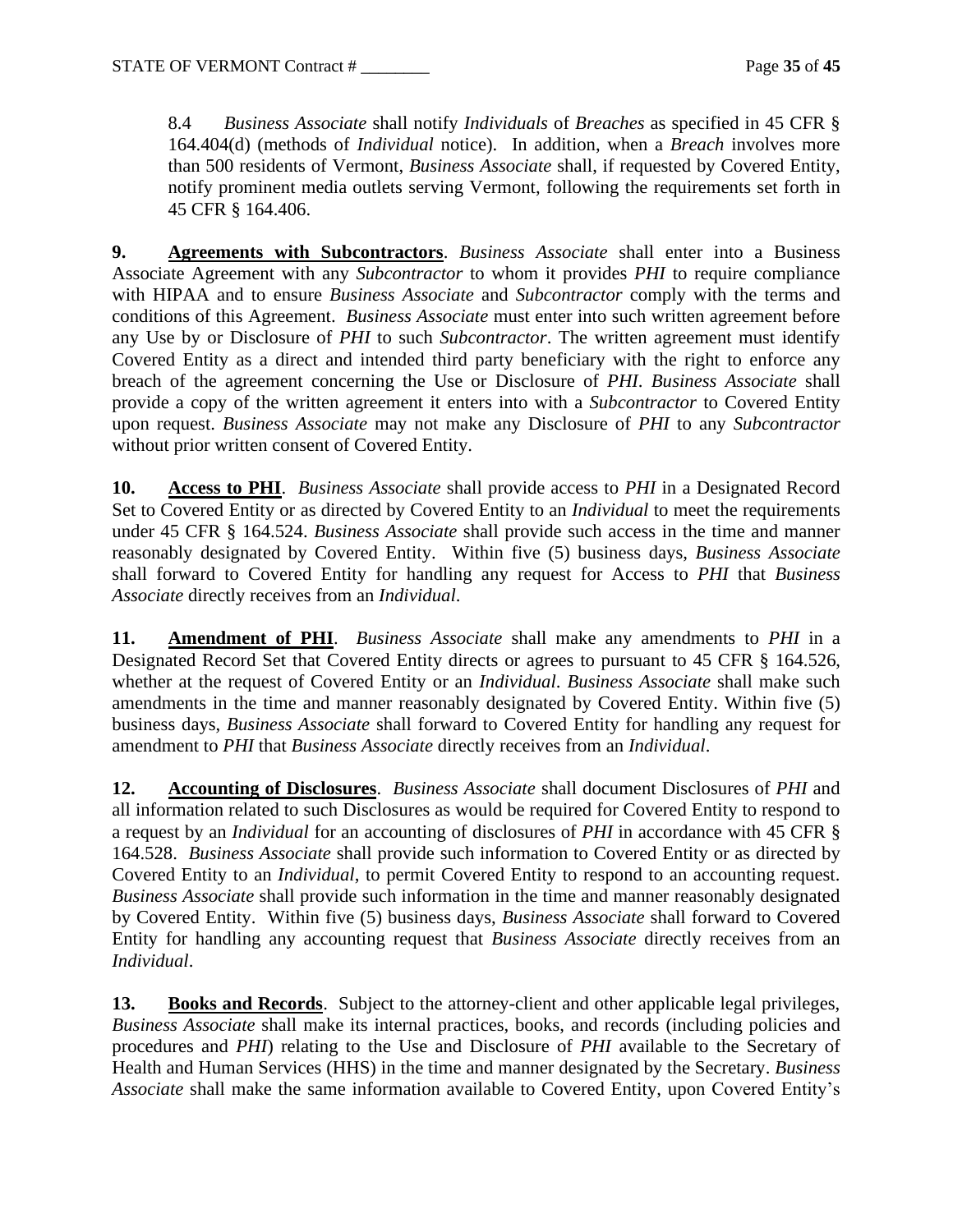request, in the time and manner reasonably designated by Covered Entity so that Covered Entity may determine whether *Business Associate* is in compliance with this Agreement.

## **14. Termination.**

14.1 This Agreement commences on the Effective Date and shall remain in effect until terminated by Covered Entity or until all the *PHI* is destroyed or returned to Covered Entity subject to Section 18.8.

14.2 If *Business Associate* fails to comply with any material term of this Agreement, Covered Entity may provide an opportunity for *Business Associate* to cure. If *Business Associate* does not cure within the time specified by Covered Entity or if Covered Entity believes that cure is not reasonably possible, Covered Entity may immediately terminate the Contract or Grant without incurring liability or penalty for such termination. If neither termination nor cure are feasible, Covered Entity shall report the breach to the Secretary of HHS. Covered Entity has the right to seek to cure such failure by *Business Associate*. Regardless of whether Covered Entity cures, it retains any right or remedy available at law, in equity, or under the Contract or Grant and *Business Associate* retains its responsibility for such failure.

## **15. Return/Destruction of PHI**.

15.1 *Business Associate* in connection with the expiration or termination of the Contract or Grant shall return or destroy, at the discretion of the Covered Entity, *PHI* that *Business Associate* still maintains in any form or medium (including electronic) within thirty (30) days after such expiration or termination. *Business Associate* shall not retain any copies of *PHI*. *Business Associate* shall certify in writing and report to Covered Entity (1) when all *PHI* has been returned or destroyed and (2) that *Business Associate* does not continue to maintain any *PHI*. *Business Associate* is to provide this certification during this thirty (30) day period.

15.2 *Business Associate* shall report to Covered Entity any conditions that *Business Associate* believes make the return or destruction of *PHI* infeasible. *Business Associate* shall extend the protections of this Agreement to such *PHI* and limit further Uses and Disclosures to those purposes that make the return or destruction infeasible for so long as *Business Associate* maintains such *PHI*.

**16. Penalties**. *Business Associate* understands that: (a) there may be civil or criminal penalties for misuse or misappropriation of *PHI* and (b) violations of this Agreement may result in notification by Covered Entity to law enforcement officials and regulatory, accreditation, and licensure organizations.

**17. Training.** *Business Associate* understands its obligation to comply with the law and shall provide appropriate training and education to ensure compliance with this Agreement. If requested by Covered Entity, *Business Associate* shall participate in Covered Entity's training regarding the Use, Confidentiality, and Security of *PHI*; however, participation in such training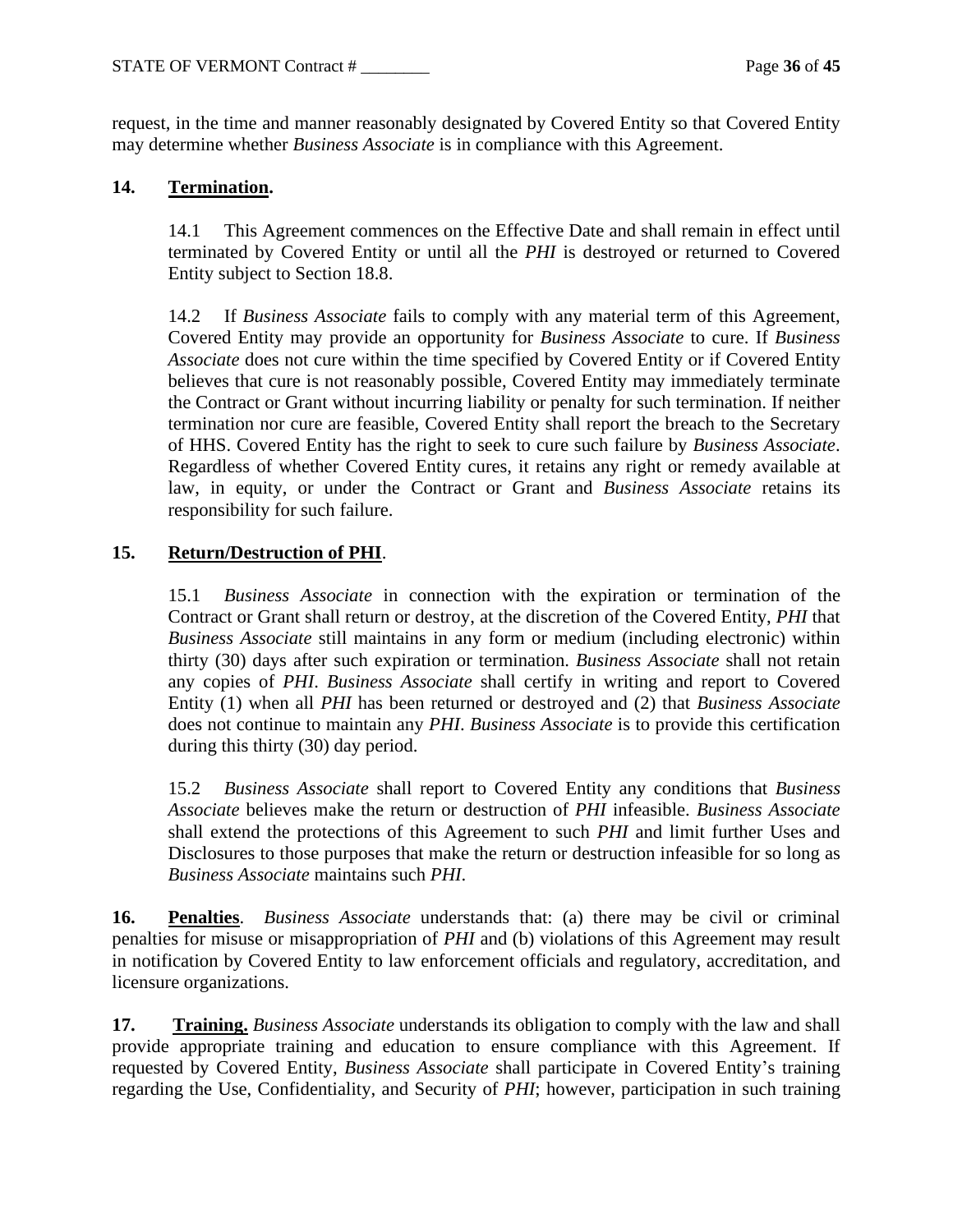shall not supplant nor relieve *Business Associate* of its obligations under this Agreement to independently assure compliance with the law and this Agreement.

### **18. Miscellaneous.**

18.1 In the event of any conflict or inconsistency between the terms of this Agreement and the terms of the Contract or Grant, the terms of this Agreement shall govern with respect to its subject matter. Otherwise, the terms of the Contract or Grant continue in effect.

18.2 Each party shall cooperate with the other party to amend this Agreement from time to time as is necessary for such party to comply with the Privacy Rule, the Security Rule, or any other standards promulgated under HIPAA. This Agreement may not be amended, except by a writing signed by all parties hereto.

18.3 Any ambiguity in this Agreement shall be resolved to permit the parties to comply with the Privacy Rule, Security Rule, or any other standards promulgated under HIPAA.

18.4 In addition to applicable Vermont law, the parties shall rely on applicable federal law (e.g., HIPAA, the Privacy Rule, Security Rule, and HITECH) in construing the meaning and effect of this Agreement.

18.5 *Business Associate* shall not have or claim any ownership of *PHI*.

18.6 *Business Associate* shall abide by the terms and conditions of this Agreement with respect to all *PHI* even if some of that information relates to specific services for which *Business Associate* may not be a "*Business Associate*" of Covered Entity under the Privacy Rule.

18.7 *Business Associate* is prohibited from directly or indirectly receiving any remuneration in exchange for an *Individual's PHI*. *Business Associate* will refrain from marketing activities that would violate HIPAA, including specifically Section 13406 of the HITECH Act. *Reports* or data containing *PHI* may not be sold without Covered Entity's or the affected Individual's written consent.

18.8 The provisions of this Agreement that by their terms encompass continuing rights or responsibilities shall survive the expiration or termination of this Agreement. For example: (a) the provisions of this Agreement shall continue to apply if Covered Entity determines that it would be infeasible for *Business Associate* to return or destroy *PHI* as provided in Section 14.2 and (b) the obligation of *Business Associate* to provide an accounting of disclosures as set forth in Section 12 survives the expiration or termination of this Agreement with respect to accounting requests, if any, made after such expiration or termination.

Rev. 05/22/2020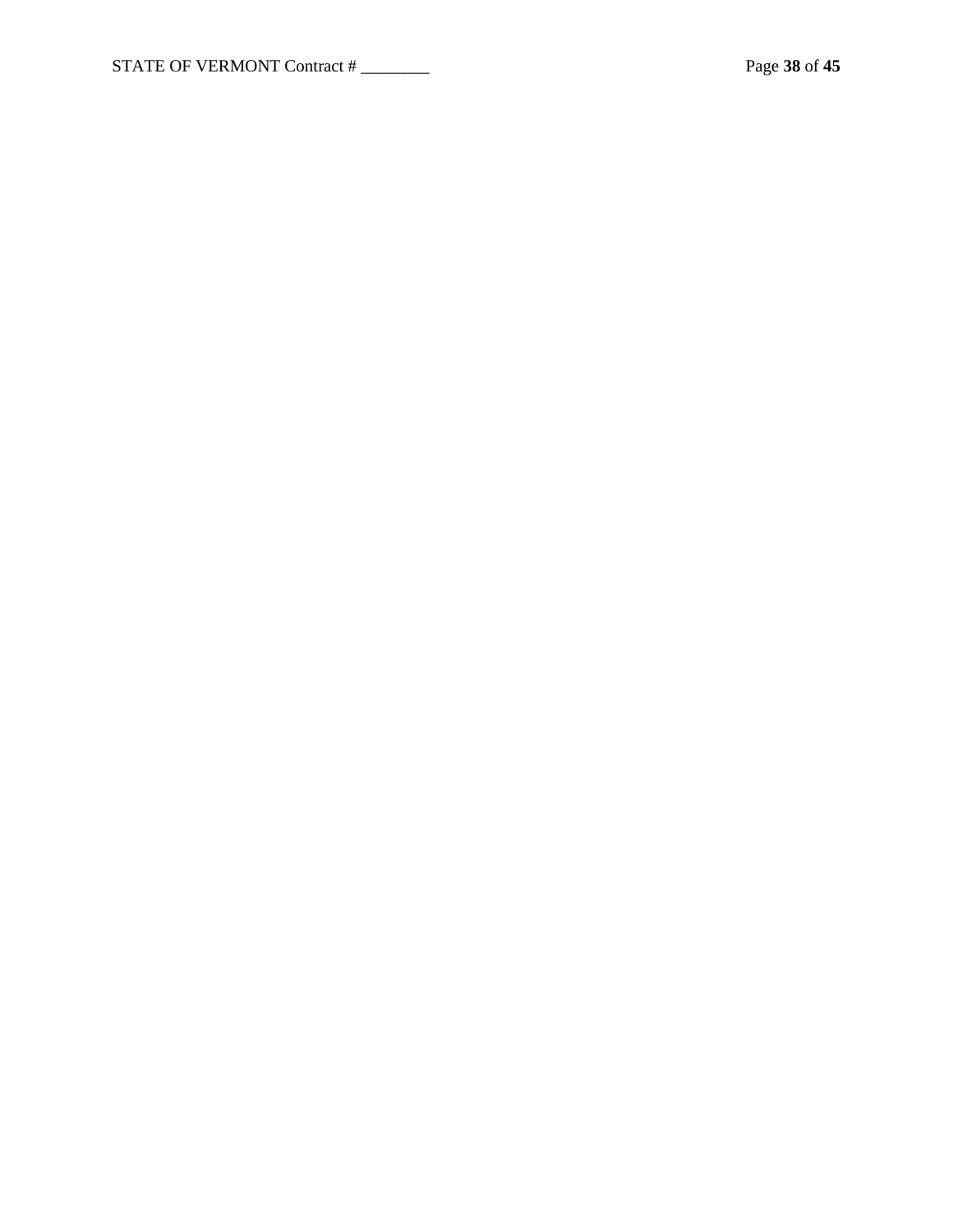## **ATTACHMENT F AGENCY OF HUMAN SERVICES' CUSTOMARY CONTRACT/GRANT PROVISIONS**

- 1. **Definitions:** For purposes of this Attachment F, the term "Agreement" shall mean the form of the contract or grant, with all of its parts, into which this Attachment F is incorporated. The meaning of the term "Party" when used in this Attachment F shall mean any named party to this Agreement *other than* the State of Vermont, the Agency of Human Services (AHS) and any of the departments, boards, offices and business units named in this Agreement. As such, the term "Party" shall mean, when used in this Attachment F, the Contractor or Grantee with whom the State of Vermont is executing this Agreement. If Party, when permitted to do so under this Agreement, seeks by way of any subcontract, sub-grant or other form of provider agreement to employ any other person or entity to perform any of the obligations of Party under this Agreement, Party shall be obligated to ensure that all terms of this Attachment F are followed. As such, the term "Party" as used herein shall also be construed as applicable to, and describing the obligations of, any subcontractor, sub-recipient or subgrantee of this Agreement. Any such use or construction of the term "Party" shall not, however, give any subcontractor, sub-recipient or sub-grantee any substantive right in this Agreement without an express written agreement to that effect by the State of Vermont.
- 2. **Agency of Human Services**: The Agency of Human Services is responsible for overseeing all contracts and grants entered by any of its departments, boards, offices and business units, however denominated. The Agency of Human Services, through the business office of the Office of the Secretary, and through its Field Services Directors, will share with any named AHS-associated party to this Agreement oversight, monitoring and enforcement responsibilities. Party agrees to cooperate with both the named AHS-associated party to this contract and with the Agency of Human Services itself with respect to the resolution of any issues relating to the performance and interpretation of this Agreement, payment matters and legal compliance.
- 3. **Medicaid Program Parties** (*applicable to any Party providing services and supports paid for under Vermont's Medicaid program and Vermont's Global Commitment to Health Waiver*):

*Inspection and Retention of Records*: In addition to any other requirement under this Agreement or at law, Party must fulfill all state and federal legal requirements, and will comply with all requests appropriate to enable the Agency of Human Services, the U.S. Department of Health and Human Services (along with its Inspector General and the Centers for Medicare and Medicaid Services), the Comptroller General, the Government Accounting Office, or any of their designees: (i) to evaluate through inspection or other means the quality, appropriateness, and timeliness of services performed under this Agreement; and (ii) to inspect and audit any records, financial data, contracts, computer or other electronic systems of Party relating to the performance of services under Vermont's Medicaid program and Vermont's Global Commitment to Health Waiver. Party will retain for ten years all documents required to be retained pursuant to 42 CFR 438.3(u).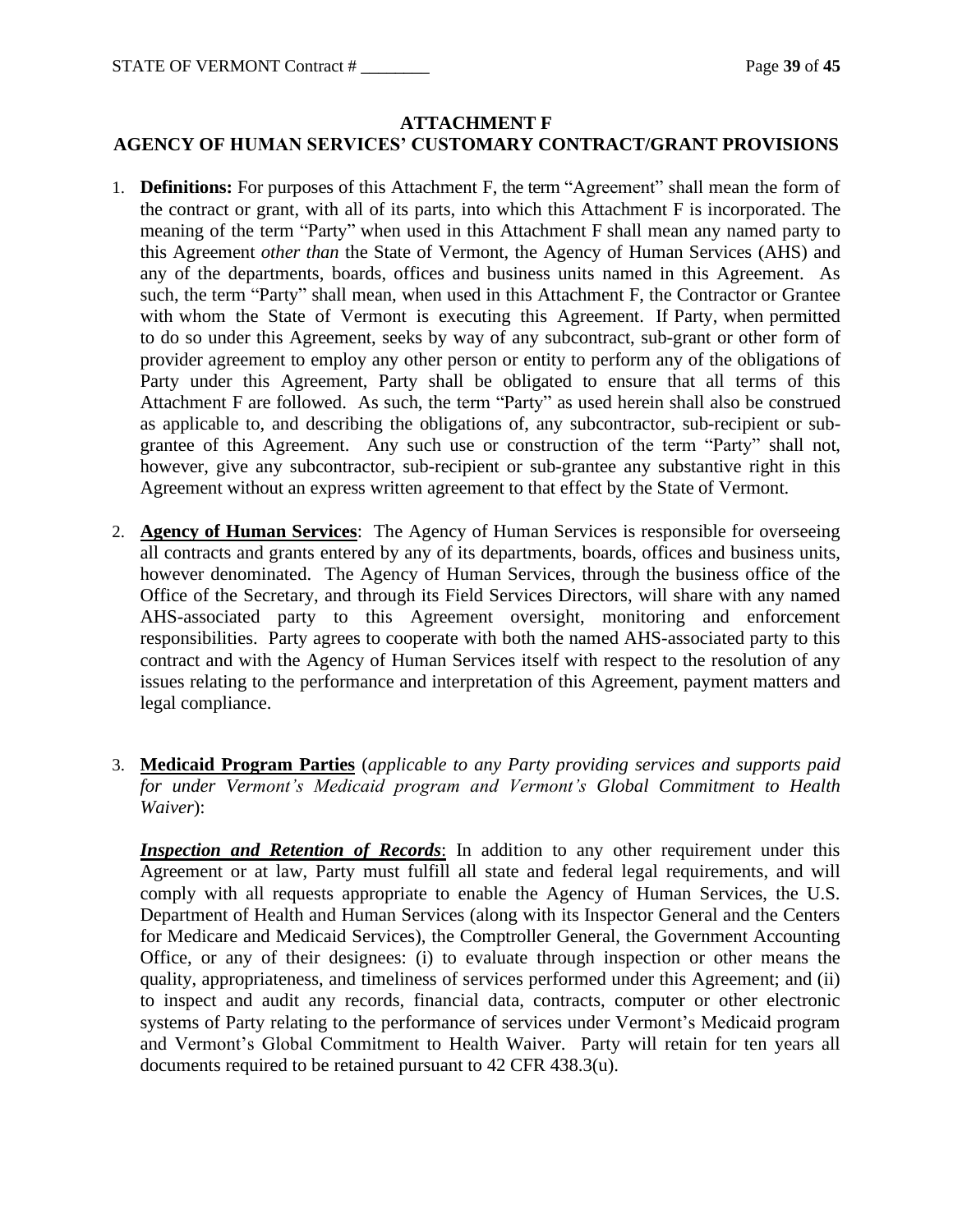*Subcontracting for Medicaid Services*: Notwithstanding any permitted subcontracting of services to be performed under this Agreement, Party shall remain responsible for ensuring that this Agreement is fully performed according to its terms, that subcontractor remains in compliance with the terms hereof, and that subcontractor complies with all state and federal laws and regulations relating to the Medicaid program in Vermont. Subcontracts, and any service provider agreements entered into by Party in connection with the performance of this Agreement, must clearly specify in writing the responsibilities of the subcontractor or other service provider and Party must retain the authority to revoke its subcontract or service provider agreement or to impose other sanctions if the performance of the subcontractor or service provider is inadequate or if its performance deviates from any requirement of this Agreement. Party shall make available on request all contracts, subcontracts and service provider agreements between the Party, subcontractors and other service providers to the Agency of Human Services and any of its departments as well as to the Center for Medicare and Medicaid Services.

*Medicaid Notification of Termination Requirements*: Party shall follow the Department of Vermont Health Access Managed-Care-Organization enrollee-notification requirements, to include the requirement that Party provide timely notice of any termination of its practice.

*Encounter Data*: Party shall provide encounter data to the Agency of Human Services and/or its departments and ensure further that the data and services provided can be linked to and supported by enrollee eligibility files maintained by the State.

*Federal Medicaid System Security Requirements Compliance*: Party shall provide a security plan, risk assessment, and security controls review document within three months of the start date of this Agreement (and update it annually thereafter) in order to support audit compliance with 45 CFR 95.621 subpart F, *ADP System Security Requirements and Review Process*.

4. **Workplace Violence Prevention and Crisis Response** (*applicable to any Party and any subcontractors and sub-grantees whose employees or other service providers deliver social or mental health services directly to individual recipients of such services*):

Party shall establish a written workplace violence prevention and crisis response policy meeting the requirements of Act 109 (2016), 33 VSA §8201(b), for the benefit of employees delivering direct social or mental health services. Party shall, in preparing its policy, consult with the guidelines promulgated by the U.S. Occupational Safety and Health Administration for *Preventing Workplace Violence for Healthcare and Social Services Workers*, as those guidelines may from time to time be amended.

Party, through its violence protection and crisis response committee, shall evaluate the efficacy of its policy, and update the policy as appropriate, at least annually. The policy and any written evaluations thereof shall be provided to employees delivering direct social or mental health services.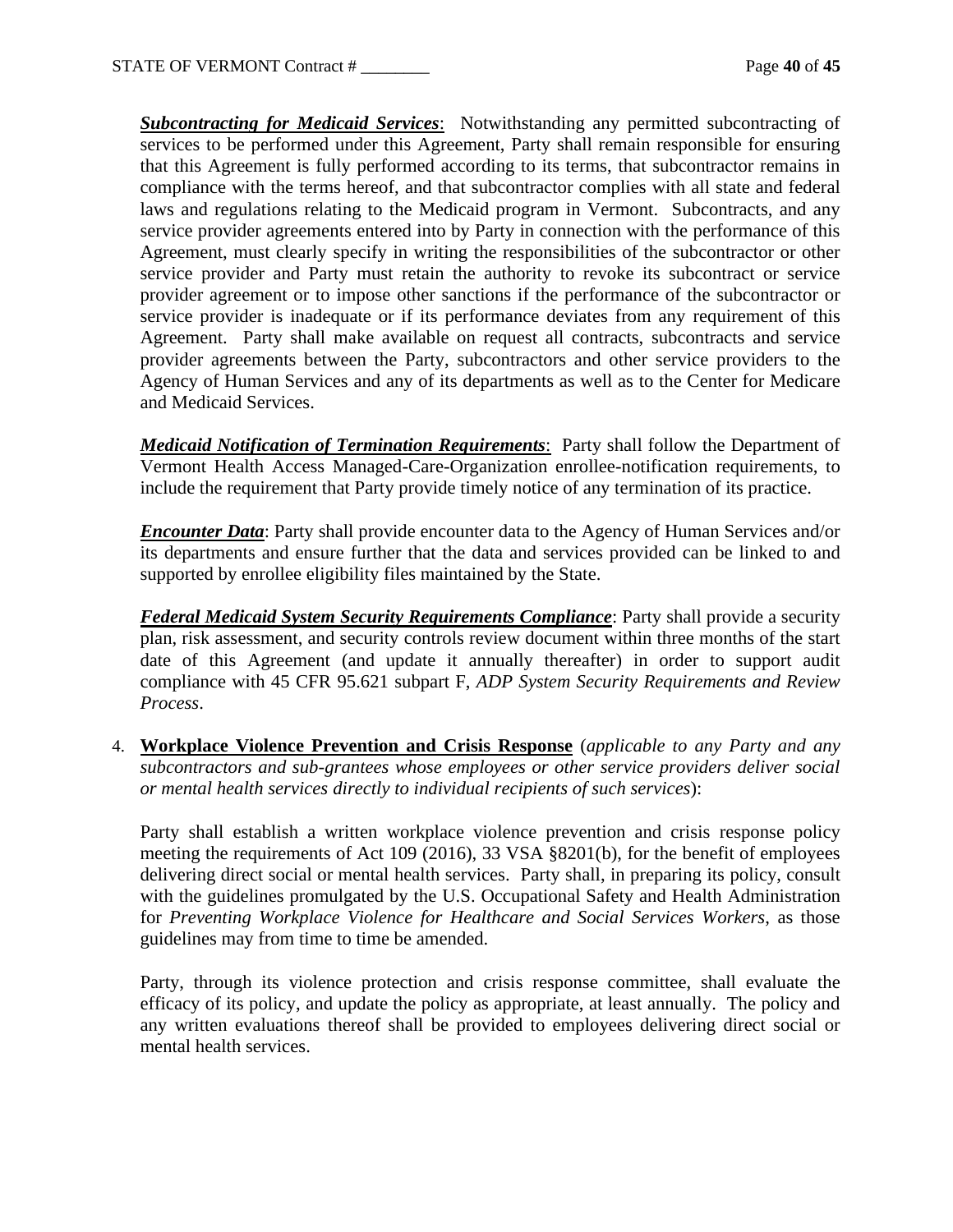Party will ensure that any subcontractor and sub-grantee who hires employees (or contracts with service providers) who deliver social or mental health services directly to individual recipients of such services, complies with all requirements of this Section.

### 5. **Non-Discrimination**:

Party shall not discriminate, and will prohibit its employees, agents, subcontractors, subgrantees and other service providers from discrimination, on the basis of age under the Age Discrimination Act of 1975, on the basis of handicap under section 504 of the Rehabilitation Act of 1973, on the basis of sex under Title IX of the Education Amendments of 1972, and on the basis of race, color or national origin under Title VI of the Civil Rights Act of 1964. Party shall not refuse, withhold from or deny to any person the benefit of services, facilities, goods, privileges, advantages, or benefits of public accommodation on the basis of disability, race, creed, color, national origin, marital status, sex, sexual orientation or gender identity as provided by Title 9 V.S.A. Chapter 139.

No person shall on the grounds of religion or on the grounds of sex (including, on the grounds that a woman is pregnant), be excluded from participation in, be denied the benefits of, or be subjected to discrimination, to include sexual harassment, under any program or activity supported by State of Vermont and/or federal funds.

Party further shall comply with the non-discrimination requirements of Title VI of the Civil Rights Act of 1964, 42 USC Section 2000d, et seq., and with the federal guidelines promulgated pursuant to Executive Order 13166 of 2000, requiring that contractors and subcontractors receiving federal funds assure that persons with limited English proficiency can meaningfully access services. To the extent Party provides assistance to individuals with limited English proficiency through the use of oral or written translation or interpretive services, such individuals cannot be required to pay for such services.

#### 6. **Employees and Independent Contractors**:

Party agrees that it shall comply with the laws of the State of Vermont with respect to the appropriate classification of its workers and service providers as "employees" and "independent contractors" for all purposes, to include for purposes related to unemployment compensation insurance and workers compensation coverage, and proper payment and reporting of wages. Party agrees to ensure that all of its subcontractors or sub-grantees also remain in legal compliance as to the appropriate classification of "workers" and "independent contractors" relating to unemployment compensation insurance and workers compensation coverage, and proper payment and reporting of wages. Party will on request provide to the Agency of Human Services information pertaining to the classification of its employees to include the basis for the classification. Failure to comply with these obligations may result in termination of this Agreement.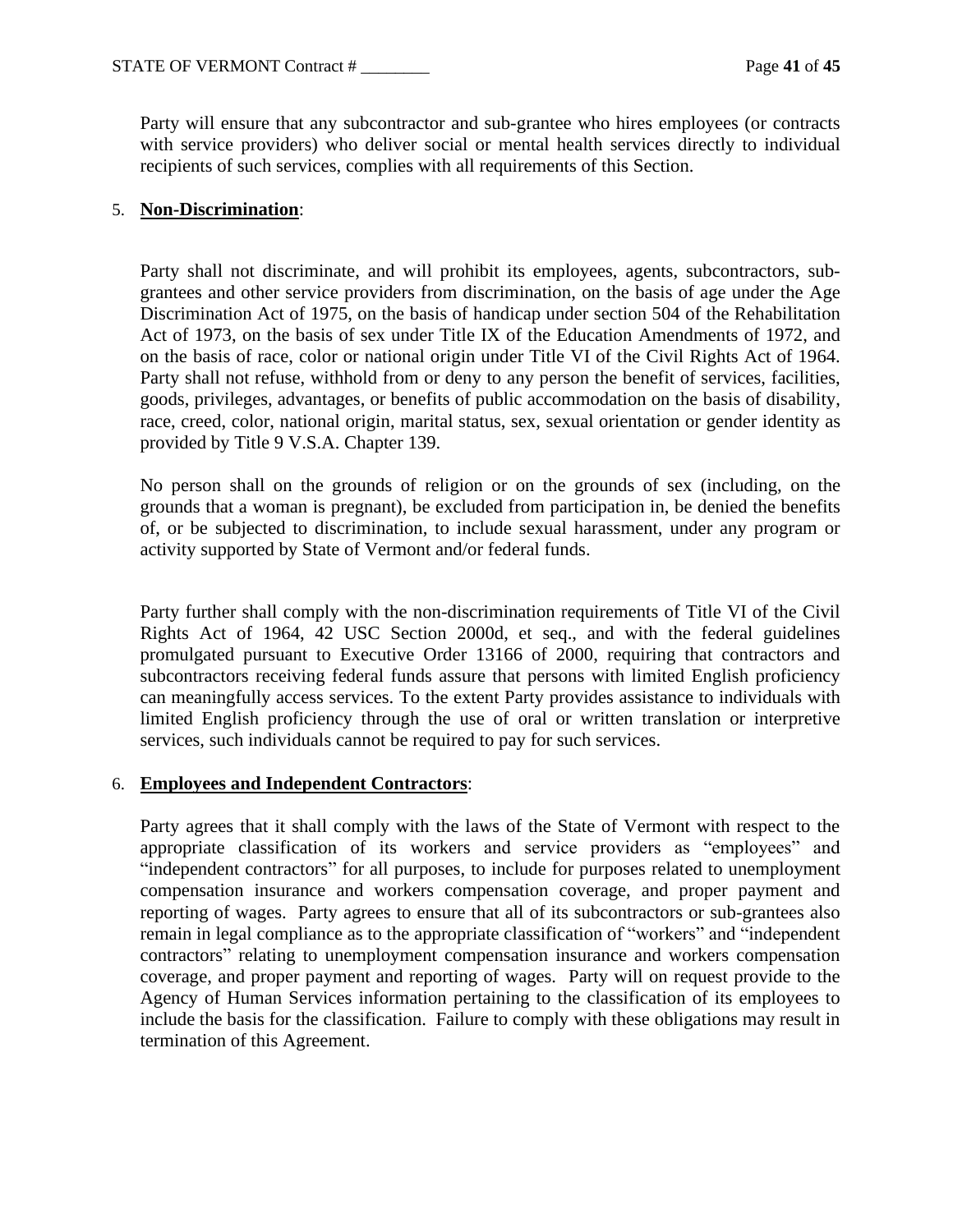## 7. **Data Protection and Privacy:**

*Protected Health Information*: Party shall maintain the privacy and security of all individually identifiable health information acquired by or provided to it as a part of the performance of this Agreement. Party shall follow federal and state law relating to privacy and security of individually identifiable health information as applicable, including the Health Insurance Portability and Accountability Act (HIPAA) and its federal regulations.

*Substance Abuse Treatment Information*: Substance abuse treatment information shall be maintained in compliance with 42 C.F.R. Part 2 if the Party or subcontractor(s) are Part 2 covered programs, or if substance abuse treatment information is received from a Part 2 covered program by the Party or subcontractor(s).

*Protection of Personal Information*: Party agrees to comply with all applicable state and federal statutes to assure protection and security of personal information, or of any personally identifiable information (PII), including the Security Breach Notice Act, 9 V.S.A. § 2435, the Social Security Number Protection Act, 9 V.S.A. § 2440, the Document Safe Destruction Act, 9 V.S.A. § 2445 and 45 CFR 155.260. As used here, PII shall include any information, in any medium, including electronic, which can be used to distinguish or trace an individual's identity, such as his/her name, social security number, biometric records, etc., either alone or when combined with any other personal or identifiable information that is linked or linkable to a specific person, such as date and place or birth, mother's maiden name, etc.

*Other Confidential Consumer Information:* Party agrees to comply with the requirements of AHS Rule No. 08-048 concerning access to and uses of personal information relating to any beneficiary or recipient of goods, services or other forms of support. Party further agrees to comply with any applicable Vermont State Statute and other regulations respecting the right to individual privacy. Party shall ensure that all of its employees, subcontractors and other service providers performing services under this agreement understand and preserve the sensitive, confidential and non-public nature of information to which they may have access.

*Data Breaches*: Party shall report to AHS, though its Chief Information Officer (CIO), any impermissible use or disclosure that compromises the security, confidentiality or privacy of any form of protected personal information identified above within 24 hours of the discovery of the breach. Party shall in addition comply with any other data breach notification requirements required under federal or state law.

## 8. **Abuse and Neglect of Children and Vulnerable Adults:**

*Abuse Registry.* Party agrees not to employ any individual, to use any volunteer or other service provider, or to otherwise provide reimbursement to any individual who in the performance of services connected with this agreement provides care, custody, treatment, transportation, or supervision to children or to vulnerable adults if there has been a substantiation of abuse or neglect or exploitation involving that individual. Party is responsible for confirming as to each individual having such contact with children or vulnerable adults the non-existence of a substantiated allegation of abuse, neglect or exploitation by verifying that fact though (a) as to vulnerable adults, the Adult Abuse Registry maintained by the Department of Disabilities, Aging and Independent Living and (b) as to children, the Central Child Protection Registry (unless the Party holds a valid child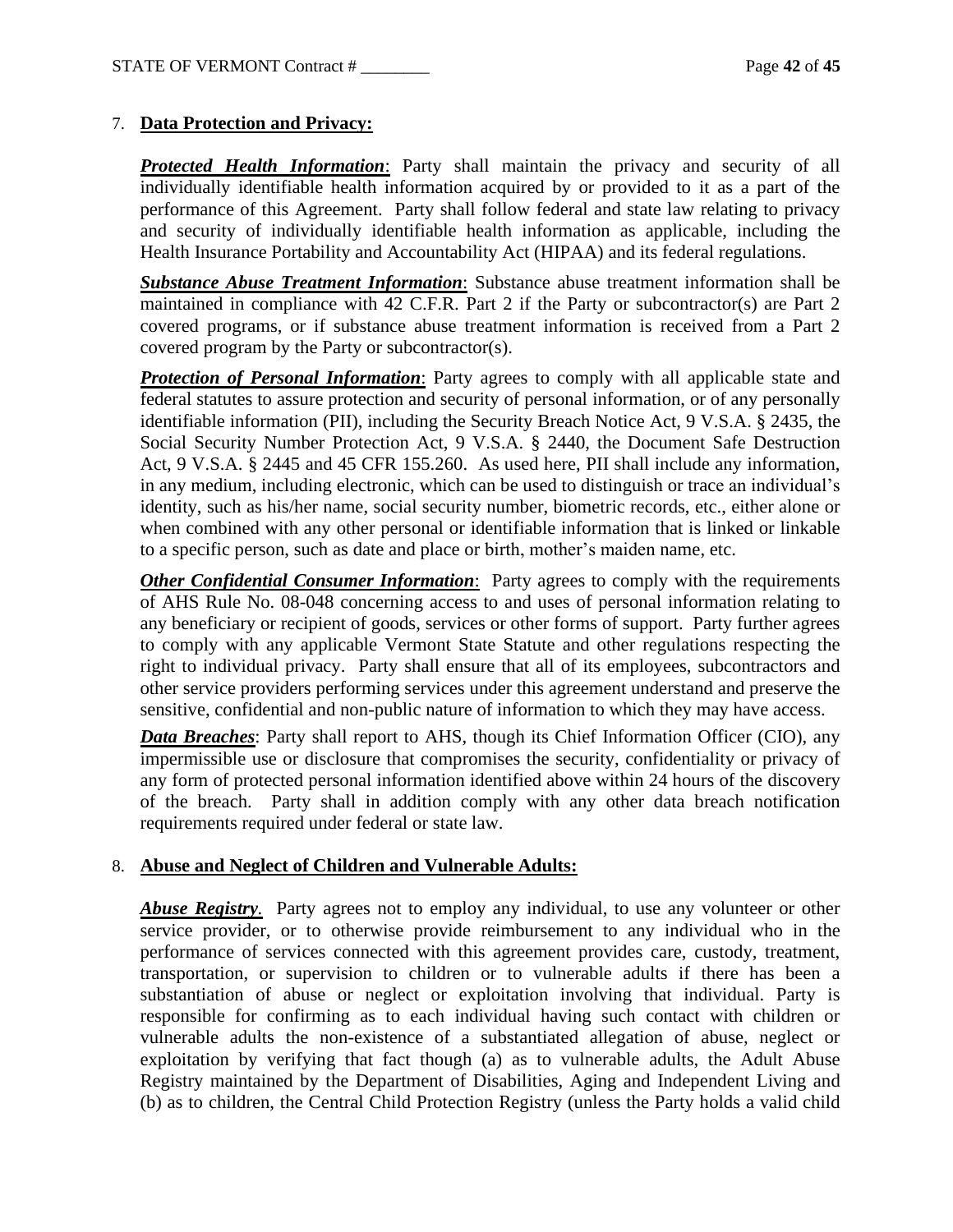care license or registration from the Division of Child Development, Department for Children and Families). See 33 V.S.A. §4919(a)(3) and 33 V.S.A. §6911(c)(3).

*Reporting of Abuse, Neglect, or Exploitation***.** Consistent with provisions of 33 V.S.A. §4913(a) and §6903, Party and any of its agents or employees who, in the performance of services connected with this agreement, (a) is a caregiver or has any other contact with clients and (b) has reasonable cause to believe that a child or vulnerable adult has been abused or neglected as defined in Chapter 49 or abused, neglected, or exploited as defined in Chapter 69 of Title 33 V.S.A. shall: as to children, make a report containing the information required by 33 V.S.A. §4914 to the Commissioner of the Department for Children and Families within 24 hours; or, as to a vulnerable adult, make a report containing the information required by 33 V.S.A. §6904 to the Division of Licensing and Protection at the Department of Disabilities, Aging, and Independent Living within 48 hours. Party will ensure that its agents or employees receive training on the reporting of abuse or neglect to children and abuse, neglect or exploitation of vulnerable adults.

### 9. **Information Technology Systems**:

*Computing and Communication*: Party shall select, in consultation with the Agency of Human Services' Information Technology unit, one of the approved methods for secure access to the State's systems and data, if required. Approved methods are based on the type of work performed by the Party as part of this agreement. Options include, but are not limited to:

- 1. Party's provision of certified computing equipment, peripherals and mobile devices, on a separate Party's network with separate internet access. The Agency of Human Services' accounts may or may not be provided.
- 2. State supplied and managed equipment and accounts to access state applications and data, including State issued active directory accounts and application specific accounts, which follow the National Institutes of Standards and Technology (NIST) security and the Health Insurance Portability & Accountability Act (HIPAA) standards.

**Intellectual Property/Work Product Ownership:** All data, technical information, materials first gathered, originated, developed, prepared, or obtained as a condition of this agreement and used in the performance of this agreement -- including, but not limited to all reports, surveys, plans, charts, literature, brochures, mailings, recordings (video or audio**)**, pictures, drawings, analyses, graphic representations, software computer programs and accompanying documentation and printouts, notes and memoranda, written procedures and documents, which are prepared for or obtained specifically for this agreement, or are a result of the services required under this grant -- shall be considered "work for hire" and remain the property of the State of Vermont, regardless of the state of completion unless otherwise specified in this agreement. Such items shall be delivered to the State of Vermont upon 30 days notice by the State. With respect to software computer programs and / or source codes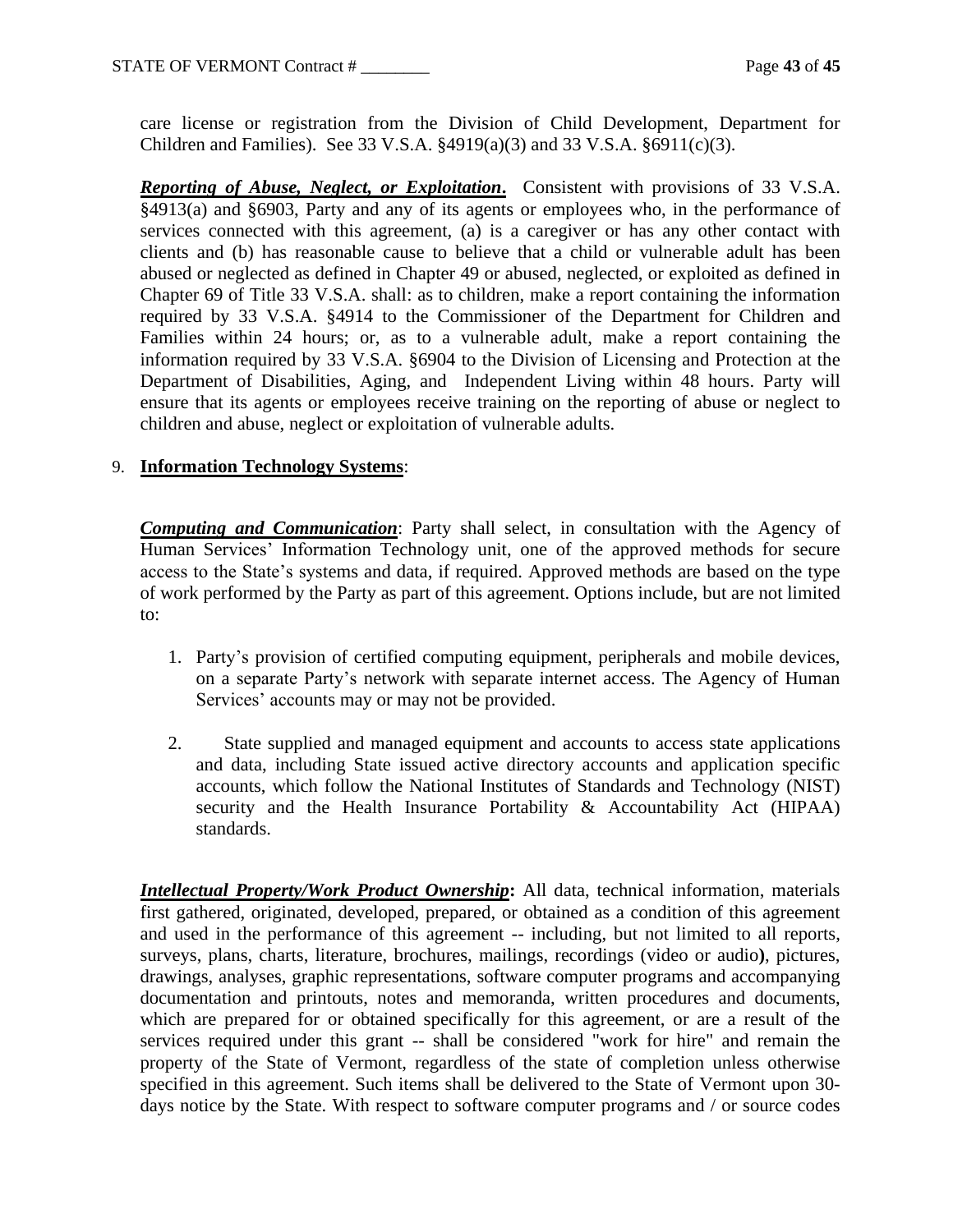first developed for the State, all the work shall be considered "work for hire," i.e., the State, not the Party (or subcontractor or sub-grantee), shall have full and complete ownership of all software computer programs, documentation and/or source codes developed.

Party shall not sell or copyright a work product or item produced under this agreement without explicit permission from the State of Vermont.

If Party is operating a system or application on behalf of the State of Vermont, Party shall not make information entered into the system or application available for uses by any other party than the State of Vermont, without prior authorization by the State. Nothing herein shall entitle the State to pre-existing Party's materials.

Party acknowledges and agrees that should this agreement be in support of the State's implementation of the Patient Protection and Affordable Care Act of 2010, Party is subject to the certain property rights provisions of the Code of Federal Regulations and a Grant from the Department of Health and Human Services, Centers for Medicare & Medicaid Services. Such agreement will be subject to, and incorporates here by reference, 45 CFR 74.36, 45 CFR 92.34 and 45 CFR 95.617 governing rights to intangible property.

*Security and Data Transfers:* Party shall comply with all applicable State and Agency of Human Services' policies and standards, especially those related to privacy and security. The State will advise the Party of any new policies, procedures, or protocols developed during the term of this agreement as they are issued and will work with the Party to implement any required.

Party will ensure the physical and data security associated with computer equipment, including desktops, notebooks, and other portable devices, used in connection with this Agreement. Party will also assure that any media or mechanism used to store or transfer data to or from the State includes industry standard security mechanisms such as continually upto-date malware protection and encryption. Party will make every reasonable effort to ensure media or data files transferred to the State are virus and spyware free. At the conclusion of this agreement and after successful delivery of the data to the State, Party shall securely delete data (including archival backups) from Party's equipment that contains individually identifiable records, in accordance with standards adopted by the Agency of Human Services.

Party, in the event of a data breach, shall comply with the terms of Section 7 above.

### 10. **Other Provisions**:

*Environmental Tobacco Smoke***.** Public Law 103-227 (also known as the Pro-Children Act of 1994) and Vermont's Act 135 (2014) (An act relating to smoking in lodging establishments, hospitals, and child care facilities, and on State lands) restrict the use of tobacco products in certain settings. Party shall ensure that no person is permitted: (i) to use tobacco products or tobacco substitutes as defined in 7 V.S.A. § 1001 on the premises, both indoor and outdoor, of any licensed child care center or afterschool program at any time; (ii) to use tobacco products or tobacco substitutes on the premises, both indoor and in any